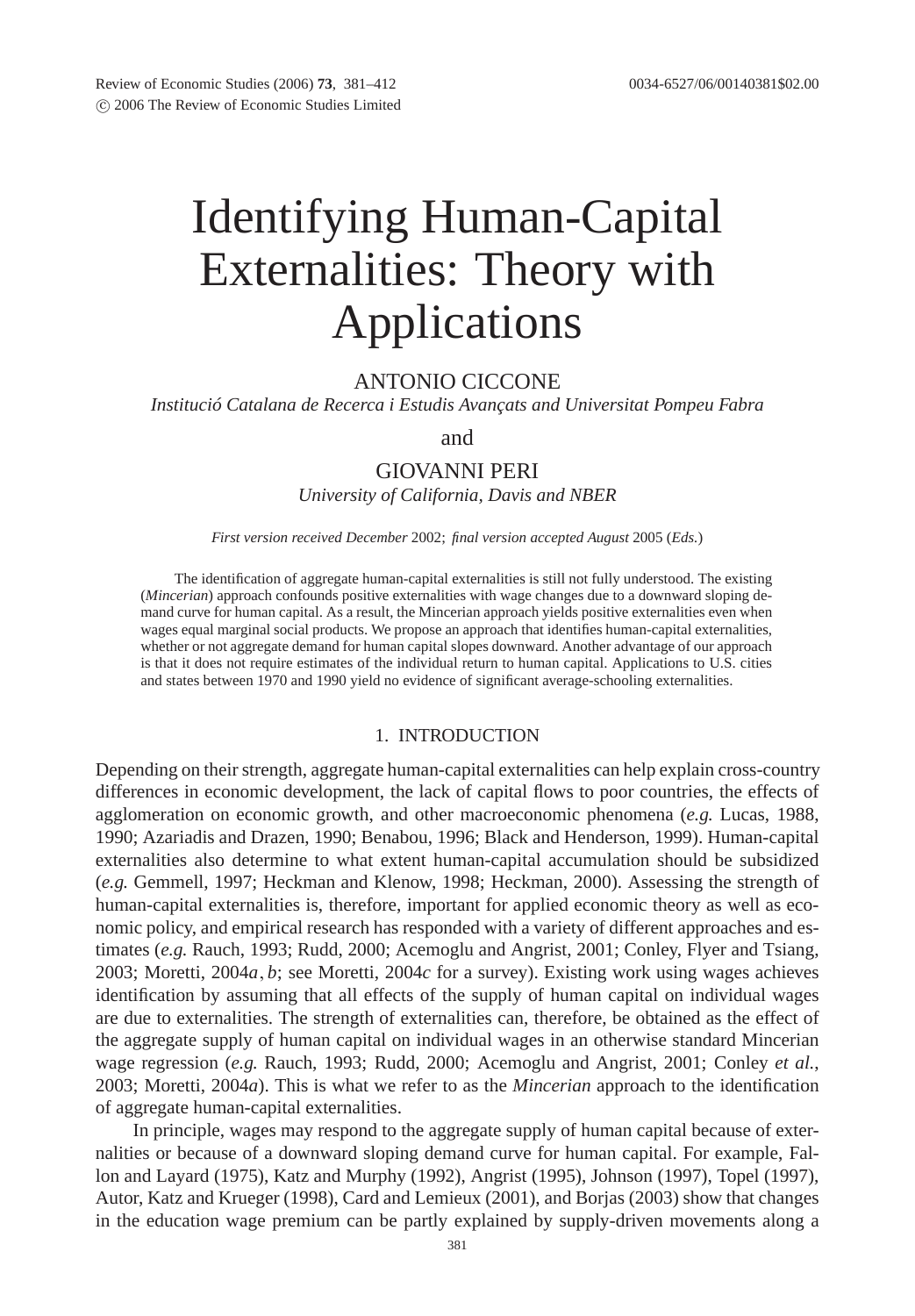downward sloping relative demand curve for more educated workers. We therefore analyse the identification of externalities in a framework where the demand for human capital falls as its cost rises. Following the empirical literature, the slope of the demand curve is linked to the substitutability between different levels of human capital in production. In this framework, it can be shown that the Mincerian approach to the identification of human-capital externalities yields positive externalities even when wages equal marginal social products. Using estimates of the elasticity of substitution between more and less educated workers in the empirical literature, we find an upward bias of the Mincerian approach of between 60% and 70% of the individual return to schooling in a first-order approximation and somewhat larger in simulations.

We propose an alternative approach to the identification of human-capital externalities. The theoretical basis is that, under general conditions, the strength of human-capital externalities equals the average earnings-weighted effect of human capital on wages, which in turn equals the effect of human capital on the average wage when holding the labour-force skill-composition constant. This result is easiest to explain in the case with two production factors only, *S* more educated workers and *U* = 1− *S* less educated workers (total employment will be held constant and is normalized to unity). If more educated workers have a positive externality of strength EXT on output *Y* , their marginal social product ∂*Y*/∂ *S* exceeds the difference between the wage of a more and a less educated worker  $w_S - w_U$  by EXT,  $\partial Y/\partial S = \text{EXT} + (w_S - w_U)$ . Our approach to identification can now be readily derived from the equality between output and labour income,  $Y = w_U(1 - S) + w_S S$  for all *S*. Differentiating both sides with respect to the supply of more educated workers implies  $\partial Y/\partial S = (w_S - w_U) + (1 - S)(\partial w_U/\partial S) + S(\partial w_S/\partial S)$ where  $\partial w_i / \partial S$  denotes first-order effects of supply on wages. Combining this last expression for the marginal social product of more educated workers with  $\partial Y/\partial S = \text{EXT} + (w_S - w_U)$  yields the externality in function of the response of wages to the supply of more educated workers:  $EXT = (1 - S)(\partial w_U / \partial S) + S(\partial w_S / \partial S)$ . Dividing both sides by *Y*, so that externalities are measured in percentage points of output, and using  $\beta$  to denote the share of more educated workers in earnings  $\beta = S w_S / Y$  results in our key equation:

$$
\frac{\text{EXT}}{Y} = [1 - \beta] \frac{\partial w_U / \partial S}{w_U} + [\beta] \frac{\partial w_S / \partial S}{w_S} = \frac{\partial}{\partial S} \ln([1 - \bar{S}] w_U + [\bar{S}] w_S),\tag{1}
$$

where upper bars denote values that are held constant. Externalities can therefore be identified as the earnings-weighted average percentage-change in wages (the first equality). Or, alternatively, they can be identified as the log-change in the average wage holding skill-composition constant (the second equality). This is what we refer to as the *constant-composition* approach to the identification of aggregate human-capital externalities. We show that this approach is easily modified to account for higher-order effects of the supply of human capital on wages.

The approach to identification emerging from this theoretical argument can be used to estimate externalities at the city, region, or country level over any time period in two steps. The first step requires obtaining wages  $w_x$  and labour-force shares  $l_x$  by skill type x in each city, region, or country at the beginning and the end of the relevant time period to calculate the log-change in the average wage holding skill-composition constant  $\ln(\sum_{x} l_x \tilde{w}_x) - \ln(\sum_{x} l_x \bar{w}_x)$ , where upper bars denote beginning-of-period values and tildes end-of-period values. The second step consists of regressing the log-change in constant-composition average wages on (exogenous) changes in the supply of human capital and other determinants of wages. If the change in the supply of human capital enters positively and significantly, this indicates positive externalities. Higherorder effects of human-capital supply on wages can be dealt with by either including higher-order changes in supply among the regressors or by using an average of the beginning-of-period and end-of-period skill-composition to calculate the constant-composition log-wage change.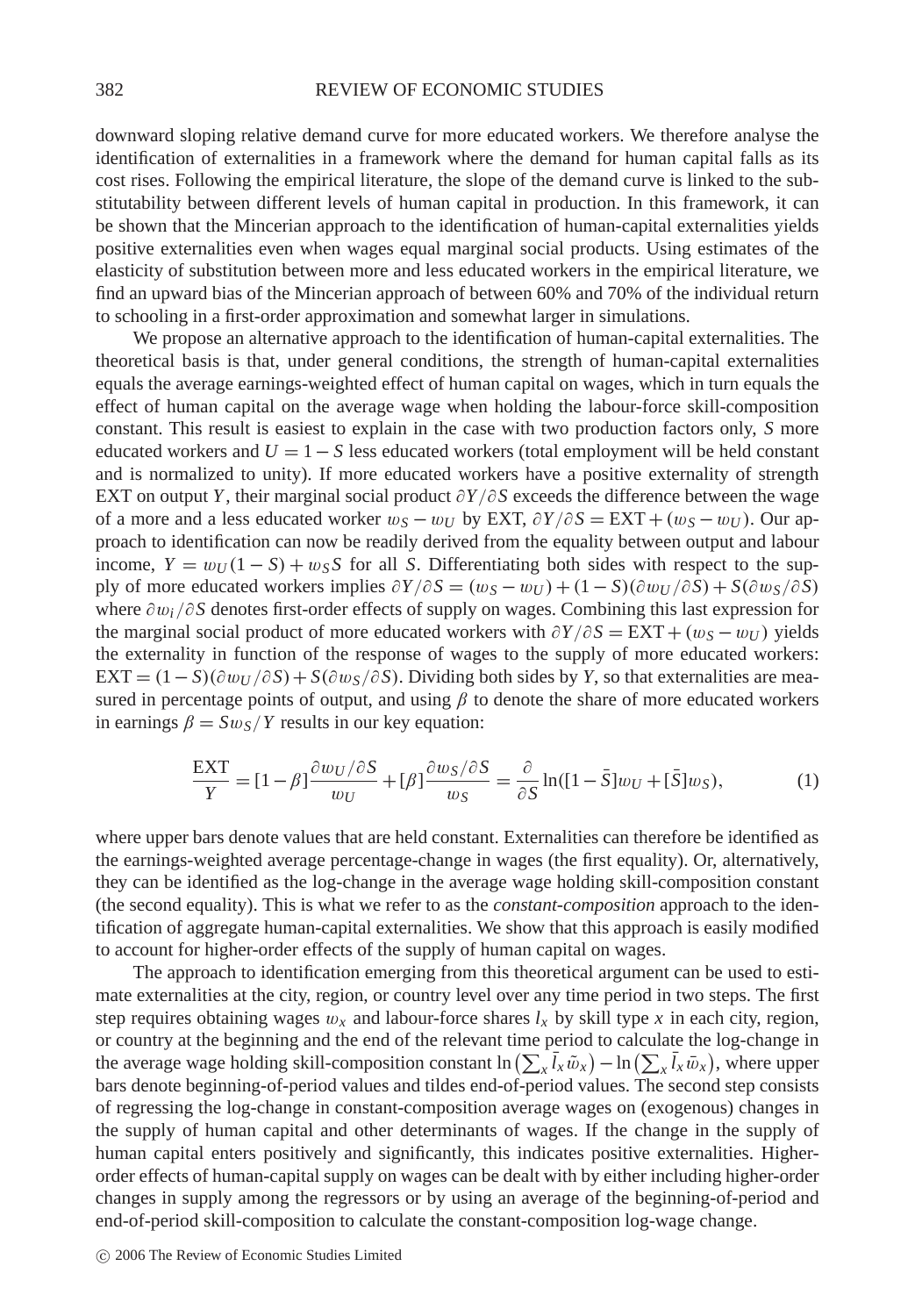We show that, ultimately, the Mincerian approach identifies human-capital externalities as the employment-weighted average percentage-change in wages in response to a greater supply of human capital,  $[1 - S](\partial w_U / \partial S)/w_U + [S](\partial w_S / \partial S)/w_S$  in the example above. When the relative demand curve for more educated workers is downward sloping, this approach yields positive externalities even when wages equal marginal social products. To see this note that (1) implies that earnings-weighted wage changes must average to 0 when wages equal marginal social products (EXT = 0):  $0 = \text{EXT} = [1 - \beta](\partial w_U / \partial S)/w_U + [\beta](\partial w_S / \partial S)/w_S$ . The slope of the relative demand curve for more educated workers is key in how wage changes average out. When the relative demand curve is flat, wages do not change in response to relative supply  $(\partial w_i / \partial S = 0)$ , and wage changes therefore average to 0 trivially. But when the relative demand curve for more educated workers is downward sloping, earnings-weighted wage changes average to 0 because the strictly positive effect of a greater relative supply of more educated workers on wages of less educated workers  $(\partial w_U / \partial S)/w_U > 0$  is offset by the strictly negative effect on wages of more educated workers (∂w*S*/∂ *S*)/w*<sup>S</sup>* < 0. Weighting these wage changes by employment, as in the Mincerian approach, instead of earnings amounts to putting more weight on the rising wage of less educated workers and less weight on the falling wage of more educated workers, because less educated workers earn a lower wage than more educated workers. As a result, the Mincerian approach yields positive externalities when there are none.<sup>1</sup>

Another advantage of the constant-composition approach to human-capital externalities compared to the Mincerian approach is that it does not require estimating individual returns to human capital. The constant-composition approach can therefore be used even when instruments for individual schooling are unavailable. The Mincerian approach is implemented by estimating a Mincerian wage regression and therefore requires instruments for aggregate schooling as well as individual schooling (Acemoglu and Angrist, 2001).

Our discussion of the identification of human-capital externalities when production requires many different, imperfectly substitutable levels of human capital is based on the aggregate humancapital framework.2 We show that this framework yields a parsimonious way of capturing imperfect substitutability. An additional advantage is that it encompasses the Mincerian approach to externalities. The defining feature of the aggregate human-capital framework is that the distribution of human capital affects wages only through average human capital. The approach to identification emerging from the human-capital framework carries over with minimal variations to any framework where the distribution of skill types affects wages only through a single measure of supply (like, for example, the framework of Katz and Murphy, 1992).<sup>3</sup> Assuming that the supply of human capital can be summarized in a single measure is inevitable in empirical applications because of the difficulties in finding instruments for multiple measures of (endogenous) supply.4 Focusing on a theoretical framework where the use of a single supply measure is justified is therefore practical. It is not necessary for the theoretical validity of the constant-composition approach however, which we show can be used to identify human-capital externalities even when the whole human-capital distribution matters for wages.

Our main theoretical result in the aggregate human-capital framework is that the elasticity of the average wage holding skill-composition constant with respect to average human capital is equal to the strength of average human-capital externalities. This result holds irrespective of

<sup>1.</sup> The next section shows how to modify the Mincerian approach to ensure weighting by earnings.

<sup>2.</sup> For example, Lucas (1988), Mankiw, Romer and Weil (1992), Benhabib and Spiegel (1994), Klenow and Rodriguez-Clare (1997), Topel (1999), Bils and Klenow (2000), and Krueger and Lindahl (2001).

<sup>3.</sup> We show this in Appendix Section A.6. The Katz and Murphy (pp. 67–69) framework does not encompass the Mincerian approach to human-capital externalities, which makes comparisons between the constant-composition and the Mincerian approach less straightforward than in the human-capital framework.

<sup>4.</sup> Existing empirical studies use either average years of schooling of the share of workers with schooling above a certain level as a summary measure of the aggregate supply of human capital.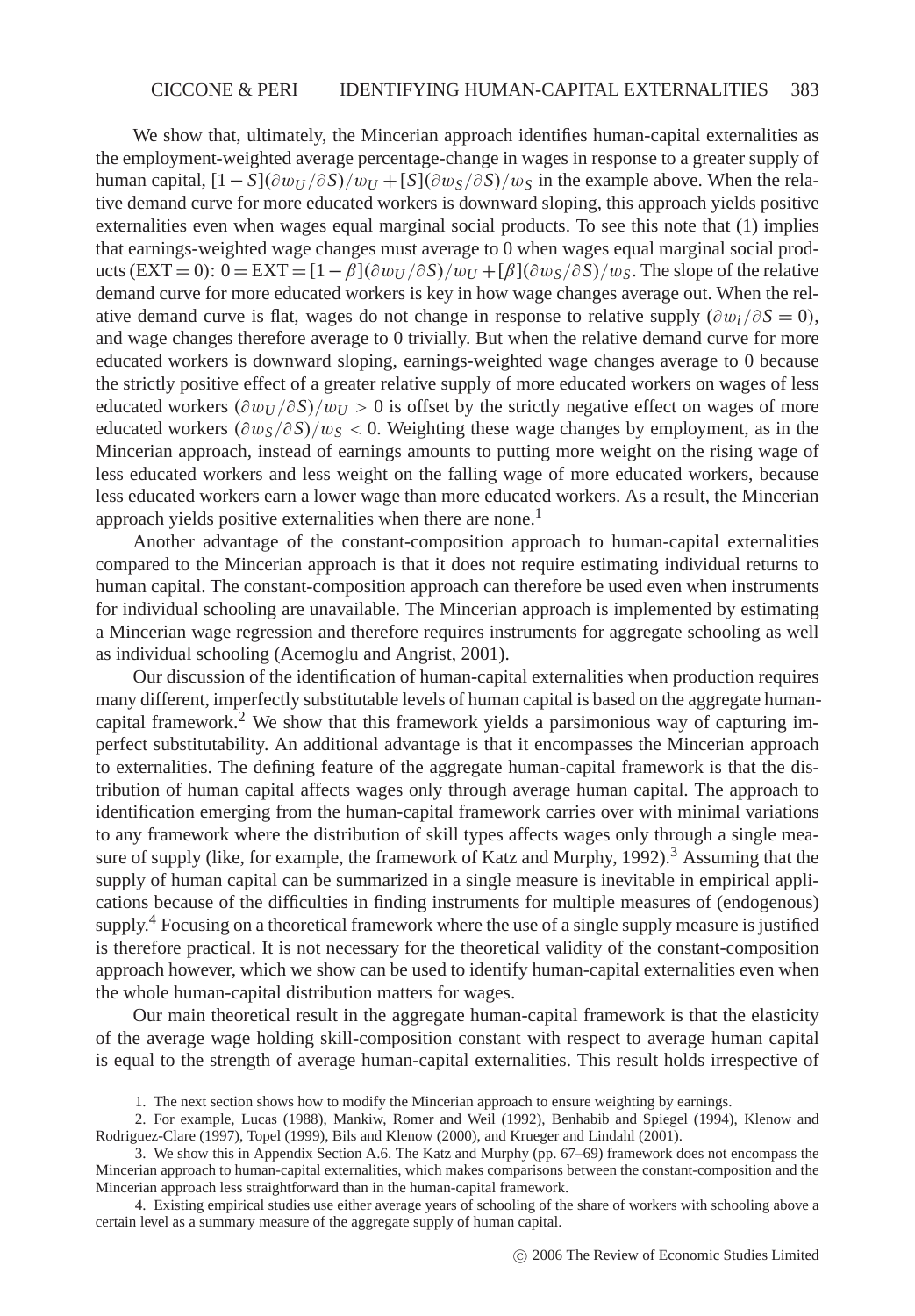whether or not the demand curve for human capital slopes downward. We also analyse secondorder effects of average human capital on average wages holding skill-composition constant and prove that these are positive. Moreover, we show that the constant-composition approach can be used to identify human-capital externalities even when externalities are biased towards workers with high or low levels of human capital.

As an application of the constant-composition approach, we assess the strength of averageschooling externalities in U.S. cities and states between 1970 and 1990 using instrumental– variable estimation methods to account for endogenous average schooling. Our results yield no evidence of statistically significant average-schooling externalities. Constant-composition point estimates of the external return to a 1-year increase in average schooling are around 0 at the city level and not much higher at the state level. Using the Mincerian approach to estimate average-schooling externalities over the same period yields a statistically significant external return around 8% at the city level and around 10% at the state level. Hence, Mincerian estimates of external returns to schooling are of a similar magnitude as private returns to schooling (*e.g.* Card, 1999), while constant-composition estimates are relatively small and statistically insignificant. We show using calibration and simulations that this difference in results between the Mincerian and the constant-composition approach is consistent with the degree of imperfect substitutability between more and less educated workers found in the literature (*e.g.* Fallon and Layard, 1975; Katz and Murphy, 1992; Johnson, 1997; Ciccone and Peri, 2005).

The variables used as instruments for city-level changes in average schooling between 1970 and 1990 are the demographic structure of the labour force and population as well as the population share of African-Americans in 1970. These variables have predictive power for the change in average schooling at the city level because younger individuals entering the labour force during this time period had higher levels of schooling than workers going into retirement and because African-Americans were catching up in schooling with the rest of the population. Our identifying hypothesis is that the variables used as instruments affect wage growth of white workers between 1970 and 1990 at the city level only through the supply of human capital. We check this hypothesis by testing the implied overidentifying restrictions and find it cannot be rejected at standard significance levels. Our instruments for changes in average schooling at the state level are either the compulsory-schooling and child-labour law indicators of Acemoglu and Angrist (2001) or the same instruments used at the city level (the two sets of instruments yield almost identical estimates).

The Mincerian approach to human-capital externalities was introduced by Rauch (1993) to estimate average-schooling externalities in a cross section of U.S. cities in 1980. Acemoglu and Angrist (1999, 2001) extend the approach to a panel of U.S. states and account for state fixed effects as well as for the endogeneity of average and individual schooling. Their approach yields no evidence of significant schooling externalities between 1960 and 1980 (the period they focus on). Acemoglu and Angrist are also the first to show that human-capital externalities as identified by the Mincerian approach subsume imperfect substitutability between skills (in Appendix Section A.2 of Acemoglu and Angrist, 1999). Another application of the Mincerian approach to humancapital externalities at the U.S. state level is Rudd (2000). Conley *et al.* (2003) employ the Mincerian approach to estimate human-capital externalities in Malaysian regions. Moretti (2004*a*) employs the Mincerian approach to estimate externalities associated with increases in the share of college-graduates in U.S. cities between 1980 and 1990. Moretti also proposes an alternative to the Mincerian approach, which consists of testing whether a greater share of college-graduates in cities leads to an increase in their wages. He finds evidence that this was the case between 1980 and 1990.

The remainder of the paper is organized in the following way. Section 2 compares the constant-composition and Mincerian approach to the identification of human-capital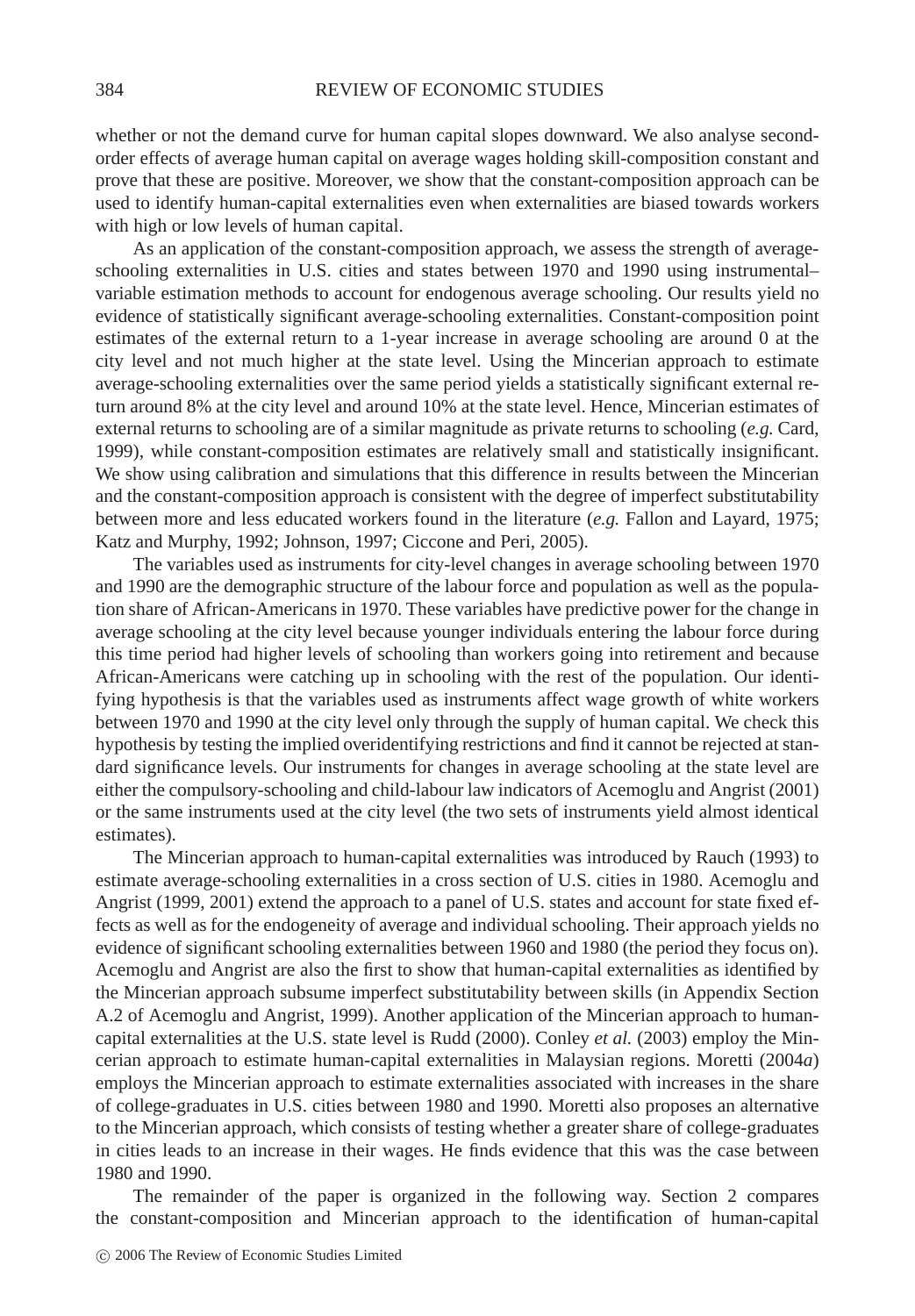externalities in the simplest possible case. Section 3 derives the constant-composition approach in the aggregate human-capital framework. Section 4 presents the estimating equations and explains the estimation methods. Section 5 describes the data. Section 6 discusses our empirical results and Section 7 summarizes.

# 2. THE CASE OF TWO SKILL TYPES

Before turning to the framework with many different levels of human capital it is useful to elaborate on the differences between the constant-composition and Mincerian approach in the simplest possible case. We therefore return to the case with two production factors only, a number of more educated workers *S* and a number of less educated workers *U* = 1− *S* and also assume that production is subject to constant returns to scale. In this setting, a competitive equilibrium can be characterized by the following two conditions. First, that the cost-minimizing demand of firms for more relative to less educated workers equals the relative supply of the two types of workers. Second, that full employment output is equal to aggregate income  $[1 - S]wU + [S]wS$ .

In this framework, the relative supply of more educated workers may affect wages either because of externalities or because of a downward sloping relative demand curve for more educated workers (we will refer to wage changes due to downward sloping demand as *neoclassical supply effects*). If each one-point increase in the share of more educated workers has an external effect  $EXT = \theta Y$  on output, (1) implies that the strength of the externality  $\theta$  satisfies

$$
\theta = [1 - \beta] \frac{\partial w_U / \partial S}{w_U} + [\beta] \frac{\partial w_S / \partial S}{w_S} = \frac{\partial}{\partial S} \ln \left( [1 - \bar{S}] w_U + [\bar{S}] w_S \right),\tag{2}
$$

where  $\beta$  continues to denote the share of more educated workers in earnings and upper bars continue to denote values that are held constant. Hence, the strength of externalities can be identified either as the earnings-weighted percentage-change in wages due to an increase in the supply of more educated workers or as the effect of an increase in the supply of more educated workers on the constant-composition log-wage.

A useful alternative perspective on the constant-composition approach can be obtained by subtracting the strength of the human-capital externality  $\theta$  from both sides of the first equality in (2). This yields

$$
0 = [1 - \beta] \left( \frac{\partial w_U / \partial S}{w_U} - \theta \right) + [\beta] \left( \frac{\partial w_S / \partial S}{w_S} - \theta \right) = [1 - \beta] N C S P_U + [\beta] N C S P_S, \quad (3)
$$

where NCSP denotes neoclassical supply effects and [+] and [−] denote whether the effect is positive or negative. NCSP<sub>*U*</sub> =  $(\partial w_U / \partial S) / w_U - \theta \ge 0$  is the increase in the wage of less edu- $[+]$ cated workers net of externalities and  $NCSP_S = (\partial w_S/\partial S)/w_S - \theta \leq 0$  the decrease in the wage [−] of more educated workers net of externalities. Hence, the constant-composition approach exploits that neoclassical supply effects offset each other when weighted by earnings.

The Mincerian approach to human-capital externalities obtains the strength of externalities  $\theta^M$  as the marginal effect of human capital on the intercept of a Mincerian wage regression (*e.g.*) Rauch, 1993). With two types of labour only, the Mincerian approach is based on the following model for individual log-wages:  $\ln w_i = \theta^M S + a + bD_i$  where  $w_i$  is the wage of worker *i* and  $D_i$ is 1 if the worker is of the high-education type and 0 otherwise  $(\theta^M S + a$  is the log-wage of less educated workers and *b* the education log-wage premium). Summing across individuals yields  $[1 - S] \ln w_U + [S] \ln w_S = \theta^M S + a + bS$  for all *S* and hence

$$
\theta^{\mathbf{M}} = \frac{\partial}{\partial S} \left( [1 - S] \ln w_U + [S] \ln w_S \right) - b. \tag{4}
$$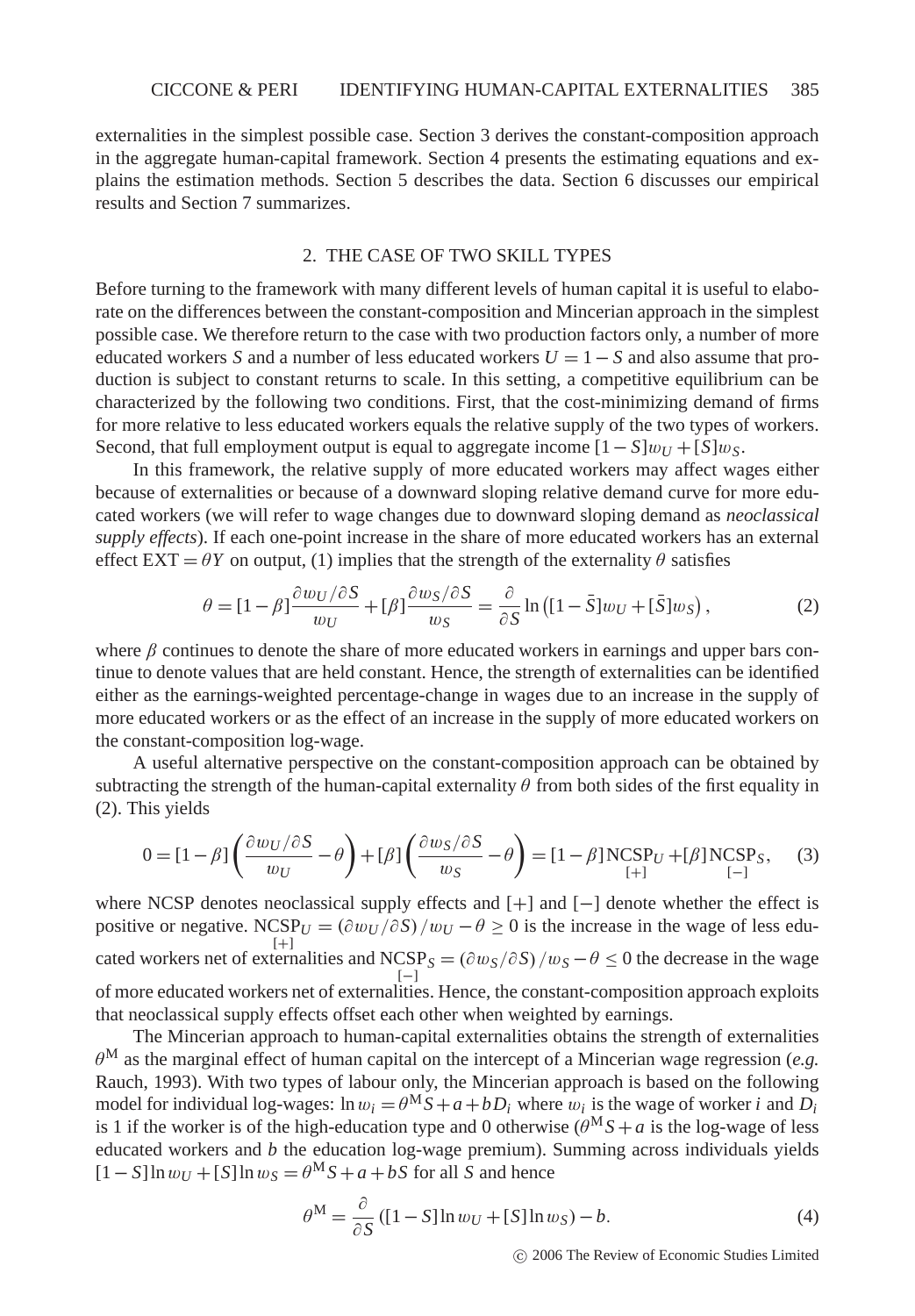The Mincerian approach therefore identifies human-capital externalities as the wedge between the marginal effect of the supply of more educated workers on the average log-wage (the first term) and the individual log-wage premium *b* (Acemoglu and Angrist, 1999). Differentiating the first term on the R.H.S. of (4) and making use of  $b = \ln w_S - \ln w_U$  yields

$$
\theta^{\mathbf{M}} = [1 - S] \frac{\partial w_U / \partial S}{w_U} + [S] \frac{\partial w_S / \partial S}{w_S} = \theta + \left( [1 - S] \text{NCSP}_U + [S] \text{NCSP}_S \right),\tag{5}
$$

which can be easily compared to the constant-composition approach in (2). (NCSP<sub>*i*</sub> =  $(\partial w_i/\partial S)$ /  $w_i - \theta$  continues to denote neoclassical supply effects.) The first equality makes clear that the constant-composition and the Mincerian approach ultimately differ only in the weights applied to wage changes. The second equality shows that, unsurprisingly, both approaches yield a consistent estimate of the strength of externalities when there are no neoclassical supply effects,  $NCSP_i = 0$ . But in the presence of neoclassical supply effects,  $\theta^M$  is strictly greater than the externality  $\theta$ ,  $\theta^M - \theta = [1 - S] N C S P_U + [S] N C S P_S > 0$ . Hence, the Mincerian approach over-[+] [−] states human-capital externalities. To see this notice that neoclassical supply effects on wages of less and more educated workers offset when weighted by *earnings* shares (see (3)) and that the employment share of less educated workers exceeds their earning share (because they earn a lower wage than more educated workers). The positive neoclassical supply effect on wages of less educated workers therefore more than offsets the negative effect on wages of more educated workers when weighted by *employment* shares.<sup>5</sup> As a result, the Mincerian approach confounds positive externalities with neoclassical supply effects (wage changes due to a downward sloping demand curve for more relative to less educated workers).

There is another advantage of the constant-composition approach to human-capital externalities compared to the Mincerian approach. The Mincerian approach is implemented by estimating a Mincerian wage regression and therefore requires instruments for aggregate and individual schooling (Acemoglu and Angrist, 2001). The constant-composition approach is implemented by regressing log-changes in the average wage holding composition constant over the relevant period  $\ln\left([1-S]\tilde{w}_U + [S]\tilde{w}_S\right) - \ln\left([1-S]\tilde{w}_U + [S]\tilde{w}_S\right)$ , where upper bars denote beginningof-period values and tildes end-of-period values, on changes in schooling  $\tilde{S}$  −  $\bar{S}$ . This only requires instruments for aggregate schooling, and the constant-composition approach can therefore be implemented even when instruments for individual schooling are unavailable.

It is straightforward to extend the constant-composition approach to account for higher-order effects of the supply of more educated workers on wages. The simplest way is to include higher-order changes in the supply of more educated worker as regressors in the empirical analysis. An alternative is to use the constant-composition approach to put upper and lower bounds on the strength of externalities. The only additional assumption required is that production is subject to constant or decreasing returns to more educated workers net of externalities. In this case it can be shown that the following inequalities hold:  $\Delta \ln \left( \left[1 - \bar{S}\right] w_U + \left[\bar{S}\right] w_S \right) / \Delta S \ge$  $\theta \geq \Delta \ln \left( \left[1 - S \right] w_U + \left[ S \right] w_S \right) / \Delta S$  where  $\Delta$  denotes the difference between end-of-period

<sup>5.</sup> The Mincerian approach can be modified to yield a consistent estimate of the strength of aggregate humancapital externalities. The modification consists of weighting individual observations by earnings. To see this note that multiplying both sides of the individual log-wage equation by wages yields  $w_i \ln w_i = w_i \theta^M S + w_i a + w_i b D_i$ across individuals and dividing by total earnings  $Uw_U + Sw_S$  implies  $(1 - \beta) \ln w_U + \beta \ln w_S = \theta^M S + a + \beta b$  for<br>all S, where  $\beta$  continues to denote the earnings share of more educated workers. Differentiating with respect to the Simplifying using  $b = \ln w_S - \ln w_U$  implies  $\theta^M = (1 - \beta)(\partial w_U / \partial S)/w_U + \beta(\partial w_S / \partial S)/w_S$ , which is the expression for the constant-composition approach (see (2)). The constant-composition approach and the earnings-weighted Mincerian approach are therefore equivalent.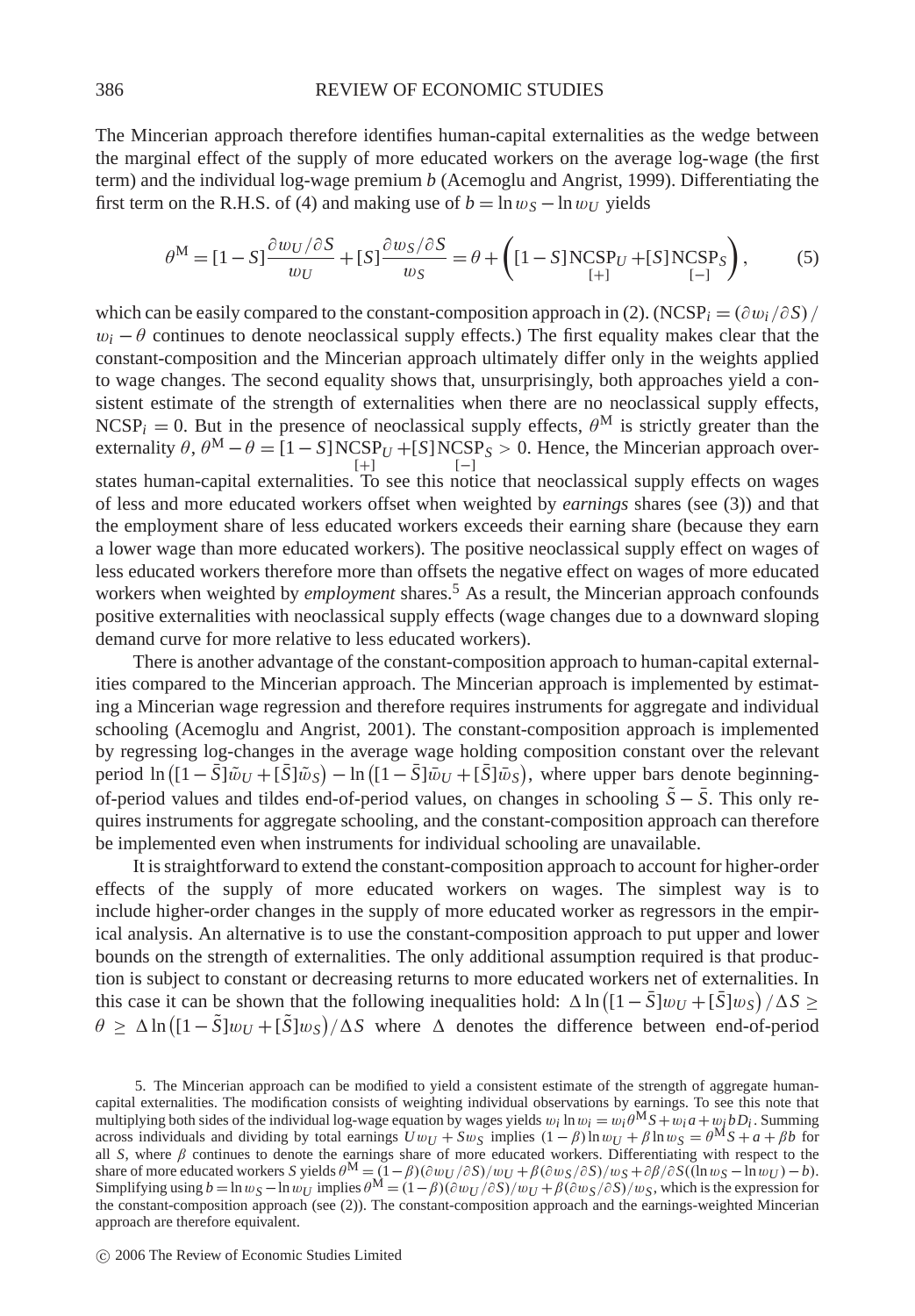values and beginning-of-period values.<sup>6</sup> Hence, the constant-composition approach yields a lower bound on externalities when the skill-composition used corresponds to the end of the period and an upper bound when the beginning-of-period skill-composition is used instead. Or, to put it differently, the constant-composition approach yields the exact strength of externalities when the skill-composition used is an appropriately weighted average of beginning-of-period and end-ofperiod values:

$$
\theta = \frac{\Delta \ln\left([1 - S^*]w_U + [S^*]w_S\right)}{\Delta S},\tag{6}
$$

for  $\bar{S} \le S^* \le \tilde{S}$ . Hence, a third way to handle higher-order effects of the supply of more educated workers on wages is to employ an average of the beginning-of-period and end-of-period skillcomposition to calculate the constant-composition log-wage change.

## 2.1. *Quantifying the bias of the Mincerian approach*

The bias of the Mincerian approach to human-capital externalities depends on the slope of the demand curve for more relative to less educated workers. There are several estimates of this slope in the literature, and we now consider a framework that allows us to draw on these estimates to quantify the bias of the Mincerian approach.

**2.1.1. Calibrating the bias of the Mincerian approach.** Suppose there are no externalities and that firms produce output *Y* using a constant-elasticity-of-substitution production function,

$$
Y = (U^{(\sigma - 1)/\sigma} + (BS)^{(\sigma - 1)/\sigma})^{\sigma/(\sigma - 1)},
$$
\n(7)

where *U*, *S* are the number of less and more educated workers, *B* captures skill-biased technology, and  $\sigma \geq 0$  denotes the elasticity of substitution between more and less educated workers. In this case, the bias of the Mincerian approach to human-capital externalities is

Bias of Mincerian approach = 
$$
\frac{1}{\sigma} \left( \frac{w_S - w_U}{w} \right)
$$
, (8)

where  $w$  denotes the average wage. Hence, for a given education wage premium the bias is decreasing in the elasticity of substitution between more and less educated workers. This is intuitive because higher values of  $\sigma$  imply a flatter relative demand curve for more educated workers and therefore a weaker response of wages to supply-driven movements along the demand curve.

What is the size of the bias of the Mincerian approach for reasonable values for the elasticity of substitution between more and less educated workers and for reasonable values for the education wage premium? When we take more educated workers to be people with two or more years of college and less educated workers to be everybody else, the education premium  $(w_S - w_U)/w$  averages to 40% in 1970 and 1990 for white males aged 40–49 years (U.S. Bureau of Census, 1970, 1990). (By focusing on white males aged 40–49 we sidestep wage differentials

<sup>6.</sup> The (standard) model of production with externalities underlying our analysis is  $Y = AF(U, S)$  where (total factor productivity) *A* captures the externality and is taken as given by firms when they maximize profits by choosing less educated workers *U* and more educated workers *S*. Production is concave in more educated workers net of externalities if the marginal product of more educated workers is decreasing in their number holding total factor productivity constant,  $\partial^2 F(U, S)/\partial S \partial S \le 0$ . This assumption combined with perfect competition implies  $\ln \left( [1 - \overline{S}] \tilde{w}_U + [\overline{S}] \tilde{w}_S \right) \ge$  $\ln\left(\left[1 - S\right]\bar{w}_U + \left[S\right]\bar{w}_S\right) + \theta(\Delta S)$  and  $\ln\left(\left[1 - \bar{S}\right]\bar{w}_U + \left[\bar{S}\right]\bar{w}_S\right) \ge \ln\left(\left[1 - \bar{S}\right]\bar{w}_U + \left[\bar{S}\right]\bar{w}_S\right) - \theta(\Delta S)$ . Combining these inequalities yields  $\Delta \ln((1 - \bar{S}w) / \Delta S > \theta > \Delta \ln((1 - \tilde{S}w) / \Delta S)$ .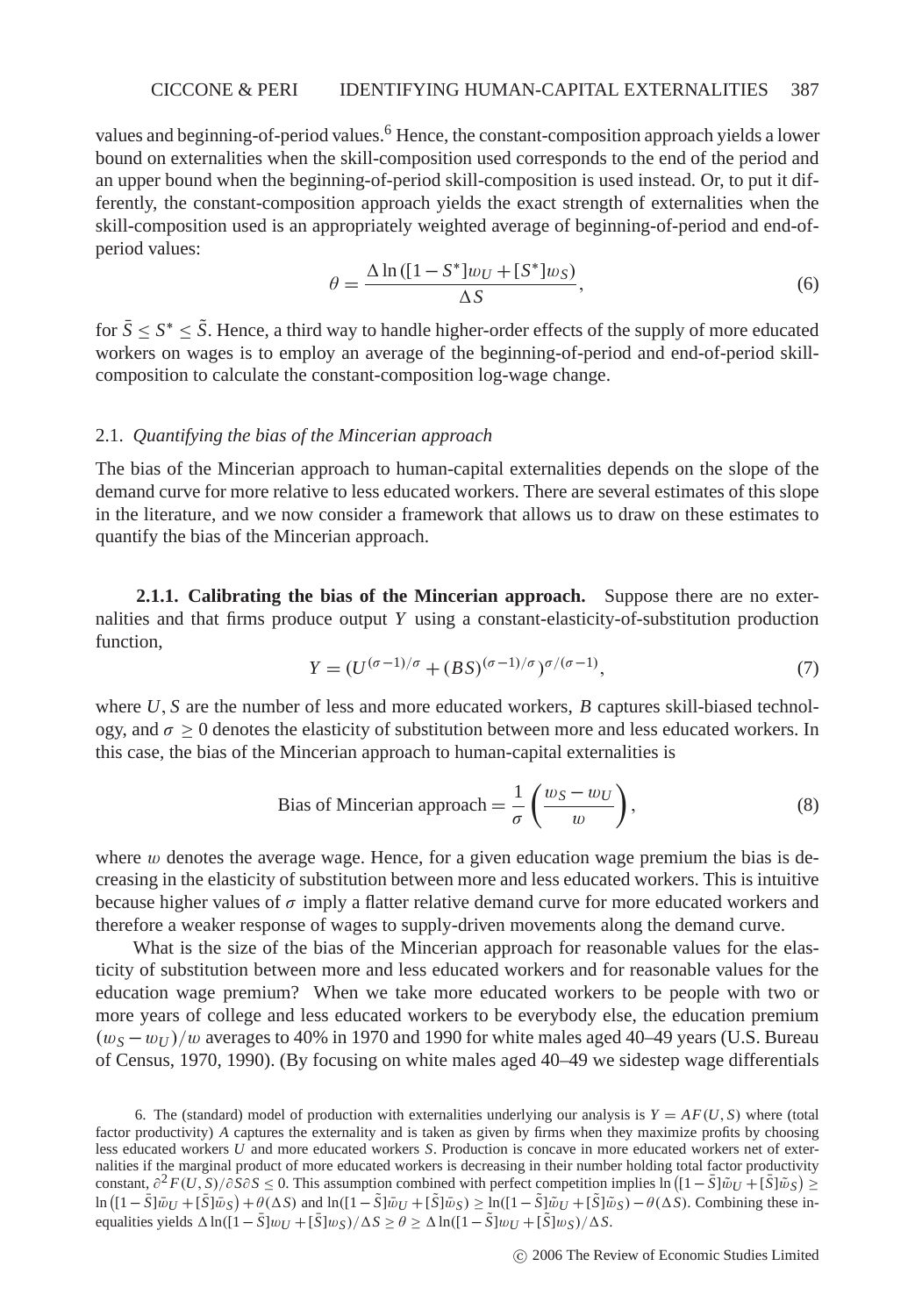associated with gender, race, and experience.) Almost all available estimates of the elasticity of substitution between college and high-school workers in the U.S. point to values around 1·5 (*e.g.* Katz and Murphy, 1992; Ciccone and Peri, 2005). Combined, these numbers imply that imperfect substitutability may add 27% (0.4/1.5) to the Mincerian estimate of the external return to more educated workers. To facilitate the interpretation of this estimate, we make use of the fact that average schooling of white males aged 40–49 with two or more years of college exceeds average schooling of white males with less than 2 years of college in the same age group by 4·2 years in 1970 and 1990. This yields that an increase in the share of more educated workers by 24% (1/4·2) amounts to a 1-year increase in average schooling. Imperfect substitutability may therefore add around 6·5% (0·27 ∗ 0·24) to the Mincerian estimate of the external return of a 1-year increase in average schooling during this time period.

**2.1.2. Simulating the bias of the Mincerian approach.** The 6·5% estimate of the bias of the Mincerian approach to human-capital externalities is based on small changes in the relative supply of more educated workers. This may not reflect the bias in actual applications. To get an alternative estimate of the bias, we therefore apply the Mincerian approach to city-level wage data that is generated by combining the constant-elasticity-of-substitution production function above with several features of the distribution of wages and human capital across U.S. cities in 1970 and 1990.

The model underlying our simulations is built on the production function in (7). We continue to assume that there are no externalities and that the elasticity of substitution between more and less educated workers is  $\sigma = 1.5$ . Assuming competitive labour markets implies that the wage of both types of workers is equal to their marginal productivity

$$
w_{U,ct} = \left(1 + \left(\frac{B_{ct} s_{ct}}{1 - s_{ct}}\right)^{(\sigma - 1)/\sigma}\right)^{1/(\sigma - 1)}
$$
(9)

and

$$
w_{S,ct} = B_{ct} \left( 1 + \left( \frac{1 - s_{ct}}{B_{ct} s_{ct}} \right)^{(\sigma - 1)/\sigma} \right)^{1/(\sigma - 1)},
$$
\n(10)

where  $c, t$  are subscripts for city and year, respectively, and  $s$  is the share of more educated workers in the workforce.

Our simulations assume 163 cities, because this is the number of cities in our empirical application. The initial shares of more educated workers are chosen to match the share of workers with two or more years of college in each city in the 1970 U.S. census, which will be denoted by *Sc*<sup>1970</sup> (Section 5 contains a description of the census data used). The initial levels of skillbiased technology, which will be denoted by *Bc*1970, are chosen to match the level of skill-biased technology implicit in the data assuming that (9) and (10) hold. More precisely, (9) and (10) imply that *Bc*<sup>1970</sup> is linked to relative wages and relative supplies of more educated workers by

$$
\ln B_{c1970} = \frac{\sigma}{\sigma - 1} \ln \left( \frac{w_{S,c1970}}{w_{U,c1970}} \right) + \frac{1}{\sigma - 1} \left( \frac{s_{c1970}}{1 - s_{c1970}} \right). \tag{11}
$$

We will measure  $w_{S_c(1970)}(w_{U_c(1970)})$  as the average wage of white male workers aged 40–49 with two or more years of college (less than 2 years of college) in city *c* in 1970.

Starting from this calibration of the initial values for the relative supply of more educated workers and levels of skill-biased technology for each city we generate 163 city-specific humancapital shocks,  $\Delta S_c$ , and skill-biased technology shocks,  $\Delta B_c$ . These shocks are drawn from identical and independent normal distributions. The standard deviation is chosen to match the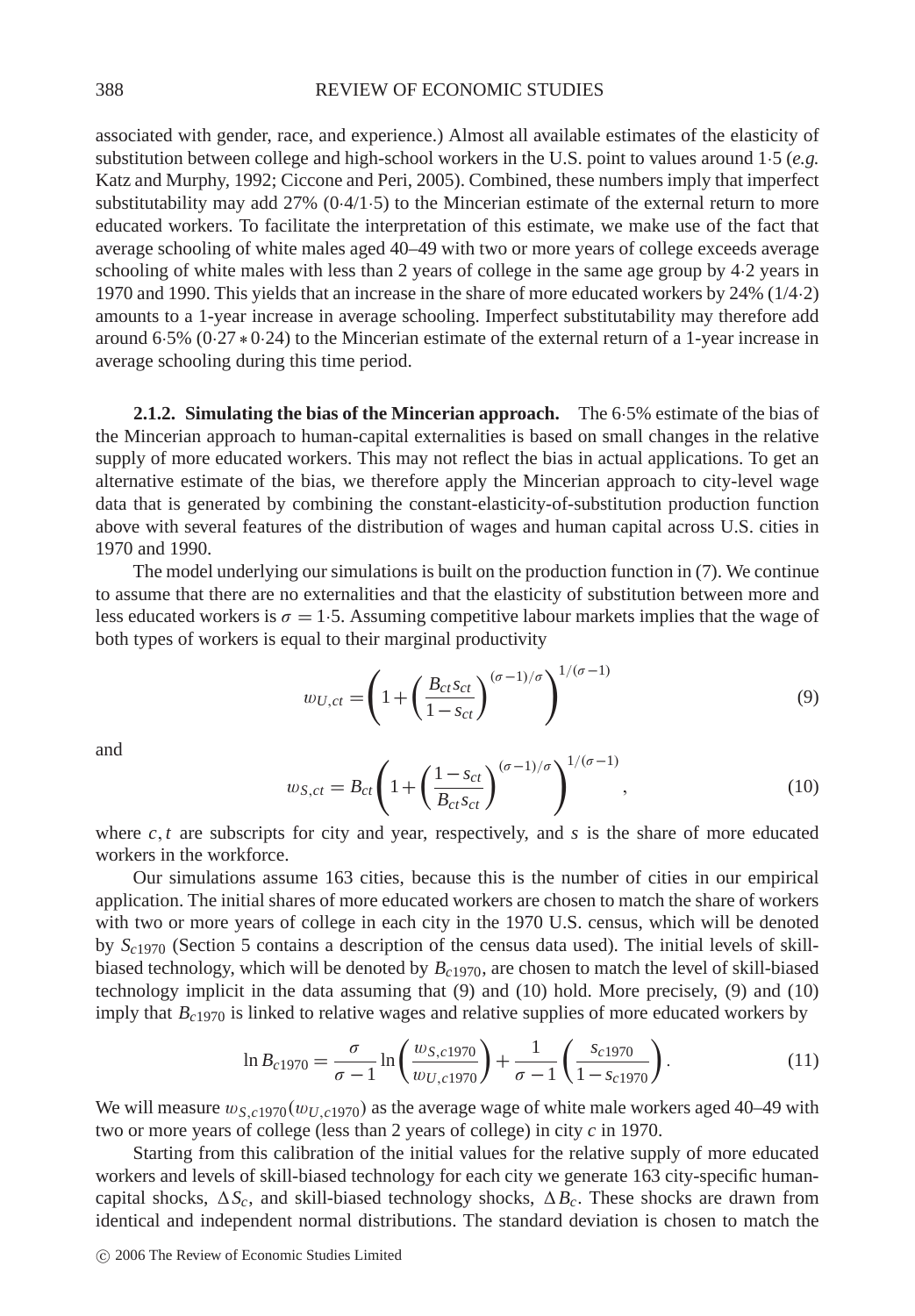standard deviation of  $s_{c1990} - s_{c1970}$  ( $s_{c1990}$  is obtained analogously to  $s_{c1970}$ ) and the mean is set to 0. The mean and standard deviation of the distribution for the skill-biased technology shock are chosen to match the mean and standard deviation of  $B_{c1990} - B_{c1970}$  (where  $B_{c1990}$  is obtained analogously to  $B_{c1970}$ ).

We take a total of 5000 draws from the distribution for the shocks to human-capital and skillbiased technology (a draw consists of 163 human-capital shocks and 163 skill-biased technology shocks). Starting from the calibrated values for *sc*<sup>1970</sup> and *Bc*1970, each draw results in 163 values for  $s_c$ <sub>1990</sub> and  $B_c$ <sub>1990</sub>, which when substituted in (9) and (10) yield 163 values for  $w_{S_c}$ <sub>1990</sub> and  $w_{U,c1990}$ . Combining this data on wages with relative supplies of more and less educated workers allows us to calculate the city-specific intercept of a Mincerian wage regression  $\ln \alpha_{c1990}$  for each draw as

$$
\ln \alpha_{c1990} = (s_{c1990} \ln(w_{S,c1990}) + (1 - s_{c1990}) \ln(w_{U,c1990})) - s_{ct} (\overline{\ln w_{S,c1990} - \ln w_{U,c1990}}),
$$
\n(12)

where the double upper bar denotes the average across cities. Repeating this calculation using the 1970 values yields lnα*c*1970. The Mincerian approach identifies the strength of aggregate humancapital externalities as the effect of aggregate human capital on the intercept of a Mincerian wage regression. Hence, the estimating equation for the strength of human-capital externalities using the Mincerian approach  $\theta^M$  is

$$
\ln \alpha_{c1990} - \ln \alpha_{c1970} = \text{constant } + \theta^{\text{M}} \Delta s_c. \tag{13}
$$

Estimating this equation using least squares yields a point estimate  $\hat{\theta}_d^M$  and a standard error  $\hat{\rho}_d^M$ , where *d* denotes a specific draw for the 163 city-specific human-capital shocks and skill-biased technology shocks, for each of the 5000 draws.

The constant-composition estimate of the strength of the human-capital externality is obtained in the following way. For each of the 5000 draws for city-specific human-capital shocks and skill-biased technology shocks we calculate the log average wage in 1990 using the 1970 labour-force composition,

$$
\ln w_{c1990}^{1970} = \ln(s_{c1970}w_{S,c1990} + (1 - s_{c1970})w_{U,c1990})
$$
\n(14)

and then estimate the equation

$$
\ln w_{c1990}^{1970} - \ln w_{c1970} = \text{constant} + \theta^{\text{CC}} \Delta s_c \tag{15}
$$

using least squares. This yields a point estimate  $\hat{\theta}_d^{\rm CC}$  and a standard error  $\hat{\rho}_d^{\rm CC}$  for each of the 5000 draws.

Table 1 summarizes the results of our simulations. Panel A contains the answer to the following question. Suppose we use the point estimate  $\hat{\theta}_d^M$  and standard error  $\hat{\rho}_d^M$  obtained with the Mincerian approach to test the hypothesis that the strength of human-capital externalities is equal to 0 against the alternative of positive externalities at some standard significance level (assuming asymptotic normality of the estimator). What fraction of the 5000 draws would result in rejection of the null hypothesis? The entries in the bottom right-most cell of the panel for example indicate that we would reject the hypothesis of no human-capital externalities for 52% (75%) of the draws when tests are performed at the 5% (10%) significance level. Results in this particular cell are based on simulations assuming a standard deviation of the human-capital shock ( $StdDev(\Delta S)$ ) equal to 0.04 and a standard deviation of the skill-biased technology shock (StdDev( $\Delta$ *A*)) equal to 0·08, which are the values implied by the calibration described above. Hence, the hypothesis of no human-capital externalities is rejected far too frequently given the nominal size of the test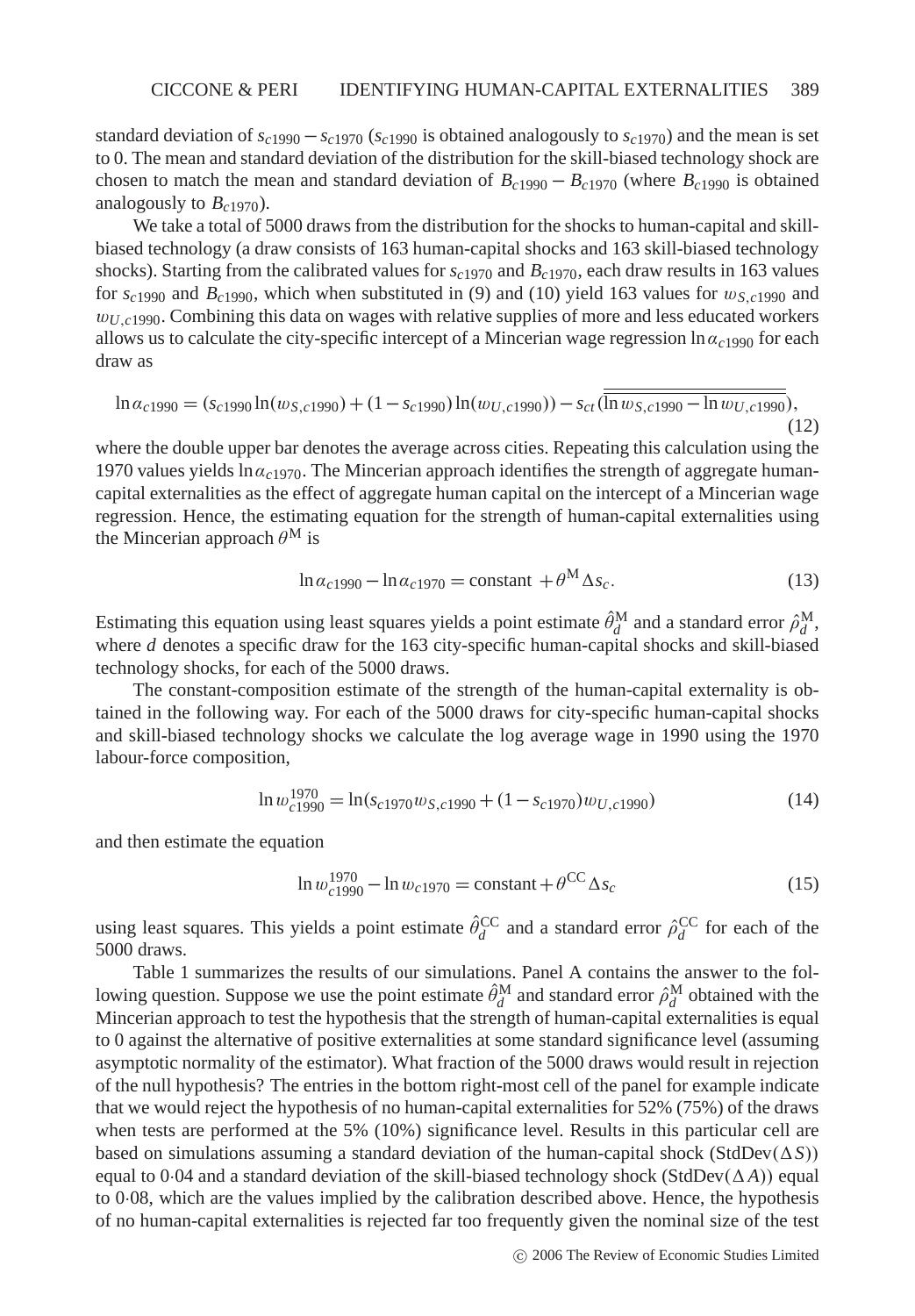|                                                     |        | numan-capuat externatures |        |                                                                                                            |         |
|-----------------------------------------------------|--------|---------------------------|--------|------------------------------------------------------------------------------------------------------------|---------|
| Confidence level:<br>5%<br>10%                      | StdDev | StdDev                    | StdDev | StdDev<br>$(\Delta A) = 0$ $(\Delta A) = 0.02$ $(\Delta A) = 0.04$ $(\Delta A) = 0.06$ $(\Delta A) = 0.08$ | StdDev  |
| Panel A: Mincerian approach <sup>†</sup>            |        |                           |        |                                                                                                            |         |
| $StdDev(\Delta S) = 0.02$                           | 100    | 94                        | 49     | 27                                                                                                         | 17      |
|                                                     | 100    | 98                        | 73     | 51                                                                                                         | 37      |
| $StdDev(\Delta S) = 0.03$                           | 100    | 99.7                      | 81     | 51                                                                                                         | 32      |
|                                                     | 100    | 99.9                      | 93     | 76                                                                                                         | 58      |
| $StdDev(\Delta S) = 0.04$                           | 100    | 100                       | 96     | 75                                                                                                         | 52      |
|                                                     | 100    | 100                       | 99     | 90                                                                                                         | 75      |
| Panel B: Constant-composition approach <sup>1</sup> |        |                           |        |                                                                                                            |         |
| $StdDev(\Delta S) = 0.02$                           | 0.6    | 1.6                       | $2-0$  | 2.1                                                                                                        | 2.1     |
|                                                     | $3-0$  | 7.5                       | $9-1$  | 8.3                                                                                                        | $9-1$   |
| $StdDev(\Delta S) = 0.03$                           | 0.3    | 0.8                       | 1.5    | 1.7                                                                                                        | 2.0     |
|                                                     | 0.9    | 4.6                       | $6-4$  | 7.5                                                                                                        | 7.4     |
| $StdDev(\Delta S) = 0.04$                           | 0.08   | 0.2                       | 0.6    | $1-0$                                                                                                      | $1 - 1$ |
|                                                     | 0.2    | $1-2$                     | 2.9    | 4.3                                                                                                        | 4.8     |

TARI E 1 *Rejection frequencies of the null of no human-capital externalities in a simulated model without human-capital externalities*

 $\dagger$ The reported values are the percentages of draws in which an econometrician rejects the null of no externalities against an alternative of positive externalities at the 5% or 10% confidence level, respectively, using the Mincerian approach. Each test is based on the *t*-statistic for the parameter  $\theta_d^M$  estimated as explained in Section 2. The percentages are based on 5000 random draws of city-specific human-capital shocks and skill-biased technology shocks.

‡The reported values are the percentages of draws in which an econometrician rejects the null of no externalities against an alternative of positive externalities at the 5% or 10% confidence level, respectively, using the constant-composition approach. Each test is based on the *t*-statistic for the parameter  $\theta_d^{\text{CC}}$  estimated as explained in Section 2. The percentages are based on 5000 random draws of city-specific human-capital shocks and skillbiased technology shocks.

and the fact that there are no human-capital externalities in the model underlying the simulations. Other cells in the table contain analogous results for different values of StdDev( $\Delta S$ ) and StdDev( $\Delta A$ ). It can be seen that a reduction of StdDev( $\Delta A$ ) implies that the hypothesis of no externalities is rejected even more frequently and that the frequency of rejection reaches 100% when  $StdDev(\Delta A)$  is equal to 0.

Panel B of Table 1 answers exactly the same question for the constant-composition-approach simulation results. That is, suppose we use the point estimate  $\hat{\theta}_d^{\text{CC}}$  and standard error  $\hat{\rho}_d^{\text{CC}}$ obtained with the constant-composition approach to test the hypothesis that the strength of humancapital externalities is equal to 0 at some standard significance level (assuming asymptotic normality of the estimator). What is the frequency of rejection? The entries in the bottom right-most cell of the panel indicate that we would reject the hypothesis of no human-capital externalities in 1·1% (4·8%) of the draws when tests are performed at the 5% (10%) significance level. Hence, compared to the Mincerian approach, the hypothesis of no human capital externalities is rejected far less frequently (rejection frequencies using the Mincerian approach were 47 times greater in the case of the 5% test and 16 times greater in the case of the 10% test). This is desirable as the underlying simulations assume that there are no human-capital externalities. The results in Panel A and B are virtually unchanged when we increase the number of draws from 5000 to 10,000.

Table 2 contains the average estimates of the strength of human-capital externalities in our simulations using the Mincerian and constant-composition approach as well as the fraction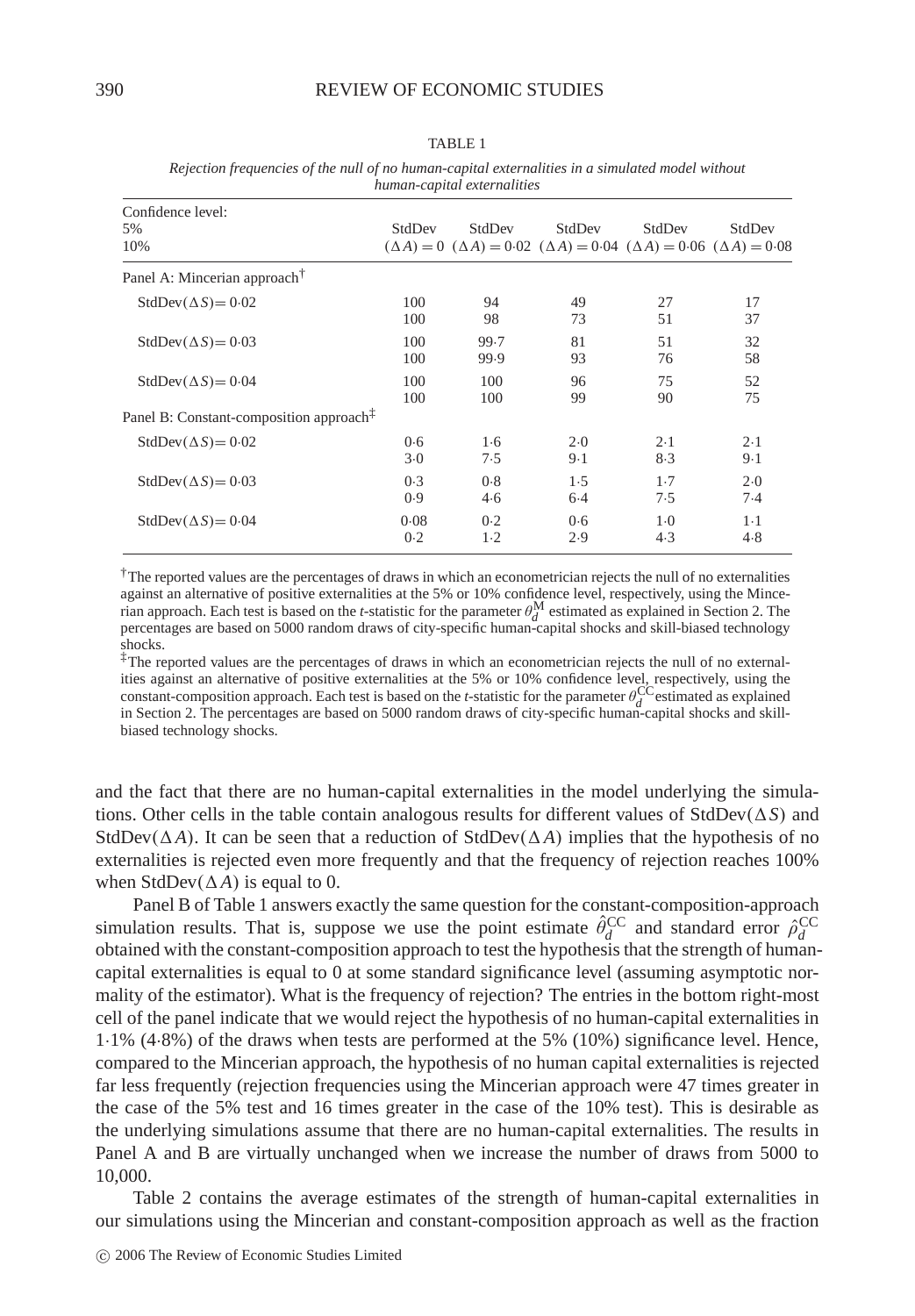| Average estimates of human-capital externalities in a simulated model without human-capital externalities |          |          |                                                                                                  |          |          |
|-----------------------------------------------------------------------------------------------------------|----------|----------|--------------------------------------------------------------------------------------------------|----------|----------|
| Average estimate                                                                                          | StdDev   | StdDev   | StdDev                                                                                           | StdDev   | StdDev   |
| [Share of estimates $> 0$ ]                                                                               |          |          | $(\Delta A) = 0$ $(\Delta A) = 0.02$ $(\Delta A) = 0.04$ $(\Delta A) = 0.06$ $(\Delta A) = 0.08$ |          |          |
| Panel A: Mincerian approach <sup>†</sup>                                                                  |          |          |                                                                                                  |          |          |
| $StdDev(\Delta S) = 0.02$                                                                                 | 0.339    | 0.340    | 0.338                                                                                            | 0.343    | 0.336    |
|                                                                                                           | [0.999]  | [0.997]  | [0.950]                                                                                          | [0.871]  | [0.810]  |
| $StdDev(\Delta S) = 0.03$                                                                                 | 0.340    | 0.346    | 0.347                                                                                            | 3.349    | 0.344    |
|                                                                                                           | [0.999]  | [0.999]  | [0.992]                                                                                          | [0.950]  | [0.900]  |
| $StdDev(\Delta S) = 0.04$                                                                                 | 0.351    | 0.353    | 0.352                                                                                            | 0.351    | 0.351    |
|                                                                                                           | [0.999]  | [0.999]  | [0.999]                                                                                          | [0.998]  | [0.963]  |
| Panel B: Constant-composition approach <sup>+</sup>                                                       |          |          |                                                                                                  |          |          |
| $StdDev(\Delta S) = 0.02$                                                                                 | $-0.003$ | $-0.003$ | $-0.003$                                                                                         | $-0.002$ | $-0.004$ |
|                                                                                                           | [0.300]  | [0.445]  | [0.488]                                                                                          | [0.495]  | [0.493]  |
| $StdDev(\Delta S) = 0.03$                                                                                 | $-0.008$ | $-0.008$ | $-0.008$                                                                                         | $-0.008$ | $-0.008$ |
|                                                                                                           | [0.110]  | [0.334]  | [0.399]                                                                                          | [0.433]  | [0.448]  |
| $StdDev(\Delta S) = 0.04$                                                                                 | $-0.017$ | $-0.018$ | $-0.018$                                                                                         | $-0.017$ | $-0.018$ |
|                                                                                                           | [0.051]  | [0.166]  | [0.277]                                                                                          | [0.332]  | [0.364]  |

TABLE 2

<sup>†</sup>The reported values in each cell are the average value of  $\hat{\theta}_d^M$  (estimated using (13)) and the fraction of values larger than 0 (in square brackets) based on 5000 random draws of city-specific human-capital shocks and skill-biased technology shocks.

<sup>‡</sup>The reported values in each cell are the average value of  $\hat{\theta}_d^{\text{CC}}$  (estimated using (15)) and the fraction of values larger than 0 (in square brackets) based on 5000 random draws of city-specific human-capital sh biased technology shocks.

of simulations yielding positive estimates of the strength of human-capital externalities (in square brackets). The average estimates can be read as the simulated bias of the two different approaches as the model underlying the simulations assumes that there is no human-capital externality. Panel A contains the bias of the Mincerian approach to human-capital externalities. The range of values is between 0·33 and 0·35, depending on the standard deviation of the human-capital shock and the skill-biased technology shock. Hence, according to our simulations the Mincerian estimate of human-capital externalities is biased upward. The size of the bias is somewhat greater than suggested by the calibrations based on first-order effects in the previous section. To facilitate the interpretation of the range of estimated values, we again make use of the fact that average schooling of white males aged 40–49 with two or more years of college exceeds average schooling of those with less than 2 years of college by 4·2 years in 1970 and 1990. Hence, an increase in the share of more educated workers by 24% amounts to a 1-year increase in average schooling. The range of estimates obtained using the Mincerian approach therefore implies an upward bias of average-schooling-externality estimates between 8% and 8·4%.

Panel B in Table 2 contains the simulated average bias of the constant-composition approach to human-capital externalities. It can be seen that the bias is rather small (between −0·003 and −0·018). Translated into an average-schooling externality using the same approach as in the Mincerian case, these estimates yield an external return to a 1-year increase in average schooling of between −0·07% and −0·4%. Hence, the constant-composition approach yields a very small bias relative to the Mincerian approach (the absolute value of the Mincerian bias is between 11 and 24 times greater) and does not imply any economically significant schooling externalities.

Summarizing, our simulations matching city-level data on wages and human capital most closely yield a Mincerian estimate of the city-level external return to a 1-year increase in average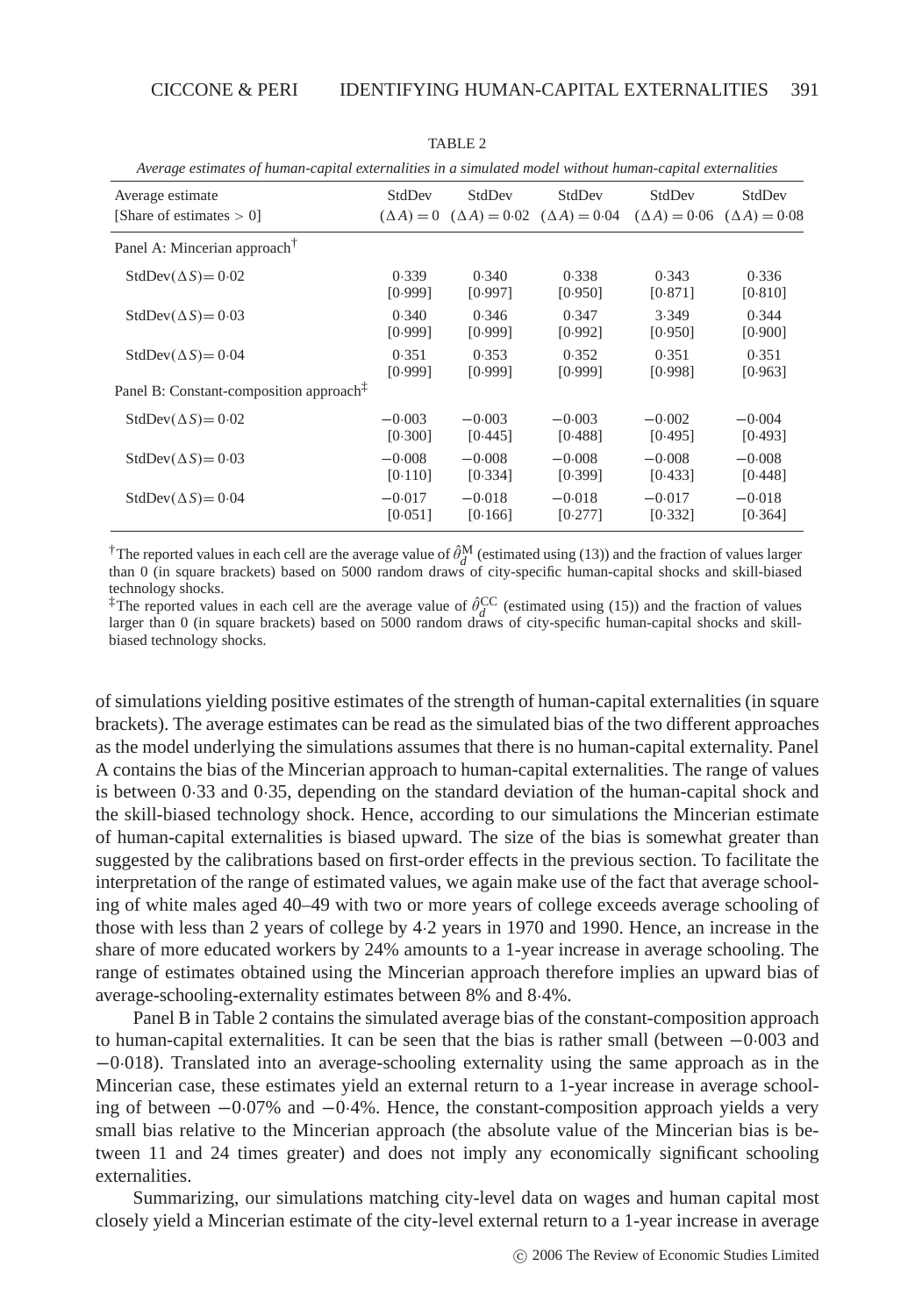schooling of around 8%, which is somewhat greater than the first-order bias. The constantcomposition estimate of the external effect closely reflects the absence of a human-capital externality in the model underlying our simulations. The simulations have also shown that an econometrician using the Mincerian approach to human-capital externalities would reject the null hypothesis of no human-capital externalities far too often in favour of positive externalities.

# 3. THE HUMAN-CAPITAL FRAMEWORK WITH EXTERNALITIES

We now turn to the identification of human-capital externalities in the aggregate human-capital framework. A key feature of this framework is that the supply of different levels of human capital affects individual wages only through average human capital. Another important feature is that the framework captures imperfect substitutability among workers with many different levels of human capital in a parsimonious way.<sup>7</sup>

Suppose that output *Y* depends on the amount of labour *L* and human capital *H* employed according to the following production function

$$
Y = AF(L, H),\tag{16}
$$

where *A* denotes the level of total factor productivity (TFP) in the city (or other spatial unit) where output is produced and

$$
H \equiv \sum_{x} x L(x),\tag{17}
$$

where  $L(x)$  is the number of workers with human capital x (the aggregate amount of labour is  $L \equiv \sum_{x} L(x)$ ). Assume also that the production function is twice continuously differentiable and subject to constant returns to scale to labour  $L(x)$  for all x (or, alternatively, subject to constant returns to scale to  $L, H$ ) as well as constant or decreasing returns to human capital,  $F_{22}(L, H) \leq 0.$ 

Firms in each city produce according to (16) and maximize profits taking the city-specific levels of TFP as given. Suppose also that product and labour markets are perfectly competitive and that output is tradable. Under these assumptions the equilibrium product wage of workers with human capital *x* in a city with a supply of human capital relative to labour  $h \equiv H/L$  can be written as

$$
w(x, h) \equiv A\omega_L(h) + A\omega_H(h)x
$$

where  $(18)$ 

$$
\omega_{\text{L}}(h) \equiv F_1(1, h)
$$
 and  $\omega_{\text{H}}(h) \equiv F_2(1, h)$ ,

The wage of workers with human capital  $x$  is, therefore, the sum of two components: the price of labour,  $A\omega_L \equiv \omega_L$ , and the price of human capital,  $A\omega_H \equiv \omega_H$ , multiplied by the quantity of human capital supplied (*x*). A higher level of TFP translates into a higher price of labour and human capital. An increase in the relative supply of human capital *h* raises the price of labour but lowers the price of human capital in the case of strictly decreasing returns to human capital,  $F_{22}(L, H) < 0$ , and leaves them unchanged if  $F_{22}(L, H) = 0$ .

We will allow for the possibility that the marginal social product of workers with aboveaverage (below-average) human capital is greater (smaller) than their equilibrium wage. This is

<sup>7.</sup> In Appendix Section A.7 we show that the constant-composition approach can be used to identify externalities even if the whole distribution of human capital matters for individual wages, there are no restrictions on the pattern of substitutability among different types of workers, and externalities are driven by the whole distribution of worker types. However, data requirements necessary to implement the constant-composition approach are formidable in this case.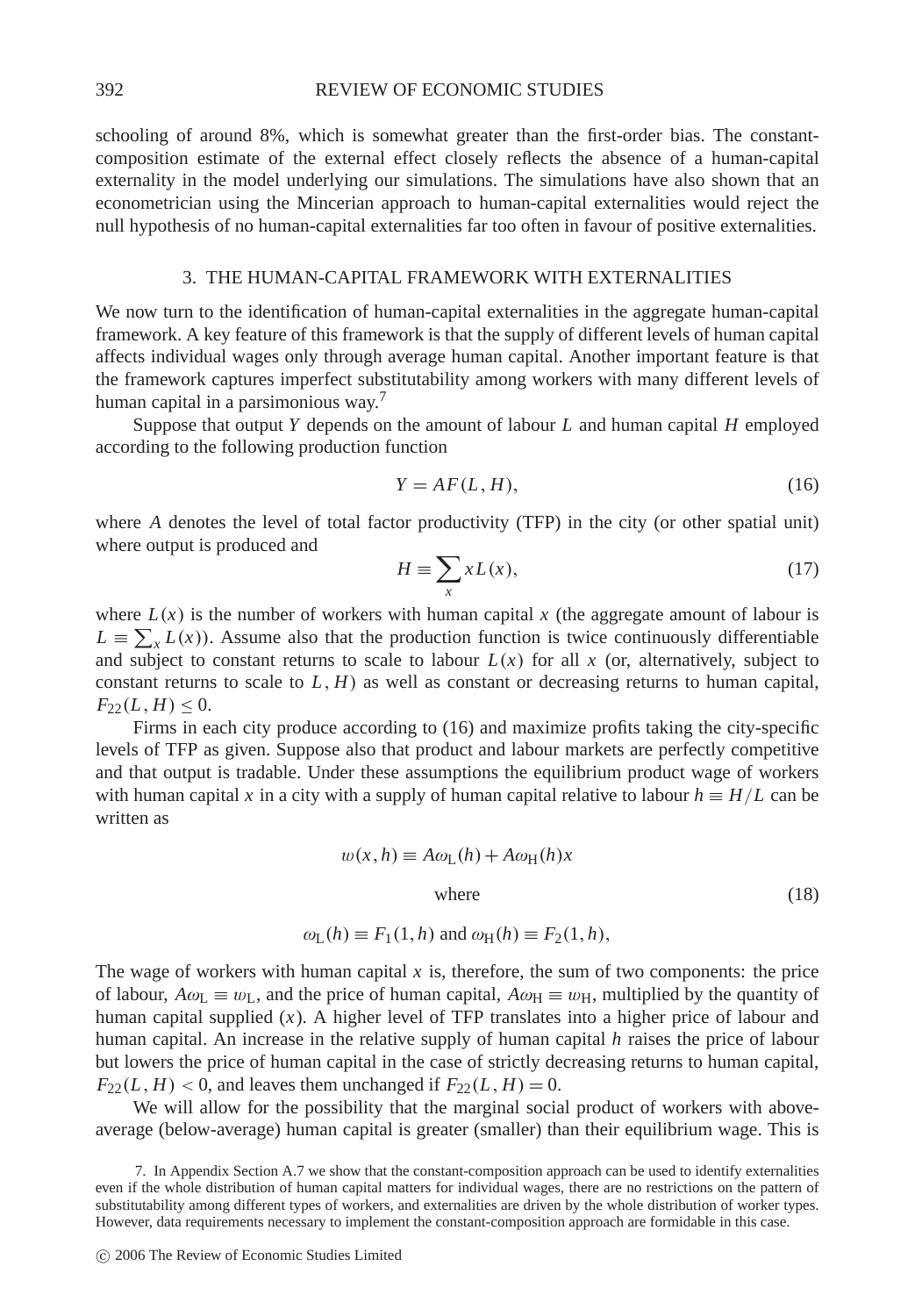accomplished by assuming that TFP may be increasing in the average level of human capital *h* in the city

$$
A = h^{\theta},\tag{19}
$$

where  $\theta$  captures the strength of average human-capital externalities. This set-up yields  $A = 1$ if  $\theta = 0$ , and hence that  $\omega(x, h) \equiv \omega_L(h) + \omega_H(h)x$  can be interpreted as the wage of workers with human capital x in the absence of human-capital externalities (and  $\omega_L$  and  $\omega_H$  as the price of labour and human capital in the absence of externalities). While our discussion of the identification of aggregate human-capital externalities focuses on non-pecuniary externalities, the same issues arise when externalities have a pecuniary origin as in Acemoglu (1996) for example.

Whether product wages of workers with identical human capital in different cities will be equalized or not depends on the motivations for inter-city migration. Workers with the same human capital may earn different product wages in equilibrium if cities differ in characteristics that are relevant for workers' utility. Examples of such characteristics are the cost of housing, the quality of local public schools, local tax rates, the degree of air pollution, the crime rate, climate, and recreational opportunities.

The model presented so far is the simplest framework that allows us to discuss identification of human-capital externalities when workers with many different levels of human capital may be imperfect substitutes. It can be extended in several dimensions without affecting our theoretical results on identification or our empirical approach. The most basic extension would include physical capital and land as factors of production and distinguish between tradable and non-tradable goods. Allowing for physical capital as a production factor does not alter our approach at all when physical capital moves to equalize its rate of return across cities. The main implication of extending the theoretical analysis to allow for land as a production factor is that our approach identifies externalities net of congestion effects. The main insight of allowing for non-tradable goods is that only externalities in the tradable goods sector are identified. All these extensions are discussed in the Appendix of Ciccone and Peri (2002). It may be worthwhile to point out that the model with land and non-tradable goods has many similarities with the theoretical work of Roback (1982). The constant-composition approach can also be used to identify aggregate human-capital externalities when physical capital is not perfectly mobile across the geographic units of analysis (the relevant case for human-capital externalities at the country level), see Appendix Section A.3.

# 3.1. *Substitutability and returns to human capital*

The framework described so far is flexible enough to allow workers with different levels of human capital to be perfect or imperfect substitutes in production. It is straightforward to show that assuming perfect substitutability is equivalent to assuming constant marginal returns to human capital given TFP,  $F_{22}(1,h) = 0$ , or to assuming that the production function in (16) simplifies to

$$
Y = A(L + BH) \tag{20}
$$

where *B* determines the marginal rate of substitution between labour and human capital. In this case, wages of workers with a given level of human capital and the return to human capital will be independent of the average level of human capital in the city for a given level of TFP. Hence, all effects of the average level of human capital on the equilibrium wage curve must arise through TFP and can be interpreted as externalities.

Imperfect substitutability among different types of workers in production, on the other hand, is equivalent to decreasing marginal returns to human capital,  $F_{22}(1,h) < 0$ . To see this suppose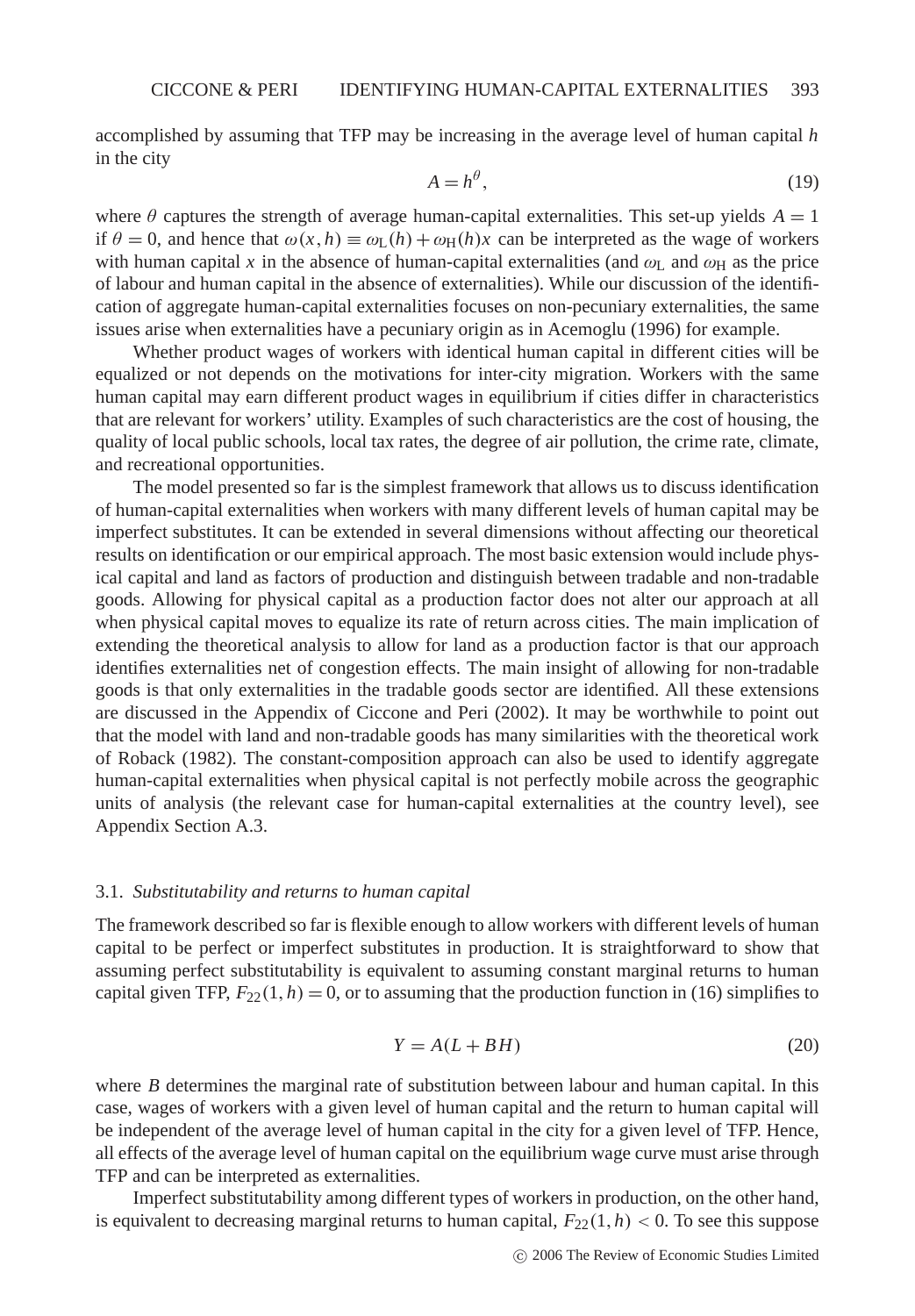that the supply of workers with low human capital  $x<sup>l</sup>$  in a city decreases while the supply of workers with high human capital  $x^h(x^h > x^l)$  increases so as to keep the total number of workers constant. It can be shown that the implied change in the relative wage of low human-capital workers  $w(x^l)$ / $w(x^h)$  is proportional to  $-F_{22}(1,h)(x^h - x^l)^2$  (this result is derived in Appendix Section A.4). $8$  Hence, the decrease in the supply of low human-capital workers and increase in the supply of high human-capital workers will increase the relative wage of low human-capital workers if and only if there are decreasing returns to human capital. Moreover, the implied increase in the relative wage is smaller the closer  $x^l$  to  $x^h$ . This is because the closer the levels of human capital of the two types of workers, the better they substitute for one another.

# 3.2. *Identifying human-capital externalities*

The constant-composition approach is based on the theoretical result that the elasticity of average wages holding labour-force skill-composition weights constant with respect to average human capital is equal to the strength of average human-capital externalities. To state and proof this result, it is useful to note that the average wage  $w$  can be written as

$$
w \equiv \sum_{x \in X} w(x, h)l(x) \equiv w(h, l(x) : x \in X), \tag{21}
$$

where  $l(x) = L(x)/L$ . This notation emphasizes that the average wage depends on individual wages of workers with human capital *x* as well as labour-force skill-composition weights  $l(x)$ and that individual wages depend on average human capital in the city *h*.

**Proposition 1.** *The elasticity of the average wage when labour-force skill-composition weights l*(*x*) *are held constant with respect to the average level of human capital yields the strength of average human-capital externalities,*

$$
\frac{\partial \ln w(h, l(x) : x \in X)}{\partial h} h = \theta.
$$
\n(22)

*Proof.* To prove this result it is useful to write the average wage in the absence of humancapital externalities  $\sum_{x} \omega(x, h)l(x)$  as a function of the average level of human capital and the labour-force composition

$$
\omega(h, l(x) : x \in X) \equiv \sum_{x \in X} \omega(x, h)l(x).
$$
 (23)

Using this notation,  $\ln w(h, l(x) : x \in X) = \ln \omega(h, l(x) : x \in X) + \ln A$ , which implies that

$$
\frac{\partial \ln w(h, l(x) : x \in X)}{\partial h} h = \frac{\partial \ln A}{\partial h} h + \frac{\partial \ln w(h, l(x) : x \in X)}{\partial h} h = \theta + \frac{\partial \ln w(h, l(x) : x \in X)}{\partial h} h
$$

where we have made use of (19). Hence, (22) follows if the elasticity of the average wage with respect to average human-capital holding skill-composition weights constant is equal to 0 when there are no human-capital externalities. To see that this is the case suppose that the shares of workers with different human capital go from  $\{l(x): x \in X\}$  with an average level of human capital  $h = \sum_{x} x l(x)$  to  $\{l^*(x) : x \in X\}$  with an average level of human capital  $h^* = \sum_{x} x l^*(x)$ 

8. If there are only two types of labour, the production function in (16) implies that the elasticity of substitution between the two types is inversely proportional to  $-F_{22}(1,h)(x^h - x^l)^2$ .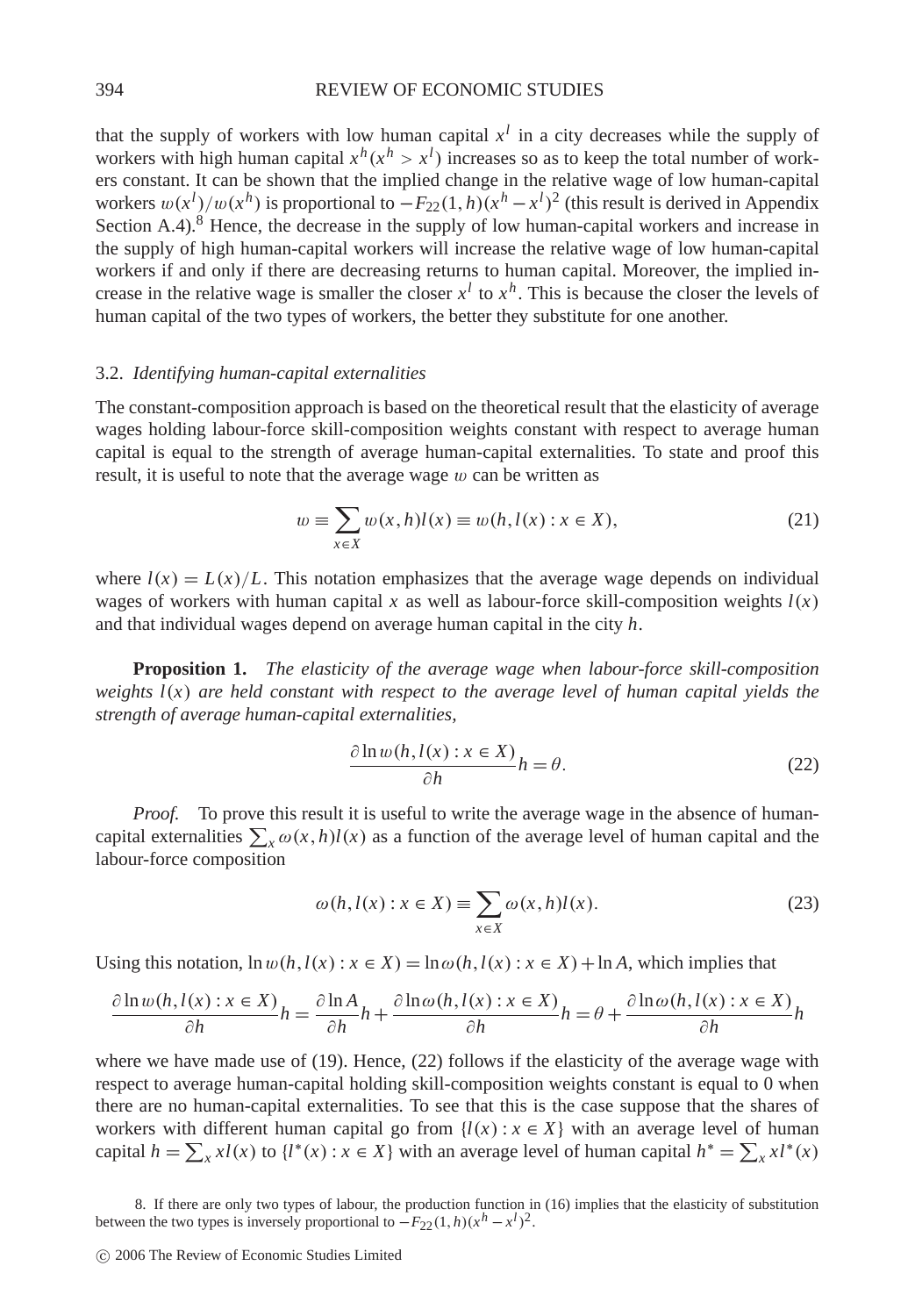(by definition  $\sum_{x} l^*(x) = \sum_{x} l(x) = 1$ ). In this case the change in the average wage holding labour-force skill-composition constant at  $\{l(x) : x \in X\}$  is

$$
\Delta \equiv \sum_{x \in X} \omega(x, h^*) l(x) - \sum_{x \in X} \omega(x, h) l(x).
$$

To prove that  $\partial \ln \omega(h, l(x) : x \in X)/\partial h = 0$  we need to show that  $\Delta/(h^* - h) \to 0$  as  $h^* \to h$ . Adding and subtracting  $\sum_{x} \omega(x, h^*) l^*(x)$  and rearranging terms yields

$$
\Delta = \left(\sum_{x \in X} \omega(x, h^*) l^*(x) - \sum_{x \in X} \omega(x, h) l(x)\right) - \left(\sum_{x \in X} \omega(x, h^*) l^*(x) - \sum_{x \in X} \omega(x, h^*) l(x)\right).
$$

The first term in parentheses is the change in the average wage that is implied by shares of workers with different human capital going from  $\{l(x) : x \in X\}$  to  $\{l^*(x) : x \in X\}$ . Constant returns to scale and perfect competition imply that this term is equal to the change in average labour productivity  $F(1, h^*) - F(1, h)$ . Hence,

$$
\Delta = (F(1, h^*) - F(1, h)) - \left(\sum_{x \in X} \omega(x, h^*) l^*(x) - \sum_{x \in X} \omega(x, h^*) l(x)\right).
$$

Making use of  $\omega(x, h^*) \equiv \omega_L(h^*) + \omega_H(h^*)x$ , and collecting terms, the second term in parentheses can be rewritten as the price of human capital  $\omega_H(h^*)$  multiplied by the change in average human capital  $h^* - h = \sum_x x(l^*(x) - l(x)),$ 

$$
\sum_{x \in X} \omega(x, h^*) l^*(x) - \sum_{x \in X} \omega(x, h^*) l(x) = \omega_H(h^*) \sum_{x \in X} x(l^*(x) - l(x)) = \omega_H(h^*)(h^* - h).
$$

Hence,

$$
\Delta = F(1, h^*) - F(1, h) - \omega_H(h^*)(h^* - h) = \left(\frac{F(1, h^*) - F(1, h)}{h^* - h} - \omega_H(h^*)\right)(h^* - h),
$$

which implies that  $\Delta/(h^* - h) \to F_2(1, h) - \omega_H(h)$  as  $h^* \to h$ . Combined with  $\omega_H(h) \equiv F_2(1, h)$ this proves that  $\partial \ln \omega(h, l(x) : x \in X)/\partial h = 0$ .

The proof of Proposition 1 and the intuition behind the result is closely related to the dual approach to TFP accounting. The main difference is that dual TFP accounting identifies the change in TFP associated with the passing of time, while the constant-composition approach identifies the change in TFP associated with an increase in the aggregate supply of human capital.<sup>9</sup>

Proposition 1 suggests that the strength of average-schooling externalities between *t* and *T* can be estimated in two steps. First, obtain the average wage at time *T* in city *c* using wages at *T* but the labour-force composition at *t*,  $w_{cT}^t = \sum_x w_{cT}(x)l_{ct}(x)$ . Second, regress the log-change in wages holding labour-force skill-composition constant,  $\ln w_{cT}^t - \ln w_{ct}$ , on the increase in average schooling between *t* and *T* (and other variables that may affect wages).

<sup>9.</sup> One way to see the relationship between dual TFP accounting and the constant-composition approach to humancapital externalities is to derive the result in Proposition 1 in a way that is analogous to the derivation of the main result of dual TFP accounting. Note that  $w(x, h) = w_L(h) + w_H(h)x$  yields that the L.H.S. of (22) is a weighted average of the effect of human capital on the price of labour *d* ln  $w_L(h)/d \ln h = \varepsilon_L$  and on the price of human capital *d* ln  $w_L(h)/d \ln h =$  $ε$ H,  $(1 - β)ε$ <sub>L</sub> + βε<sub>H</sub>, where  $β = w$ H(*h*)*h*/w(*h*) is the share of human capital in wages. Log-differentiating both sides of the equality between output and labour income,  $y = w_L(h) + w_H(h)h$  for all h, yields  $\theta + \beta = (1 - \beta)\varepsilon_L + \beta(\varepsilon_H + 1)$ and hence  $(1 - \beta)\varepsilon_L + \beta \varepsilon_H = \theta$ .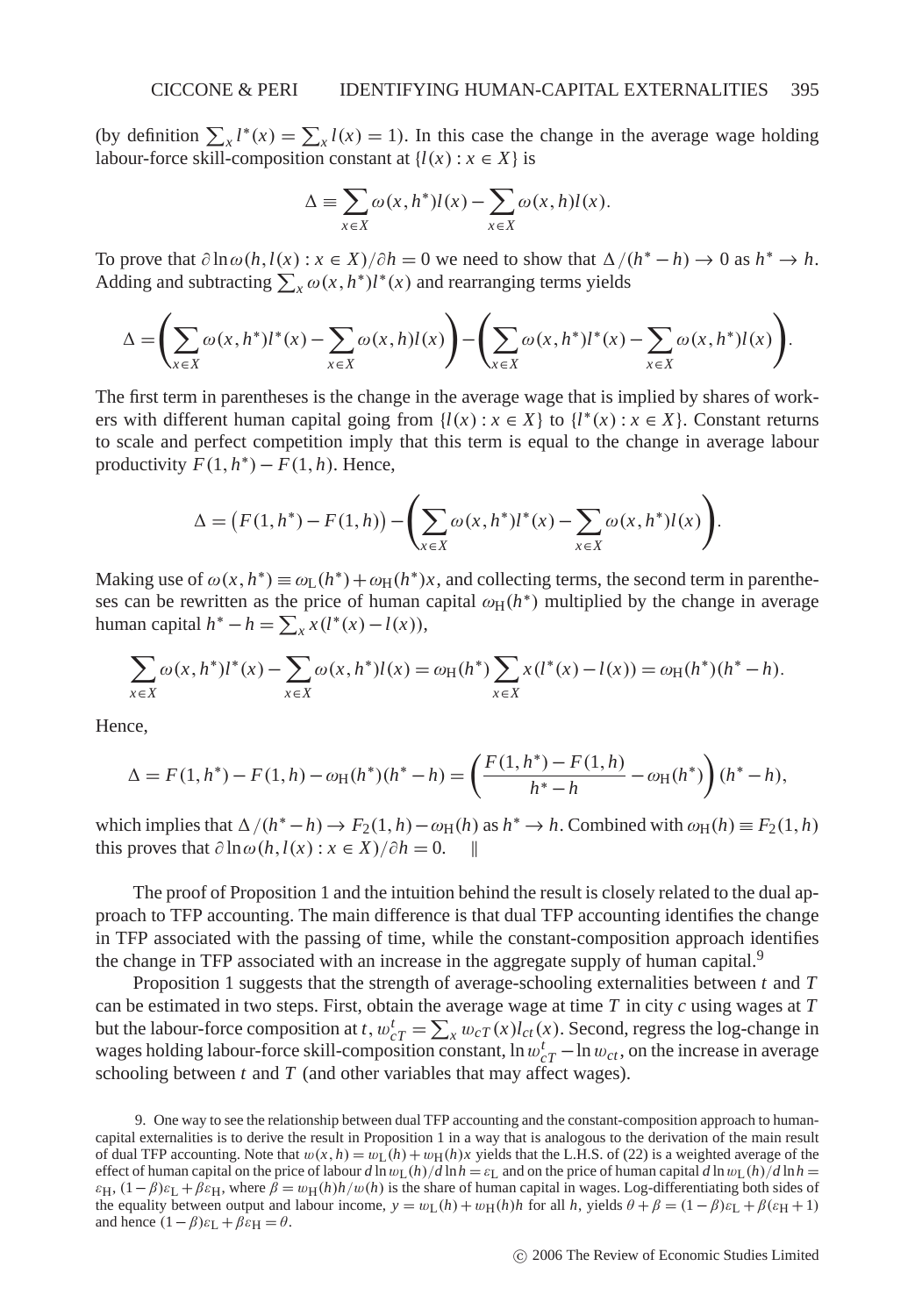# 396 REVIEW OF ECONOMIC STUDIES

So far we have concentrated on first-order effects of the average level of human capital on average wages holding labour-force skill-composition constant. It can be shown that secondorder effects are always positive (this result is proven in Appendix Section A.5). The intuition is easiest to explain in the case without human-capital externalities (when the marginal social product of human capital is equal to the price of human capital). Suppose that returns to human capital are constant. In this case the marginal social product of human capital does not depend on the average level of human capital used in production. Hence, equality between the price and the marginal social product of human capital implies that the price of human capital is also equal to the intra-marginal social product of human capital. Even a large increase in average human capital will therefore not result in an increase in average wages holding skill-composition constant. When the marginal social product of human capital is strictly decreasing in the average level of human capital however, the intra-marginal social product of human capital exceeds the marginal social product and the price of human capital. Hence, a large increase in average human capital will result in an increase in average wages holding labour-force skill-composition constant. Empirically, higher-order effects of human capital on wages can be dealt with just like in the model with two skill types only. Either by including higher-order changes in human-capital supply among the regressors or by using an average of the beginning-of-period and end-of-period skill-composition to calculate the constant-composition log-wage change.

# 3.3. *Identifying biased human-capital externalities*

Our analysis so far has maintained that human-capital externalities enter production in a Hicksneutral way. We now turn to the case where human-capital externalities may be biased towards workers with high levels of human capital or workers with low levels of human capital. To do so we return to the aggregate human-capital framework and replace the aggregate production function in (16) by

$$
Y = F(AL, AHH),
$$
\n(24)

where

$$
A_{\rm L} = h^{\theta_{\rm L}} \quad \text{and } A_{\rm H} = h^{\theta_{\rm H}}; \tag{25}
$$

 $\theta_L$ ,  $\theta_H$  capture externalities of average human capital at the city level (*H* and *L* are defined as in the baseline model,  $H = \sum_{x} x L(x)$  and  $L = \sum_{x} L(x)$ ). We continue to assume that the production function is twice continuously differentiable and also suppose that, given *A*L, *A*H, the production function is subject to constant returns to scale and constant or decreasing returns to human capital. This specification implies that human-capital externalities affect relative wages of workers with different human capital if  $\theta_L \neq \theta_H$  and the elasticity of substitution between *L* and *H* is different from unity.

To determine the strength of aggregate human-capital externalities implied by (24) suppose that average human capital increases by 1%. The resulting increase in average labour productivity is  $\theta_L(1-\beta)+(1+\theta_H)\beta$  where  $\beta$  is the share of human capital in the average wage,  $\beta = w_Hh/w$ . Of this total increase,  $\theta_L(1-\beta)+\theta_H\beta$  is due to human-capital externalities and will be referred to as the strength of aggregate human-capital externalities. The next proposition proves that the strength of human-capital externalities can be identified with the constant-composition approach.

**Proposition 2.** *Suppose that the production function is given by* (24)*. Then the elasticity of the average wage holding labour-force skill-composition weights l*(*x*) *constant with respect to average human capital is equal to*  $\theta_L(1-\beta) + \theta_H\beta$ .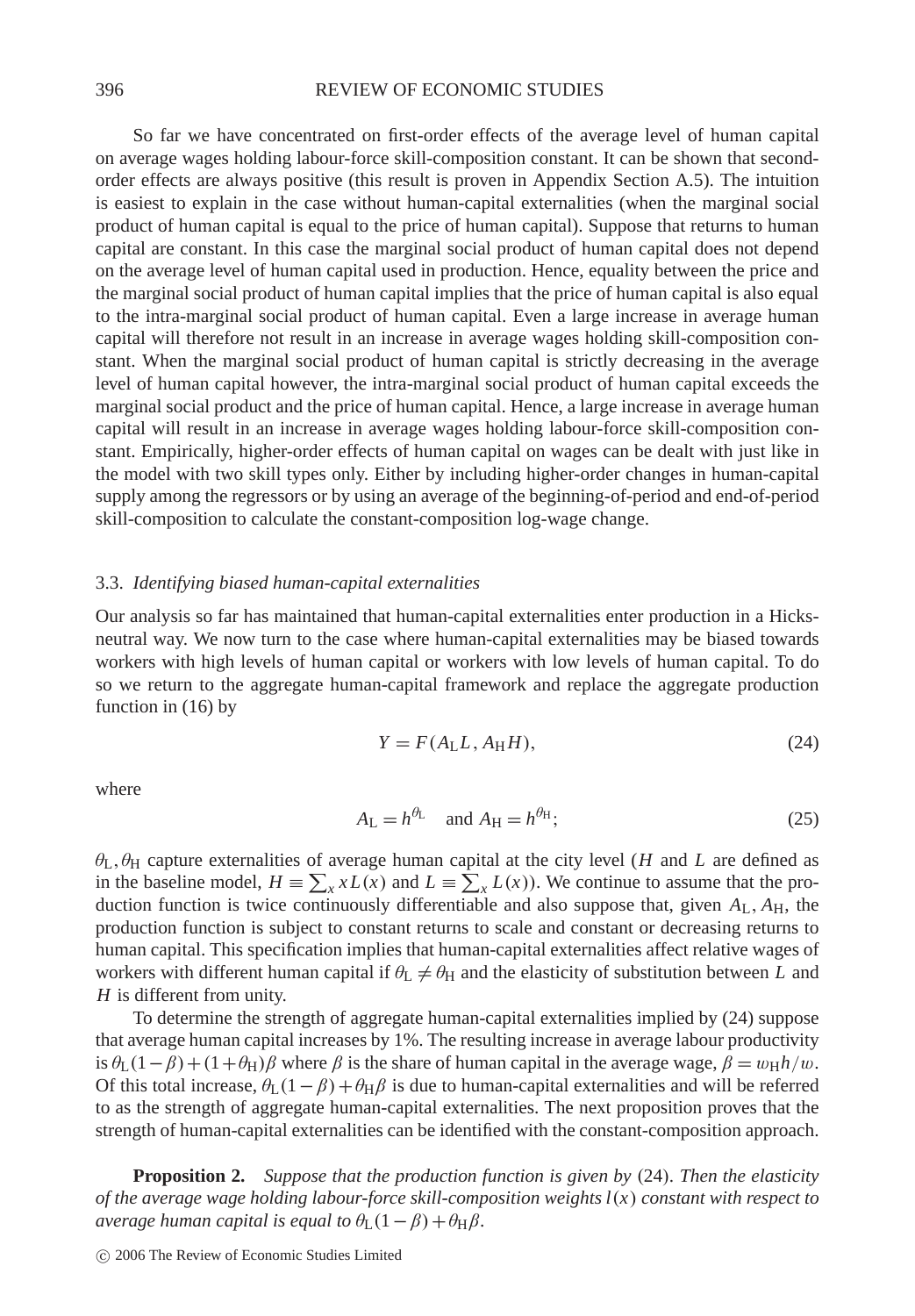*Proof.* The aggregate production function implies that the equilibrium wage schedule is given by  $w(x, h) = F_1(h^{\theta_L}L, h^{\theta_H}H)h^{\theta_L} + F_2(h^{\theta_L}L, h^{\theta_H}H)h^{\theta_H}x$ . This equilibrium wage schedule implies

$$
\frac{\partial \ln \sum_{x} w(x, h)l(x)}{\partial h} h = \frac{\partial \log (F_1(h^{\theta_L}L, h^{\theta_H}H)h^{\theta_L} + F_2(h^{\theta_L}L, h^{\theta_H}H)h^{\theta_H}h_0)}{\partial \log h}\Bigg|_{h=h_0}.
$$

Constant returns to scale of the production function given  $A_L$  and  $A_H$  yields that the marginal product of human capital is homogenous of degree 0. The R.H.S. of the equation can therefore be written as

$$
\frac{\partial \log (F_1(1, h^{1+\theta_H-\theta_L})h^{\theta_L} + F_2(1, h^{1+\theta_H-\theta_L})h^{\theta_H}h_0)}{\partial \log h}\Bigg|_{h=h_0}
$$
\n
$$
= (1+\theta_H-\theta_L)h^{\theta_H-\theta_L} \left( F_{12}(1, h^{1+\theta_H-\theta_L})h^{\theta_L} + F_{22}(1, h^{1+\theta_H-\theta_L})h^{\theta_H}h_0 \right) \frac{h}{w} \Bigg|_{h=h_0}
$$
\n
$$
+ \left( \frac{\theta_L w_L}{h} + \frac{\theta_H w_H h_0}{h} \right) \frac{h}{w} \Bigg|_{h=h_0}.
$$

Homogeneity of degree 0 of the marginal product of human capital combined with the production function being twice continuously differentiable implies that  $F_{12}(1, h^{1+\theta_H-\theta_L})h^{\theta_L}$  +  $F_{22}(1, h^{1+\theta_H-\theta_L})h^{\theta_H}h_0 = F_{21}(1, h^{1+\theta_H-\theta_L})h^{\theta_L} + F_{22}(1, h^{1+\theta_H-\theta_L})h^{\theta_H}h_0 = 0$  for  $h = h_0$ . Hence,

$$
\frac{\partial \ln w(h, l(x) : x \in X)}{\partial h} h = \theta_{\text{L}}(1 - \beta) + \theta_{\text{H}}\beta. \quad \|
$$

While the constant-composition approach identifies the aggregate strength of human-capital externalities, it cannot identify the parameters  $\theta_L$  and  $\theta_H$  separately.

# 4. ESTIMATION

We now turn to how the constant-composition and the Mincerian approach can be used to estimate average-schooling externalities.

## 4.1. *The constant-composition approach*

The first step is to eliminate gender, marital status, and race effects from the data on individual wages. This is done by estimating

$$
\log w_{ict} = \log \omega_{ct}(s, e) + \lambda_{pt} X_{it} + v_{ict},\tag{26}
$$

where w denotes the hourly wage; *ic* denotes individual *i* in city *c*; *t* stands for either 1970 or 1990; *s*, *e* are individual schooling and experience; *X* stands for dummies for gender, race, and marital status; and  $v$  captures other factors determining wages.<sup>10</sup> The regression is set up so that the city-time specific intercept,  $\log \omega_{ct}(s, e)$ , corresponds to the log-wage of married white males. Gender, marital status, and race effects are allowed to differ across macro-regions *p* (the regions we use are South, East, Midwest, Mountain, and West). As an alternative approach we will

<sup>10.</sup> Our estimates of the strength of average-schooling externalities do not change when we add controls for industry or occupation to the individual wage regressions.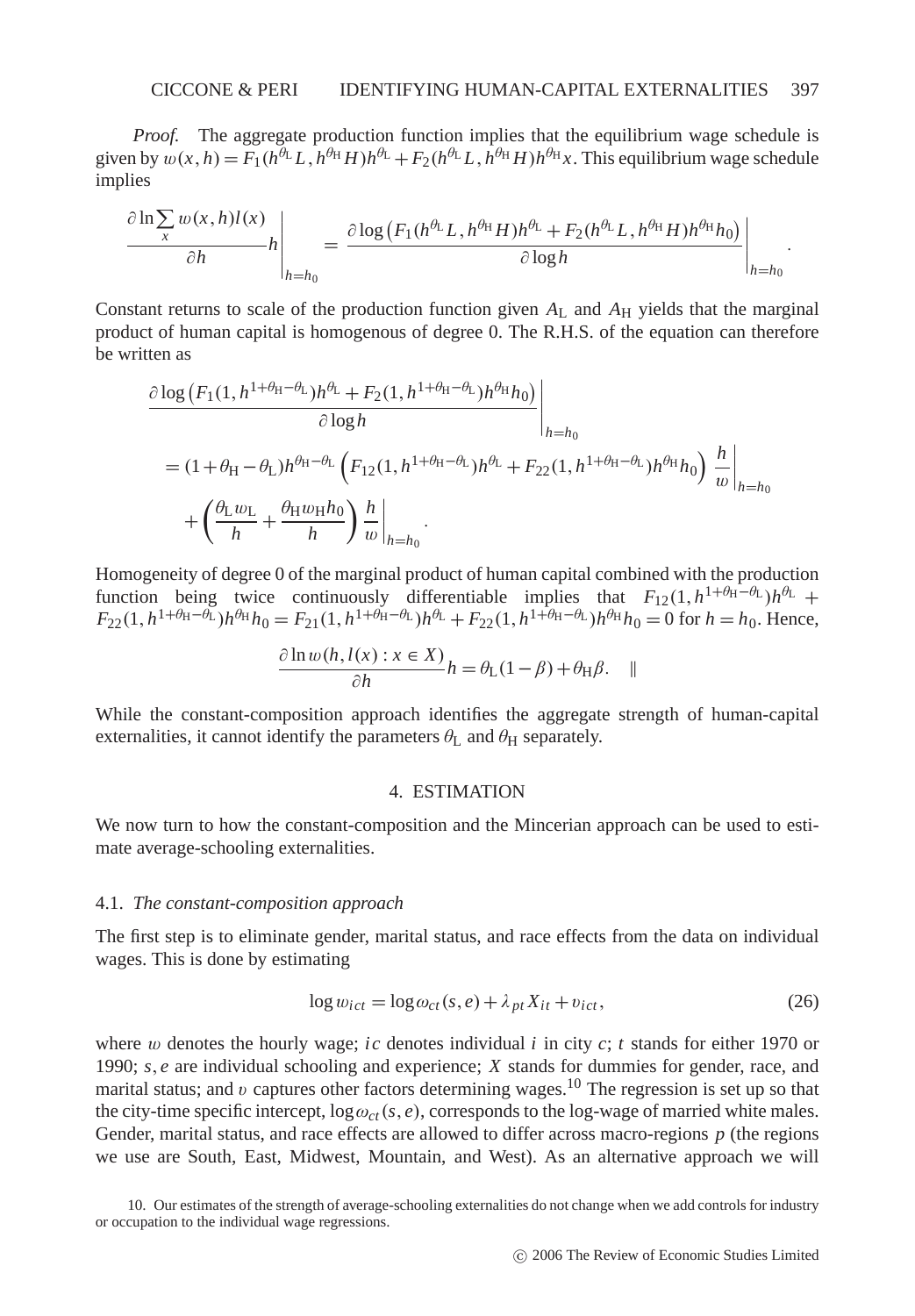estimate  $\log \omega_{ct}(s, e)$  using data on white males only, following Acemoglu and Angrist (2001). The method used to estimate (26) is least squares.

Once we have estimated city-time specific wages of workers with given levels of schooling and potential experience,  $\hat{\omega}_{ct}(s, e)$ , we can construct average wages necessary for implementa- $\sum_{s,e} \hat{\omega}_{c1970}(s,e) l_{c1970}(s,e)$ , where  $l_{c1970}(s,e)$  is the fraction of workers with individual schooltion of the constant-composition approach. The average wage in 1970 is defined as  $\hat{w}_{c}$ <sub>1970</sub> ≡ ing and potential experience *s*, *e* in city *c* in 1970. The average wage in 1990 using the 1970 education-experience labour-force composition is

$$
\hat{w}_{c1990}^{1970} \equiv \sum_{s,e} \hat{\omega}_{c1990}(s,e)l_{c1970}(s,e). \tag{27}
$$

The strength of average-schooling externalities in cities between 1970 and 1990,  $\alpha^{\text{CC}}$ , can now be estimated by regressing the log-change of average constant-composition wages,  $\Delta \log \hat{w}_{c1970-90}^{1970}$  ≡ log  $\hat{w}_{c1990}^{1970}$  – log  $\hat{w}_{c1970}$ , on the change in average schooling,  $\Delta S_{c1970-90}$ , and other controls

$$
\Delta \log \hat{w}_{c1970-90}^{1970} = \text{Controls} + \alpha^{\text{CC}} \Delta S_{c1970-90} + u_c. \tag{28}
$$

By focusing on the determinants of average wage growth our approach eliminates city-specific fixed effects. The control variables considered are the log-change in city employment, to capture aggregate scale effects (*e.g.* Sveikauskas, 1975; Moomaw, 1981; Henderson, 1986), the change in average years of potential experience of workers in the city, and four dummies for the macroregions mentioned above.

Equation (28) will be estimated using two-stage least squares with the demographic structure and the share of African-Americans in 1970 (as well as various interaction effects) as instruments.

## 4.2. *The Mincerian approach*

The first step of the Mincerian approach consists of adding city-time specific fixed effects *act* to an otherwise standard least-squares (LS) wage regression

$$
\log w_{ict} = a_{ct} + b_t s_{ict} + c_t e_{ict} + d_t e_{ict}^2 + \mu_{pt} X_{it} + v_{ict},
$$
\n(29)

where *s*, *e* are individual schooling and experience. *X* continues to stand for dummies for gender, race, and marital status (gender, marital status, and race effects are again allowed to differ across macro-regions *p*). The strength of average-schooling externalities in cities between 1970 and 1990,  $\alpha^M$ , is then obtained by regressing the growth of the estimated city-time specific intercept,  $\Delta \hat{a}_{c1970-90} = \hat{a}_{c1990} - \hat{a}_{c1970}$ , on the change in average schooling and other controls

$$
\Delta \hat{a}_{c1970-90} = \text{Controls} + \alpha^{\text{M}} \Delta S_{c1970-90} + u_c. \tag{30}
$$

The methods of estimation, instruments, and control variables used to obtain the Mincerian estimate of average-schooling externalities are identical to those used to obtain the constantcomposition estimate.

# 5. DATA AND INSTRUMENTS

Our constant-composition and Mincerian estimates of average-schooling externalities at the city level for the period 1970–1990 are based on data for approximately 2 million individuals in 163 cities in 1970 and 1990. The data comes from the public-use microdata samples (PUMS) of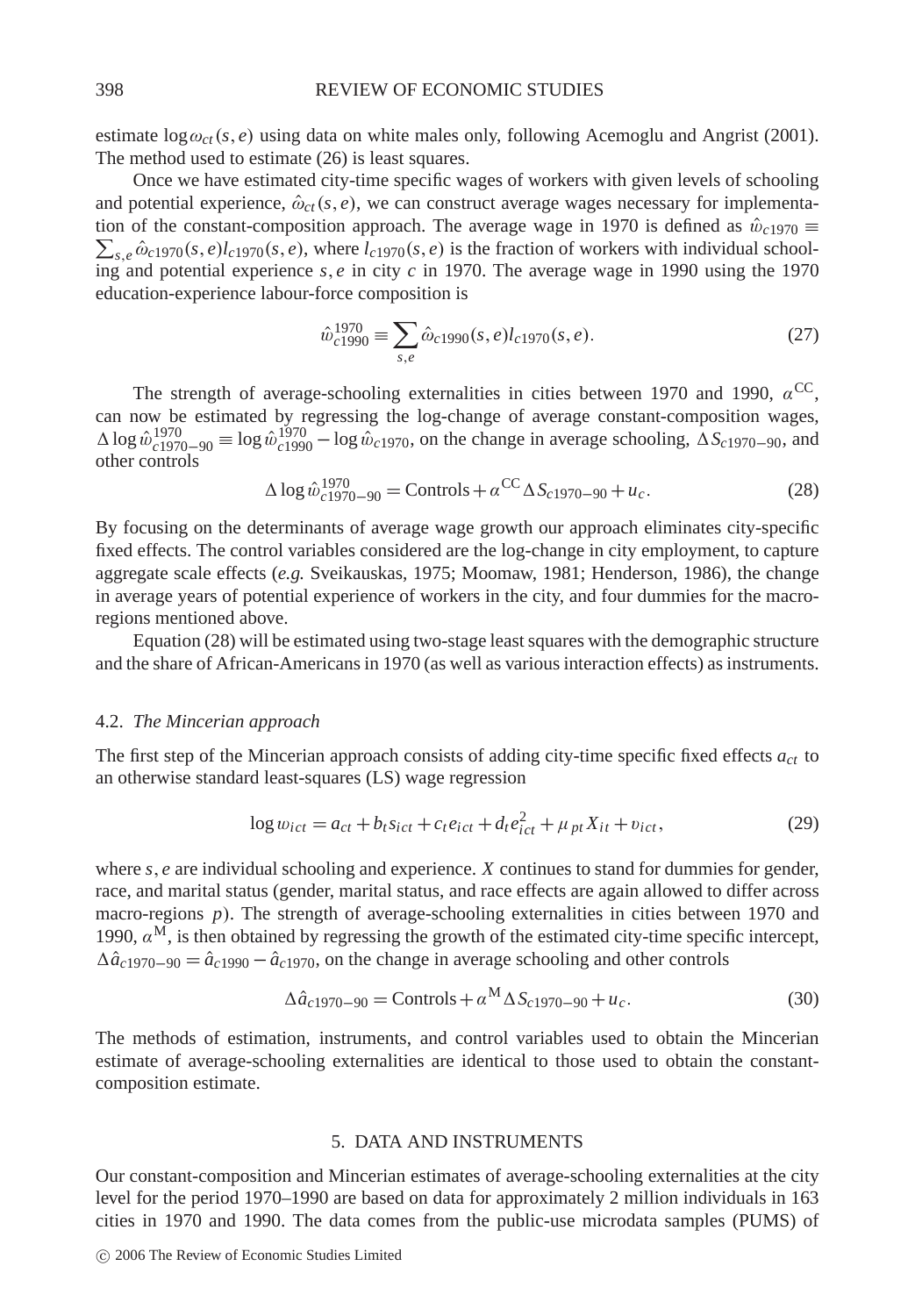the U.S. census (U.S. Bureau of Census, 1970, 1990). Individual wages are measured per hour worked. Experience is measured as potential experience (age minus years of schooling minus six). The control variables *X* included in the individual wage regressions are marital status, gender, and race (White; Black; Hispanic; Indian or Eskimo; Japanese, Chinese, or Filipino; and Pacific Islander or Hawaiian). To estimate (26) potential experience is partitioned into five intervals and schooling into six intervals, which yields a total of 30 schooling–experience combinations (see Appendix Section A.1).

Our definition of cities corresponds with some exceptions to the U.S. Bureau of Census definition of standard metropolitan statistical areas (SMSAs) in 1990 and is explained in detail in Appendix Section A.1. City level employment in 1970 and 1990 is obtained by summing employment of all counties that were contained in the city in 1990. County-employment is the number of people with part-time or full-time jobs and comes from the U.S. Department of Commerce (U.S. Department of Commerce, 1992). We only consider employment in the private sector and exclude agriculture and mining.

Average years of schooling at the city level are obtained by aggregating years of schooling of workers in the city. Average schooling across cities rose by  $1.12$  years during the 20-year period 1970–1990. The standard deviation of the increase in average schooling was 0·56 and the maximal increase 2·1 years. Table 3 contains the results of regressing the 1970–1990 increase in average schooling across cities on the 1970 instruments using the specification that fits the data best. The  $R^2$  of the average-schooling regression is 48% without macro-region dummies and 57% with macro-region dummies.<sup>11</sup> The coefficient estimates of the average-schooling regressions in columns (1) and (2) combined with the sample values of the explanatory variables yield the following three main results (the non-linear specification implies that coefficient estimates must be combined with the sample values of the explanatory variables to assess the effect of changes in the explanatory variables on average schooling). First, cities with a larger share of workers older than 50 years in 1970 (50PLUS70) experienced a greater increase in average schooling between 1970 and 1990. This is because workers who retired in this period had levels of education below the labour-force average. Second, cities with a larger number of people younger than 18 per adult in 1970 (YOUNG70) experienced a greater increase in average schooling between 1970 and 1990. This is because young people entering the labour force in this period had levels of education above the labour-force average. The quadratic specification implies that the marginal effect of YOUNG70 on the increase in average schooling was larger in cities with a larger number of people younger than 18 years per adult in 1970 (and also that the marginal effect would be negative for small values of YOUNG70; for sample values the effect is always positive, however). When we add macro-region dummies in column (2), YOUNG70 and YOUNG70 squared are no longer individually significant but remain jointly significant at the 5% level. Third, cities with a larger population share of African-Americans in 1970 experienced a greater increase in average schooling between 1970 and 1990. This is because African-Americans were catching up in schooling levels with the rest of the population over this time period.

Our constant-composition and Mincerian estimates of average-schooling externalities at the state level for the 1970–1990 period are based on data for white males aged 40–49 collected by Acemoglu and Angrist (2001) (the original data source is U.S. Bureau of Census, 1970, 1990). Following Acemoglu and Angrist we instrument for the change in average schooling at the state level between 1970 and 1990 using data on compulsory-schooling and child-labour laws. The

<sup>11.</sup> The instruments (without macro-region dummies) explain 38% of the increase in the share of workers with a high-school education or more, 31% of the increase in the share of workers with some college or more, 32% of the increase in the share of workers with a college education or more, 25% of the increase in the share of workers with a high-school education only, and 37% of the decrease in the share of high-school dropouts.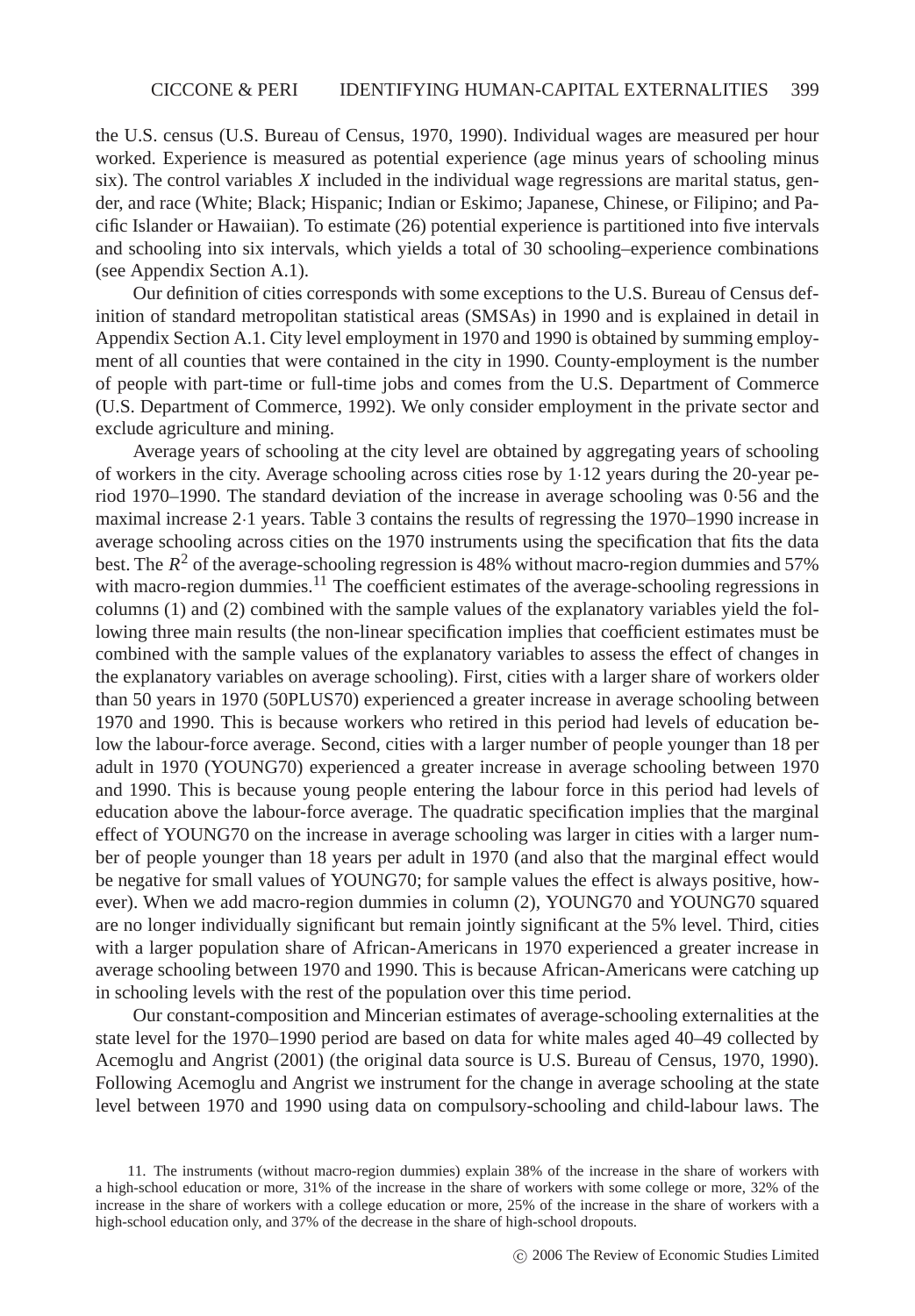|                                                                                                                                                                                                                                                                                                               | Change in average<br>schooling<br>$1970 - 1990 (\Delta S)$                                                                   |                                                                                                                                                                             |
|---------------------------------------------------------------------------------------------------------------------------------------------------------------------------------------------------------------------------------------------------------------------------------------------------------------|------------------------------------------------------------------------------------------------------------------------------|-----------------------------------------------------------------------------------------------------------------------------------------------------------------------------|
|                                                                                                                                                                                                                                                                                                               | (1)                                                                                                                          | (2)                                                                                                                                                                         |
| Share of the city labour force older than 50 years in 1970<br>(50PLUS70)<br>Share of African-Americans in the city population in<br>1970 (AA70)<br>People in the city younger than 18 years per adult in 1970<br>(YOUNG70)<br>YOUNG70*YOUNG70<br>YOUNG70*AA70<br>50PLUS70*AA70<br>MIDWEST<br>MOUNTAIN<br>WEST | $5.7***$<br>$(1-1)$<br>$11.6***$<br>$(3-1)$<br>$-3.7*$<br>$2.7**$<br>$-5.9***$ $-2.9$<br>(2.6)<br>$-16.7***$ $-8.8$<br>(8.2) | $3.6***$<br>$(1-1)$<br>$6.8**$<br>(2.9)<br>$-3.0$<br>$(2.2)$ $(2.2)$<br>2.8<br>$(1-2)$ $(2-1)$<br>(2.5)<br>(8.2)<br>$-0.17**$<br>(0.06)<br>$-0.29**$<br>(0.14)<br>$-0.47**$ |
| SOUTH                                                                                                                                                                                                                                                                                                         |                                                                                                                              | (0.07)<br>$-0.14**$                                                                                                                                                         |
| $R^2$                                                                                                                                                                                                                                                                                                         | 0.48                                                                                                                         | (0.07)<br>0.57                                                                                                                                                              |

TABLE 3

*Quality of the 1970 instruments for the change in average schooling 1970–1990*

*Notes:* Results of regressing the increase in average years of schooling 1970–1990 at the city level on a constant and the variables in the left-most column using least squares with robust standard errors. The number of observations is 163. YOUNG70 and YOUNG70 squared are always jointly significant at the 5% level. The quadratic specification for YOUNG70 implies that the marginal effect of YOUNG70 on the increase in average schooling would be negative for small values of YOUNG70; for sample values the effect is always positive however. The number of observations is 163. Numbers in parentheses are standard errors.

\*Denotes estimates that are significantly different from 0 at the 10% levels.

\*\*Denotes estimates that are significantly different from 0 at the 5% levels.

basic information is summarized in eight dummies, CL6–CL9 and CA8–CA11, associated with each individual in our sample. For example the dummy CL7 is equal to 1, and all other childlabour law dummies are equal to 0, if the state where the individual is likely to have lived when aged 14 had child-labour laws imposing a minimum of 7 years of schooling. And the dummy CA8 is equal to 1, and all other compulsory attendance law dummies are equal to 0, if the state where the individual is likely to have lived when aged 14 had compulsory attendance laws imposing a minimum of 8 years of schooling. The eight dummies are used to calculate the share of individuals for whom each of the CL6–CL9 and CA8–CA11 dummies is equal to 1 in each state. Six out of these eight shares (we omit CL6 and CA8 as both sets of variables add up to 1) are used as instruments for the relative supply of more educated workers. The data does not include precise information on where individuals lived when aged 14, which is why we follow Acemoglu and Angrist in assuming that at age 14, individuals either all lived in the current state of residence (state-of-residence approach) or in the state where they were born (state-of-birth approach). Both the state-of-residence and the state-of-birth instruments predict more than 40% of the change in average schooling 1970–1990 (not in table). As an alternative to the Acemoglu and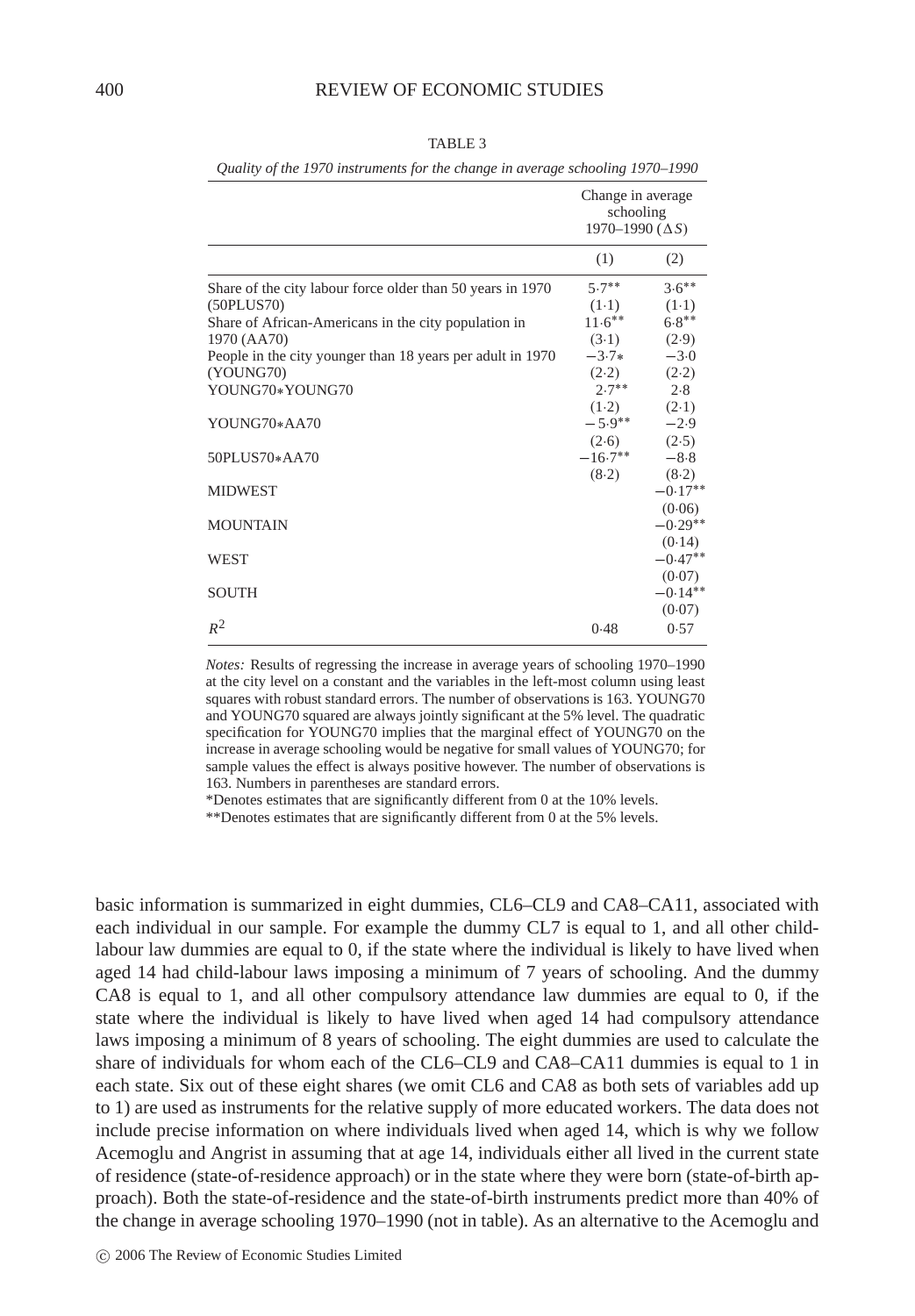Angrist instruments we also use the instruments of Table 3 at the state level. These instruments predict just above 50% of the change in average schooling 1970–1990 at the state level (not in table).

# 6. RESULTS

We first discuss the results using the constant-composition approach to average-schooling externalities and then compare the constant-composition results with those of the Mincerian approach.

# 6.1. *The constant-composition approach*

Table 4 contains the results of estimating (28) at the city level using two-stage least squares (2SLS) with the instruments discussed in the previous section.<sup>12</sup> Column (1) uses the constant and four (of the five) macro-region dummies as controls. The estimate of the strength of averageschooling externalities is 0·014 with a standard error of 0·03 and hence insignificant. Column (2) eliminates the (individually and jointly) insignificant macro-region dummies SOUTH and WEST. The estimate of the strength of average-schooling externalities is now  $-0.004$  with a standard error of 0.017. Column (3) uses the constant and four macro-region dummies as well as the change in average potential experience 1970–1990 as controls. The estimate of the strength of average-schooling externalities does not change much compared to the specification without average experience in column (1). The *P*-value of the test of overidentifying restrictions in the last row (0·53) indicates that these restrictions cannot be rejected at standard significance levels. Column (4) eliminates the (individually and jointly) insignificant macro-region dummies SOUTH and WEST. The estimate of average-schooling externalities is now –0·01 with a standard error of 0·018. The *P*-value of the test of overidentifying restrictions in the last row (0·41) indicates that these restrictions cannot be rejected at standard significance levels. Re-estimating the specifications in columns  $(1)$ – $(4)$  for full-time workers only yields slightly larger averageschooling externalities, although the difference never exceeds half a percentage point. Columns (5)–(10) estimate equation (28) using selected instruments as additional control variables. The direct effect of the instruments on average wages holding labour-force skill-composition constant is in all cases small and statistically insignificant. For example, when adding the population share of African-Americans in 1970 as a control variable in column (7), we find that an increase of 5 percentage points in this share lowers average wages holding labour-force skillcomposition constant by only 0·2% (the maximum variation in the share of African-Americans across cities in 1970 is 25 percentage points) and that this effect is insignificant. Moreover, estimates of the strength of average-schooling externalities in columns  $(5)$ – $(10)$  remain close to 0 and insignificant.

Table 5 contains the results of estimating (28) using data on white males only to construct constant-composition average wages using (26) and (27). The method of estimation is 2SLS with the usual instruments. The results are very similar to those obtained using all workers once the (individually and jointly) insignificant macro-region dummies SOUTH and WEST are eliminated. For example the strength of average-schooling externalities in column  $(2)$  is  $-0.001$ with a standard error of 0.021. The *P*-value of the test of overidentifying restrictions in the last

<sup>12.</sup> LS estimation of (28) is likely to yield biased estimates because the increase in average schooling is endogenous and measured with error. Still, in practice LS estimates of the strength of average-schooling externalities are very similar to 2SLS estimates (the difference is at most half a percentage point) and insignificant. For example, the LS estimate of the average-schooling coefficient in the specification of column (1) of Table 4 is 0·011 with a standard error of 0·026. This suggests that the different biases present in LS estimation tend to offset each other in this particular application.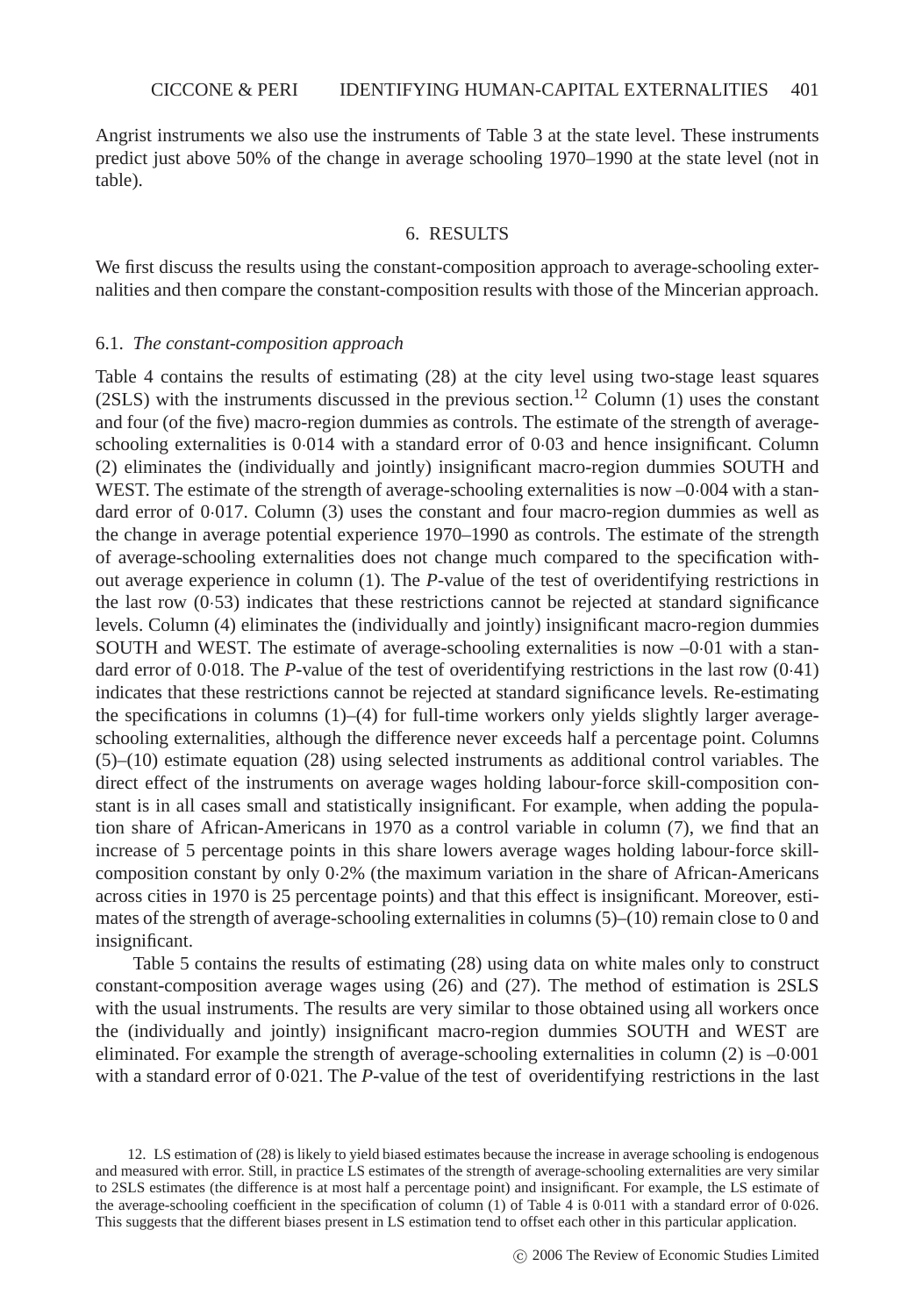|                                            |                                                                                                                                                                         |                      |                                                 |                                                                                              |                                                                                                      | All workers                                                   |                                                                                                                                                                                                                                          |                                                                                                                                                                                                                                                                                             |                                                                                                                                                                                                                                                                                                                                    |                                                                                                                                                                                                                                                                                                                                                                                                                 |
|--------------------------------------------|-------------------------------------------------------------------------------------------------------------------------------------------------------------------------|----------------------|-------------------------------------------------|----------------------------------------------------------------------------------------------|------------------------------------------------------------------------------------------------------|---------------------------------------------------------------|------------------------------------------------------------------------------------------------------------------------------------------------------------------------------------------------------------------------------------------|---------------------------------------------------------------------------------------------------------------------------------------------------------------------------------------------------------------------------------------------------------------------------------------------|------------------------------------------------------------------------------------------------------------------------------------------------------------------------------------------------------------------------------------------------------------------------------------------------------------------------------------|-----------------------------------------------------------------------------------------------------------------------------------------------------------------------------------------------------------------------------------------------------------------------------------------------------------------------------------------------------------------------------------------------------------------|
|                                            | $\widehat{\Xi}$                                                                                                                                                         | $\widehat{\odot}$    | $\odot$                                         | $\widehat{\mathcal{F}}$                                                                      | $\overline{6}$                                                                                       | $\odot$                                                       | $\widehat{C}$                                                                                                                                                                                                                            | $\circledS$                                                                                                                                                                                                                                                                                 | $\widehat{\Theta}$                                                                                                                                                                                                                                                                                                                 | (10)                                                                                                                                                                                                                                                                                                                                                                                                            |
| Change in average schooling                |                                                                                                                                                                         |                      |                                                 |                                                                                              |                                                                                                      |                                                               |                                                                                                                                                                                                                                          |                                                                                                                                                                                                                                                                                             |                                                                                                                                                                                                                                                                                                                                    |                                                                                                                                                                                                                                                                                                                                                                                                                 |
| 1970-1990 (AS)                             | (6.03)                                                                                                                                                                  | $-0.004$<br>(0.017)  | $-0.005$<br>$(0.034)$<br>$-0.018**$             |                                                                                              |                                                                                                      |                                                               |                                                                                                                                                                                                                                          |                                                                                                                                                                                                                                                                                             |                                                                                                                                                                                                                                                                                                                                    |                                                                                                                                                                                                                                                                                                                                                                                                                 |
| 990<br>Change in average experience 1970-1 |                                                                                                                                                                         |                      |                                                 | $\begin{array}{r} -0.01 \\ -0.018 \\ (0.018) \\ -0.017^{**} \\ (0.008) \\ 0.008 \end{array}$ | $\begin{array}{c} 0.003 \\ -0.029) \\ -0.013 \\ 0.009) \\ 0.009) \\ 0.009* \\ 0.009* \\ \end{array}$ | $-0.001$<br>$(0.018)$<br>$-0.017**$<br>$(0.008)$<br>$(0.008)$ | 06<br>0.032)<br>0.032)<br>0.000 = 0.000<br>0.000 = 0.000<br>0.000 = 0.000 = 0.000 = 0.000 = 0.000 = 0.000 = 0.000 = 0.000 = 0.000 = 0.000 = 0.000 = 0.000 = 0.000 = 0.000 = 0.000 = 0.000 = 0.000 = 0.000 = 0.000 = 0.000 = 0.000 = 0.00 |                                                                                                                                                                                                                                                                                             | $\begin{array}{r} -0.006 \\ -0.012 \\ -0.017 \\ -0.017 \\ -0.017 \\ -0.017 \\ -0.017 \\ -0.017 \\ -0.017 \\ -0.017 \\ -0.017 \\ -0.017 \\ -0.017 \\ -0.017 \\ -0.017 \\ -0.017 \\ -0.017 \\ -0.017 \\ -0.017 \\ -0.017 \\ -0.017 \\ -0.017 \\ -0.017 \\ -0.017 \\ -0.017 \\ -0.017 \\ -0.017 \\ -0.017 \\ -0.017 \\ -0.017 \\ -0.$ |                                                                                                                                                                                                                                                                                                                                                                                                                 |
| $(\Delta E)$                               |                                                                                                                                                                         |                      |                                                 |                                                                                              |                                                                                                      |                                                               |                                                                                                                                                                                                                                          |                                                                                                                                                                                                                                                                                             |                                                                                                                                                                                                                                                                                                                                    |                                                                                                                                                                                                                                                                                                                                                                                                                 |
| Log-change in aggregate employment         |                                                                                                                                                                         | $0.081***$           |                                                 |                                                                                              |                                                                                                      |                                                               |                                                                                                                                                                                                                                          |                                                                                                                                                                                                                                                                                             |                                                                                                                                                                                                                                                                                                                                    |                                                                                                                                                                                                                                                                                                                                                                                                                 |
| $(\Delta \log L)$                          | $0.16**$<br>$(0.06)$<br>$-0.11**$                                                                                                                                       | $(0.027)$<br>-0.09** | $(0.008)$<br>$0.2$ **<br>$(0.07)$<br>$-0.1$ **  |                                                                                              |                                                                                                      |                                                               |                                                                                                                                                                                                                                          |                                                                                                                                                                                                                                                                                             |                                                                                                                                                                                                                                                                                                                                    |                                                                                                                                                                                                                                                                                                                                                                                                                 |
| <b>MOUNTAIN</b>                            |                                                                                                                                                                         |                      |                                                 |                                                                                              |                                                                                                      |                                                               |                                                                                                                                                                                                                                          |                                                                                                                                                                                                                                                                                             |                                                                                                                                                                                                                                                                                                                                    |                                                                                                                                                                                                                                                                                                                                                                                                                 |
|                                            |                                                                                                                                                                         |                      |                                                 |                                                                                              | $(0.008)$<br>$0.05**$                                                                                |                                                               | $(0.009)$<br>0.053**                                                                                                                                                                                                                     |                                                                                                                                                                                                                                                                                             | $-0.051$ **                                                                                                                                                                                                                                                                                                                        |                                                                                                                                                                                                                                                                                                                                                                                                                 |
| <b>NIDWEST</b>                             | $\begin{array}{c} (0 \cdot 02) \\ (0 \cdot 07^{**} \\ (0 \cdot 013) \\ (0 \cdot 0.02) \\ (0 \cdot 0.27 \\ (0 \cdot 0.2) \\ (0 \cdot 0.02) \\ (0 \cdot 0.3) \end{array}$ | $(0.01)$<br>-0.06**  | $-0.06**$<br>$-0.06**$<br>$(0.015)$<br>$-0.036$ | $\begin{array}{c} (0.04) \\ -0.09^{**} \\ (0.008) \\ -0.05^{**} \\ (0.011) \end{array}$      |                                                                                                      | $(0.05)$<br>$-0.09**$<br>$(0.008)$<br>$-0.05**$<br>$(0.011)$  |                                                                                                                                                                                                                                          | $\begin{array}{l} 0.005 \\ 0.0028 \\ 0.0028 \\ 0.004 \\ 0.0000 \\ 0.0000 \\ 0.0000 \\ 0.0000 \\ 0.0000 \\ 0.0000 \\ 0.0000 \\ 0.0000 \\ 0.0000 \\ 0.0000 \\ 0.0000 \\ 0.0000 \\ 0.0000 \\ 0.0000 \\ 0.0000 \\ 0.0000 \\ 0.0000 \\ 0.0000 \\ 0.0000 \\ 0.0000 \\ 0.0000 \\ 0.0000 \\ 0.0000$ |                                                                                                                                                                                                                                                                                                                                    | $\begin{array}{c} (110 \cdot 0) \\ (6 \cdot 0) \\ (7 \cdot 0) \\ (8 \cdot 0) \\ (9 \cdot 0) \\ (11 \cdot 0) \\ (11 \cdot 0) \\ (11 \cdot 0) \\ (11 \cdot 0) \\ (11 \cdot 0) \\ (11 \cdot 0) \\ (11 \cdot 0) \\ (11 \cdot 0) \\ (11 \cdot 0) \\ (11 \cdot 0) \\ (11 \cdot 0) \\ (11 \cdot 0) \\ (11 \cdot 0) \\ (11 \cdot 0) \\ (11 \cdot 0) \\ (11 \cdot 0) \\ (11 \cdot 0) \\ (11 \cdot 0) \\ (11 \cdot 0) \\$ |
|                                            |                                                                                                                                                                         | (0.01)               |                                                 |                                                                                              | (0.01)                                                                                               |                                                               | (0.011)                                                                                                                                                                                                                                  |                                                                                                                                                                                                                                                                                             | (0.011)                                                                                                                                                                                                                                                                                                                            |                                                                                                                                                                                                                                                                                                                                                                                                                 |
| <b>RILIOS</b>                              |                                                                                                                                                                         |                      |                                                 |                                                                                              |                                                                                                      |                                                               |                                                                                                                                                                                                                                          |                                                                                                                                                                                                                                                                                             |                                                                                                                                                                                                                                                                                                                                    |                                                                                                                                                                                                                                                                                                                                                                                                                 |
|                                            |                                                                                                                                                                         |                      |                                                 |                                                                                              |                                                                                                      |                                                               |                                                                                                                                                                                                                                          |                                                                                                                                                                                                                                                                                             |                                                                                                                                                                                                                                                                                                                                    |                                                                                                                                                                                                                                                                                                                                                                                                                 |
| <b>WEST</b>                                |                                                                                                                                                                         |                      | $(0.026)$<br>$-0.032$<br>$(0.033)$              |                                                                                              |                                                                                                      |                                                               |                                                                                                                                                                                                                                          |                                                                                                                                                                                                                                                                                             |                                                                                                                                                                                                                                                                                                                                    |                                                                                                                                                                                                                                                                                                                                                                                                                 |
|                                            |                                                                                                                                                                         |                      |                                                 |                                                                                              |                                                                                                      |                                                               |                                                                                                                                                                                                                                          |                                                                                                                                                                                                                                                                                             |                                                                                                                                                                                                                                                                                                                                    |                                                                                                                                                                                                                                                                                                                                                                                                                 |
| YOUNG70*AA70                               |                                                                                                                                                                         |                      |                                                 |                                                                                              | $-0.06$<br>(0.1)                                                                                     |                                                               |                                                                                                                                                                                                                                          |                                                                                                                                                                                                                                                                                             |                                                                                                                                                                                                                                                                                                                                    | $-0.35$<br>$(0.4)$                                                                                                                                                                                                                                                                                                                                                                                              |
|                                            |                                                                                                                                                                         |                      |                                                 |                                                                                              |                                                                                                      |                                                               |                                                                                                                                                                                                                                          |                                                                                                                                                                                                                                                                                             |                                                                                                                                                                                                                                                                                                                                    |                                                                                                                                                                                                                                                                                                                                                                                                                 |
| YOUNG70                                    |                                                                                                                                                                         |                      |                                                 |                                                                                              |                                                                                                      | $-0.022$<br>$(0.036)$                                         |                                                                                                                                                                                                                                          |                                                                                                                                                                                                                                                                                             |                                                                                                                                                                                                                                                                                                                                    |                                                                                                                                                                                                                                                                                                                                                                                                                 |
| <b>AA70</b>                                |                                                                                                                                                                         |                      |                                                 |                                                                                              |                                                                                                      |                                                               | $-0.0000$                                                                                                                                                                                                                                |                                                                                                                                                                                                                                                                                             |                                                                                                                                                                                                                                                                                                                                    | $\frac{0.28}{(0.33)}$                                                                                                                                                                                                                                                                                                                                                                                           |
|                                            |                                                                                                                                                                         |                      |                                                 |                                                                                              |                                                                                                      |                                                               |                                                                                                                                                                                                                                          |                                                                                                                                                                                                                                                                                             |                                                                                                                                                                                                                                                                                                                                    |                                                                                                                                                                                                                                                                                                                                                                                                                 |
| 50PLUS70*AA70                              |                                                                                                                                                                         |                      |                                                 |                                                                                              |                                                                                                      |                                                               |                                                                                                                                                                                                                                          | $-0.34$ )                                                                                                                                                                                                                                                                                   |                                                                                                                                                                                                                                                                                                                                    |                                                                                                                                                                                                                                                                                                                                                                                                                 |
| 50PLUS70                                   |                                                                                                                                                                         |                      |                                                 |                                                                                              |                                                                                                      |                                                               |                                                                                                                                                                                                                                          |                                                                                                                                                                                                                                                                                             |                                                                                                                                                                                                                                                                                                                                    |                                                                                                                                                                                                                                                                                                                                                                                                                 |
|                                            |                                                                                                                                                                         |                      |                                                 |                                                                                              |                                                                                                      |                                                               |                                                                                                                                                                                                                                          |                                                                                                                                                                                                                                                                                             | (0.37)                                                                                                                                                                                                                                                                                                                             |                                                                                                                                                                                                                                                                                                                                                                                                                 |
| P-value overidentifying restrictions       |                                                                                                                                                                         |                      | 0.53                                            | 0.41                                                                                         |                                                                                                      |                                                               |                                                                                                                                                                                                                                          |                                                                                                                                                                                                                                                                                             |                                                                                                                                                                                                                                                                                                                                    |                                                                                                                                                                                                                                                                                                                                                                                                                 |

all workers. The R.H.S. variables used are those in the left-most column. Instruments used are: people in the city younger than 18 per adult in 1970 (YOUNG70), the share of<br>the city labour force older than 50 in 1970 (50PL *Notes*: 2SLS estimation with robust standard errors of (28) at the city level. All regressions contain a constant-composition average wages constructed with data on all workers. The R.H.S. variables used are those in the left-most column. Instruments used are: people in the city younger than 18 per adult in 1970 (YOUNG70), the share of the city labour force older than 50 in 1970 (50PLUS70), the share of African-Americans in the city population in 1970 (AA70), YOUNG70∗YOUNG70∗AA70, YOUNG70∗A70, YOUNG70\*S0PLUS70, and four macro-region dummies. The number of observations is 163. Numbers in parentheses are standard errors. YOUNG70∗50PLUS70, and four macro-region dummies. The number of observations is 163. Numbers in parentheses are standard errors. \*Denotes estimates that are significantly different from 0 at the 10% levels. \*Denotes estimates that are significantly different from 0 at the 10% levels.

\*\*Denotes estimates that are significantly different from 0 at the 5% levels.

\*\*Denotes estimates that are significantly different from 0 at the 5% levels.

c 2006 The Review of Economic Studies Limited

TABLE 4

TABLE 4

# 402 REVIEW OF ECONOMIC STUDIES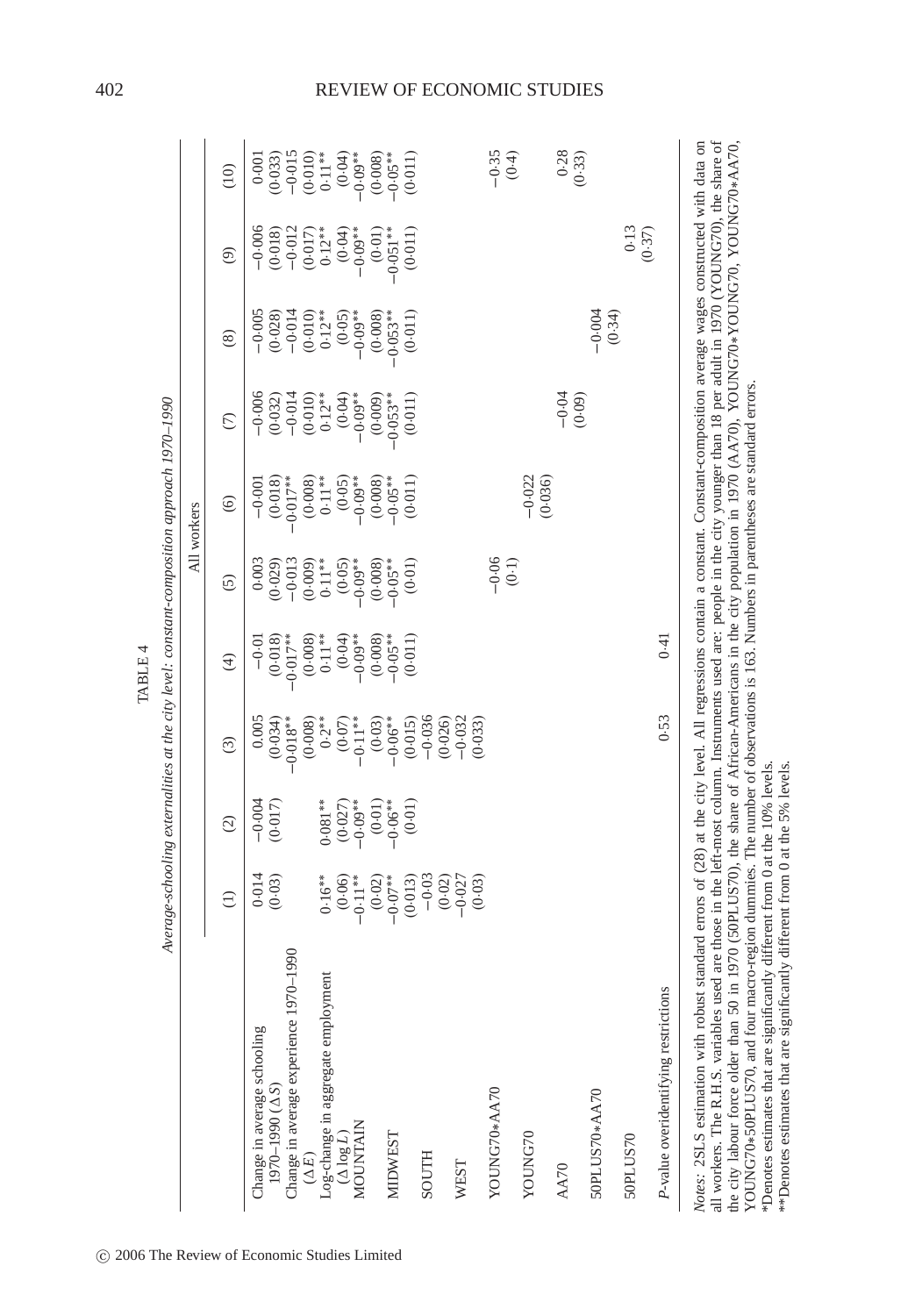|                                         |           |            | White males |            |            |
|-----------------------------------------|-----------|------------|-------------|------------|------------|
|                                         | (1)       | (2)        | (3)         | (4)        | (5)        |
| Change in average schooling             | 0.046     | $-0.001$   | $-0.017$    | $-0.005$   | $-0.001$   |
| $1970 - 1990$ ( $\Delta S$ )            | (0.04)    | (0.021)    | (0.045)     | (0.041)    | (0.023)    |
| Change in average experience            | $-0.02*$  | $-0.02*$   | $-0.02*$    | $-0.021*$  | $-0.02*$   |
| 1970–1990 $(\Delta E)$                  | (0.011)   | (0.011)    | (0.013)     | (0.013)    | (0.011)    |
| Log-change in aggregate                 | $0.16**$  | $0.13**$   | $0.14**$    | $0.14**$   | $0.14**$   |
| employment $(\Delta \log L)$            | (0.08)    | (0.05)     | (0.05)      | (0.05)     | (0.05)     |
| <b>MOUNTAIN</b>                         | $-0.11**$ | $-0.12**$  | $-0.12**$   | $-0.12**$  | $-0.12**$  |
|                                         | (0.03)    | (0.013)    | (0.012)     | (0.013)    | (0.014)    |
| <b>MIDWEST</b>                          | $-0.029$  | $-0.035**$ | $-0.03**$   | $-0.035**$ | $-0.035**$ |
|                                         | (0.019)   | (0.014)    | (0.01)      | (0.014)    | (0.014)    |
| <b>SOUTH</b>                            | $-0.018$  |            |             |            |            |
|                                         | (0.028)   |            |             |            |            |
| <b>WEST</b>                             | 0.026     |            |             |            |            |
|                                         | (0.052)   |            |             |            |            |
| YOUNG70*AA70                            |           |            |             |            |            |
| YOUNG70                                 |           |            |             |            | $-0.005$   |
|                                         |           |            |             |            | (0.05)     |
| AA70                                    |           |            | $-0.055$    |            |            |
|                                         |           |            | (0.14)      |            |            |
| 50PLUS70*AA70                           |           |            |             |            |            |
| 50PLUS70                                |           |            |             | 0.017      |            |
|                                         |           |            |             | (0.14)     |            |
| P-value overidentifying<br>restrictions | 0.87      | 0.73       |             |            |            |

TABLE 5 *Average-schooling externalities at the city level: constant-composition approach 1970–1990*

*Notes:* 2SLS estimation with robust standard errors of (28) at the city level. All regressions contain a constant. Constant-composition average wages constructed with data on white males only. The R.H.S. variables used are those in the left-most column. Instruments used are people in the city younger than 18 years per adult in 1970 (YOUNG70), the share of the city labour force older than 50 in 1970 (50PLUS70), the share of African-Americans in the city population in 1970 (AA70), YOUNG70∗YOUNG70, YOUNG70∗AA70, YOUNG70∗50PLUS70, and four macro-region dummies. The number of observations is 163. Numbers in parentheses are standard errors.

\*Denotes estimates that are significantly different from 0 at the 10% levels.

\*\*Denotes estimates that are significantly different from 0 at the 5% levels.

row (0·73) indicates that these restrictions cannot be rejected at standard significance levels. Estimating (28) using data on white males aged 40–49 only to construct constant-composition average wages in (27) also yields results that are similar to those obtained with all workers.

Estimates of the strength of aggregate scale effects in Tables 4 and 5 are very imprecise and larger than the 4–10% reported in the literature (*e.g.* Henderson, 1986; Ciccone and Hall, 1996). To see whether our results are sensitive to the strength of aggregate scale effects we estimate (28) restricting aggregate scale effects to values between 4% and 10%. The results are reported in Table 6. Estimates of the strength of average-schooling externalities are in all cases close to the values obtained earlier.

Table 7 contains constant-composition-approach estimates of average-schooling externalities between 1970 and 1990 at the U.S. *state level*. The method of estimation is 2SLS using either the instruments of Acemoglu and Angrist (2001) or our instruments at the state level. Column (1) contains the result of estimating  $\Delta \log \hat{w}_{state1970-90}^{1970} = \text{Constant} + \alpha^{\text{CC}} \Delta S_{state1970-90}$ , where state level constant-composition average wages are constructed using data on white males aged 40–49 only, with the Acemoglu and Angrist state-of-residence instruments (like them, we do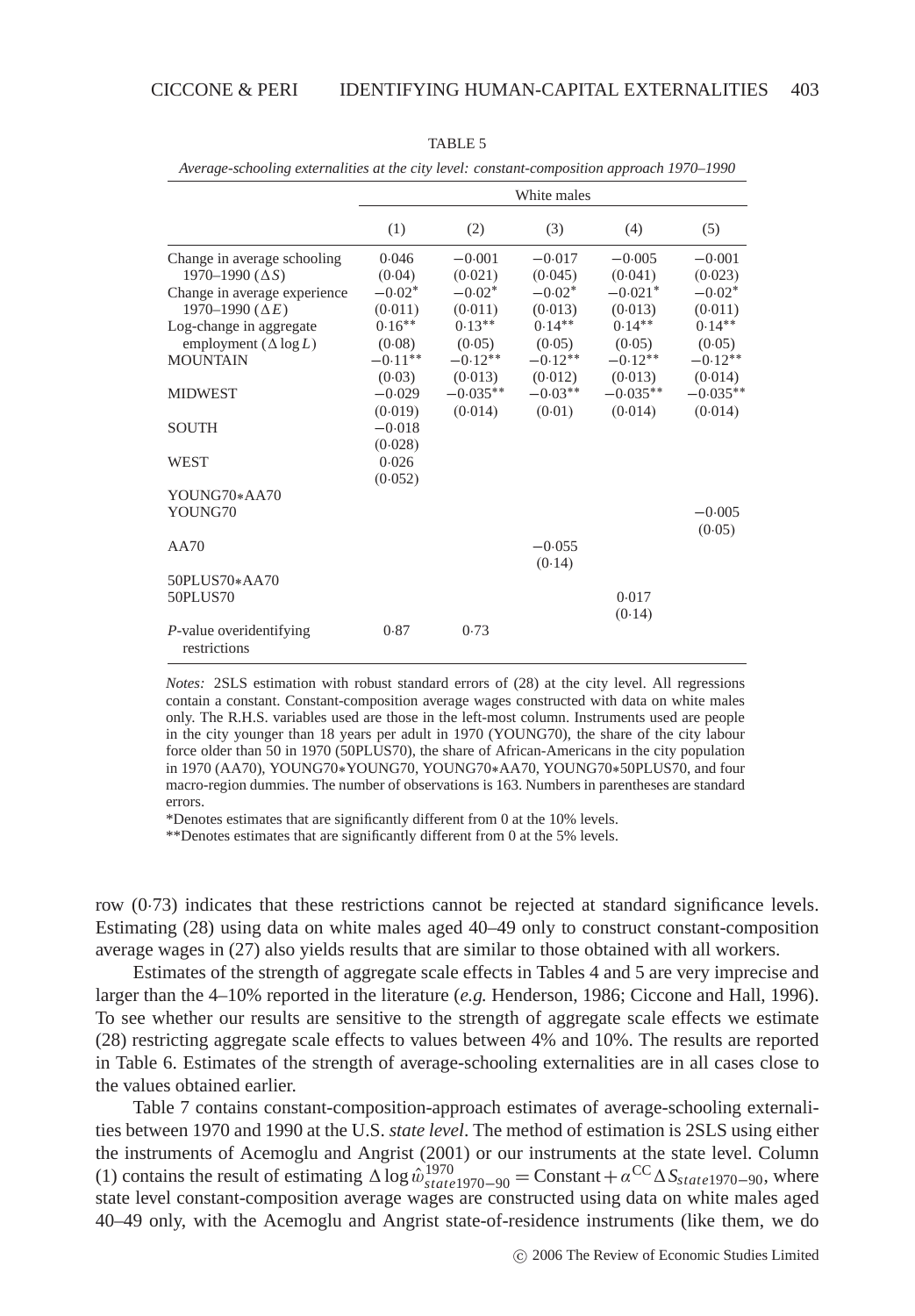|          |                                | 1970-1990 with restricted scale effects |                                |
|----------|--------------------------------|-----------------------------------------|--------------------------------|
| $\delta$ | (1)<br>$\hat{\alpha}^{\rm CC}$ | (2)<br>$\hat{\alpha}^{\rm CC}$          | (3)<br>$\hat{\alpha}^{\rm CC}$ |
| 0.04     | $-0.008$                       | $-0.017$                                | $-0.022$                       |
|          | (0.026)                        | (0.027)                                 | (0.016)                        |
| 0.06     | $-0.004$                       | $-0.014$                                | $-0.019$                       |
|          | (0.025)                        | (0.027)                                 | (0.016)                        |
| 0.08     | 0.0002                         | $-0.01$                                 | $-0.015$                       |
|          | (0.025)                        | (0.028)                                 | (0.016)                        |
| 0.1      | 0.0004                         | $-0.006$                                | $-0.011$                       |
|          | (0.026)                        | (0.028)                                 | (0.016)                        |

TABLE 6

*Average-schooling externalities: constant-composition approach*

*Notes:* Method of estimation is 2SLS with robust standard errors. Estimated parameter is the strength of average-schooling externalities at the city level using (28) and restricting the strength of aggregate scale effects  $\delta$  to the values in the left-most column. Instruments used are: people in the city younger than 18 years per adult in 1970 (YOUNG70), the share of the city-labour force older than 50 in 1970 (50PLUS70), the share of African-Americans in the city population in 1970 (AA70), YOUNG70∗YOUNG70, YOUNG70∗AA70, YOUNG70∗50PLUS70, and four macro-region dummies. The number of observations is 163. Numbers in parentheses are standard errors. The control variables used are:

- Column (1): a constant and four macro-region dummies. The *P*value of the hypothesis that the macro-region dummies SOUTH and WEST can be excluded from the estimating equation is 0·43.
- Column (2): same as in column (1) plus the increase in average experience. The *P*-value of the hypothesis that the macro-region dummies SOUTH and WEST can be excluded from the estimating equation is 0·57.
- Column (3): a constant and two macro-region dummies (MOUN-TAIN, MIDWEST) plus increase in average experience. The *P*-values of the test of overidentifying restrictions (not in the table) indicate that these restrictions cannot be rejected at standard significance levels for the values of  $\delta$  in the table.

\*Denotes estimates that are significantly different from 0 at the 10% levels.

\*\*Denotes estimates that are significantly different from 0 at the 5% levels.

not include the change in log-employment or other control variables in the estimating equation). Using the state-of-birth instruments instead yields very similar results. Column (2) contains the result of estimating the same equation using 2SLS with our instruments at the state level. It can be seen that estimates of the strength of average-schooling externalities obtained with the two sets of instruments are nearly identical. Constant-composition estimates of average-schooling externalities between 1960 and 1980, obtained using the same methods and procedures described above, are reported in columns (3) and (4) and are very similar to those obtained for the 1970–1990 period.

Re-estimating all specifications using the end-of-period (1990) education-experience labourforce composition to calculate the log-change in the constant-composition wage yields estimates of average-schooling externalities that are within one percentage point of the results using the 1970 (beginning-of-period) composition. Higher-order effects of average schooling on wages do therefore not appear to play an important role in these applications.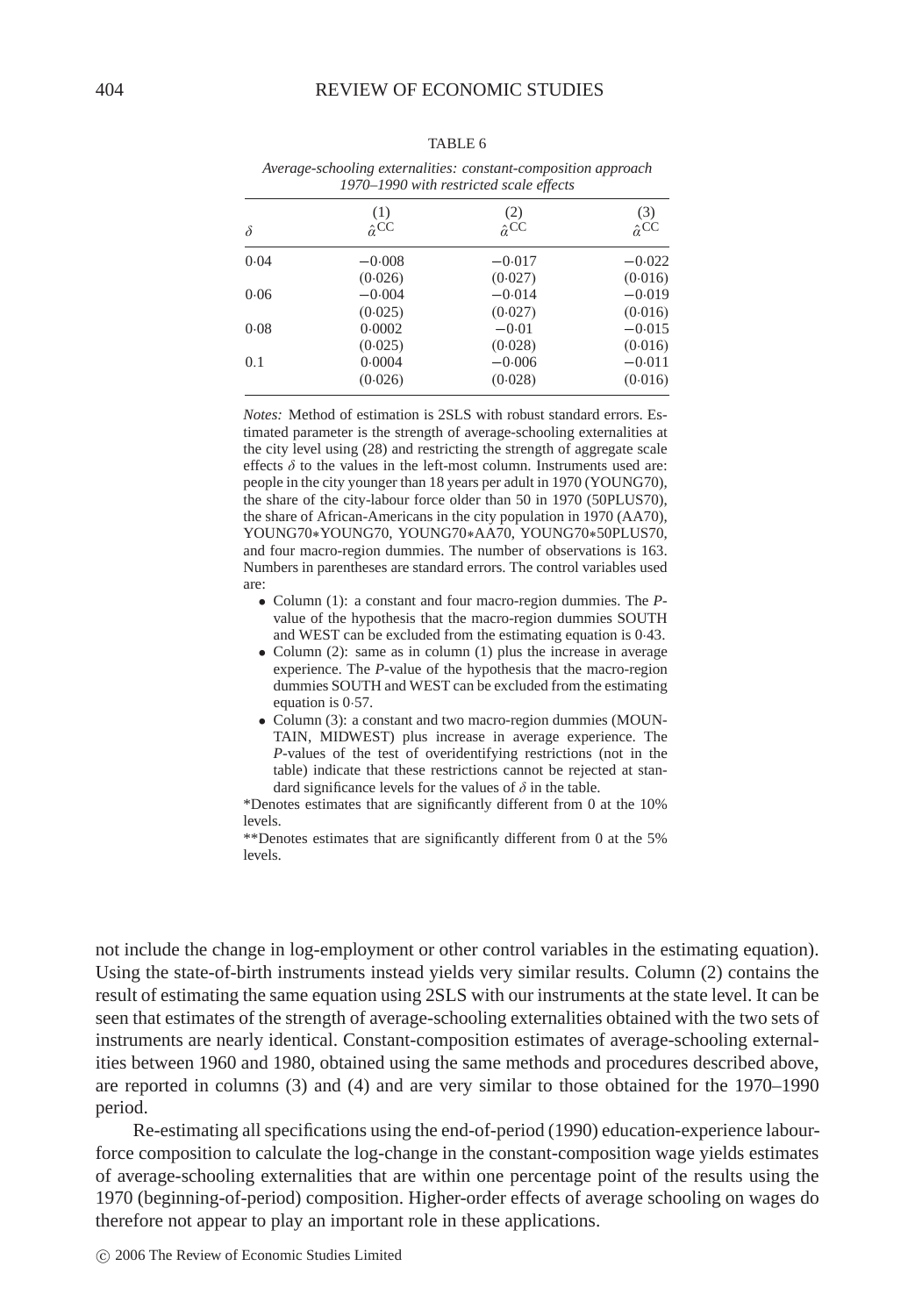| approach 1970–1990 (and 1900–1980)                               |                  |                  |                  |                  |
|------------------------------------------------------------------|------------------|------------------|------------------|------------------|
|                                                                  | 1970-1990        |                  | 1960-1980        |                  |
|                                                                  | (1)              | (2)              | (3)              | (4)              |
| Change in average schooling at<br>the U.S. state level 1970–1990 | 0.029<br>(0.028) | 0.027<br>(0.026) | 0.018<br>(0.024) | 0.016<br>(0.023) |
| <i>P</i> -value overidentifying<br>restrictions                  | 0.86             | 0.66             | 0.75             | 0.69             |
| Comments                                                         | AAIV             | <b>OURIV</b>     | AAIV             | <b>OURIV</b>     |

TABLE 7

*Average-schooling externalities at the state level: constant-composition approach 1970–1990 (and 1960–1980)*

*Notes:* 2SLS estimation at the U.S. state level of  $\triangle \log \hat{w}_s^{\text{CC}} = \text{Constant} + \alpha \, \Delta S_s$ for 1970–1990 and 1960–1980, where state level constant-composition average wages are constructed using white males aged 40–49 only. AAIV refers to the instruments used by Acemoglu and Angrist (2001) and OURIV refers to our instruments used at the state level. The number of observations is 49. Numbers in parentheses are standard errors. See the main text for additional explanations.

## 6.2. *The Mincerian approach*

Table 8 contains estimates of average-schooling externalities at the city level for the period 1970– 1990 using the Mincerian approach in (30). The control variables, estimation method, and instruments are the same ones used for the constant-composition approach. Columns (1) and (2) contain the results when the underlying Mincerian wage regression in (29) is estimated using all workers. The external effect on wages of an additional year of average schooling is around 8% and is statistically significant at the 5% level. Columns (1) and (2) differ in that the latter eliminates the (individually and jointly) insignificant SOUTH and WEST macro-region dummies.<sup>13</sup> Column (3) contains the average-schooling-externality estimate when the Mincerian intercept is estimated using data on white males only. Results are very similar to the case where all workers are used. The *P*-value of the test of overidentifying restrictions in the last row of columns (1)– (3) indicates that these restrictions cannot be rejected at standard significance levels. Estimating the Mincerian intercept with data on white males aged 40–49 only does not change the results significantly (not in the table).

Estimating average-schooling externalities at the state level for the period 1970–1990 using the Mincerian approach also yields statistically significant externalities whether we use our instruments or the Acemoglu and Angrist (2001) state schooling law instruments. Using our instruments, the external effect of an additional year of average schooling is 10·2% with a standard error of 3·6% (statistically significant at the 5% level). Using the Acemoglu and Angrist instruments yields average-schooling externalities of 9·8% with a standard error of 3·8% (also statistically significant at the 5% level).

When we apply the Mincerian approach at the state level to the 1960–1980 period, we find average-schooling externalities of around 2% irrespective of whether we use our instruments or the Acemoglu and Angrist (2001) state schooling law instruments. Hence, the Mincerian approach yields different results for the 1970–1990 period than for the 1960–1980 period. Simulation results of Acemoglu and Angrist (2001) show that this difference can be partly explained by the U.S. census recording individual schooling as a categorical variable starting with the 1990 census. They show that this change in measurement can explain a spurious average-schooling

<sup>13.</sup> The LS estimate of average-schooling externalities in the specification of column (1) of Table 8 is 0·092 with a standard error of 0·029. LS estimates of average-schooling externalities in columns (2) and (3) are 0·076 and 0·082, respectively.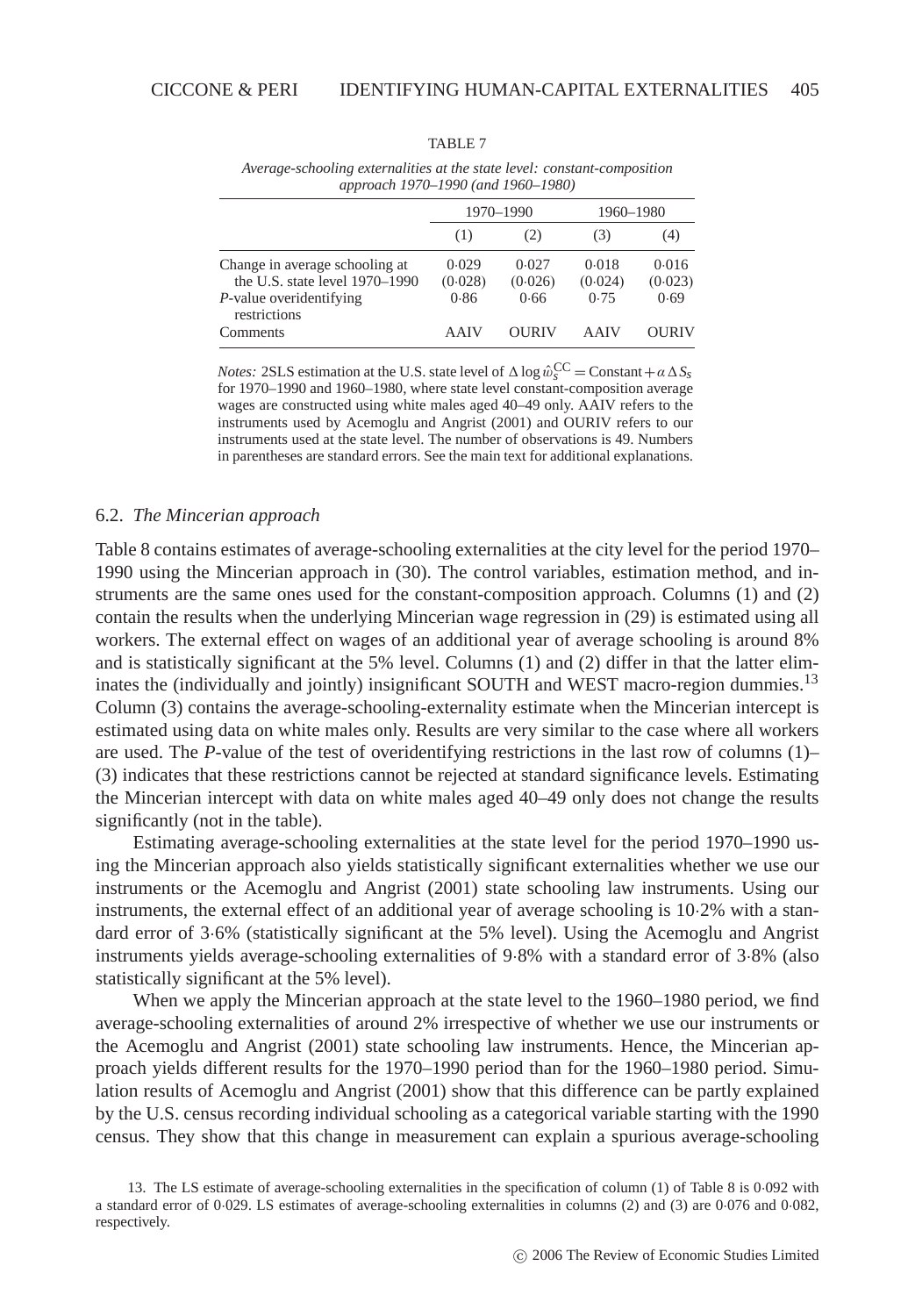|                                                        |           | All workers | White<br>males |
|--------------------------------------------------------|-----------|-------------|----------------|
|                                                        | (1)       | (2)         | (3)            |
| Change in average schooling                            | $0.085**$ | $0.071**$   | $0.079**$      |
| $1970 - 1990$ ( $\Delta S$ )                           | (0.036)   | (0.017)     | (0.038)        |
| Change in average experience 1970–1990 ( $\Delta E$ )  | $-0.017*$ | $-0.013*$   | $-0.016*$      |
|                                                        | (0.01)    | (0.008)     | (0.01)         |
| Log-change in aggregate employment ( $\Delta \log L$ ) | $0.28**$  | $0.16**$    | $0.22**$       |
|                                                        | (0.08)    | (0.04)      | (0.09)         |
| MOUNTAIN                                               | $-0.09**$ | $-0.053**$  | $-0.16**$      |
|                                                        | (0.026)   | (0.013)     | (0.03)         |
| MIDWEST                                                | $0.066**$ | $-0.055**$  | $-0.054**$     |
|                                                        | (0.016)   | (0.012)     | (0.017)        |
| SOUTH                                                  | $-0.047$  |             |                |
|                                                        | (0.035)   |             |                |
| WEST                                                   | $-0.047$  |             |                |
|                                                        | (0.036)   |             |                |
| <i>P</i> -value overidentifying restrictions           | 0.64      | 0.21        | 0.23           |
|                                                        |           |             |                |

TABLE 8 *Average-schooling externalities: Mincerian approach 1970–1990*

*Notes:* 2SLS estimation with robust standard errors of (30) at the city level. All regressions contain a constant. Mincerian intercepts are estimated using data on all workers in columns (1) and (2) and white males only in column (3). The R.H.S. variables used are those in the left-most column. Instruments used are people in the city younger than 18 years per adult in 1970 (YOUNG70), the share of the city labour force older than 50 years in 1970 (50PLUS70), the share of African-Americans in the city population in 1970 (AA70), YOUNG70∗YOUNG70, YOUNG70∗AA70, YOUNG70∗50PLUS70, and four macro-region dummies. The number of observations is 163. Numbers in parentheses are standard errors.

\*Denotes estimates that are significantly different from 0 at the 10% levels.

\*\*Denotes estimates that are significantly different from 0 at the 5% levels.

externality of 1·7–2·1%. This leaves about three quarters of the difference between the Mincerian schooling-externality estimates for the 1960–1980 and 1970–1990 period unexplained.

# 7. CONCLUSIONS

Wages may respond to the aggregate supply of human capital because of a downward sloping demand curve for human capital. The existing (Mincerian) approach to human-capital externalities confounds such wage changes with externalities. As a result, it yields positive human-capital externalities when wages equal marginal social products. Using estimates of the elasticity of substitution between more and less educated workers in the empirical literature, we find that the upward bias of the Mincerian approach is between 60% and 70% of the individual return to schooling in a first-order approximation and somewhat larger in simulations.

We propose an alternative approach to the identification of human-capital externalities that yields consistent estimates whether or not the demand curve for human capital is downward sloping. The theoretical basis is that, under general conditions, the strength of human-capital externalities equals the effect of human capital on the average wage when holding the labour-force skill-composition constant. Another advantage of our (constant-composition) approach compared to the Mincerian approach is that it does not require estimating individual returns to human capital and can therefore be used to estimate average-schooling externalities even when instruments for individual schooling are unavailable.

The approach to identification emerging from this theoretical argument can be used to estimate externalities at the city, region, or country level over any time period in two steps. The first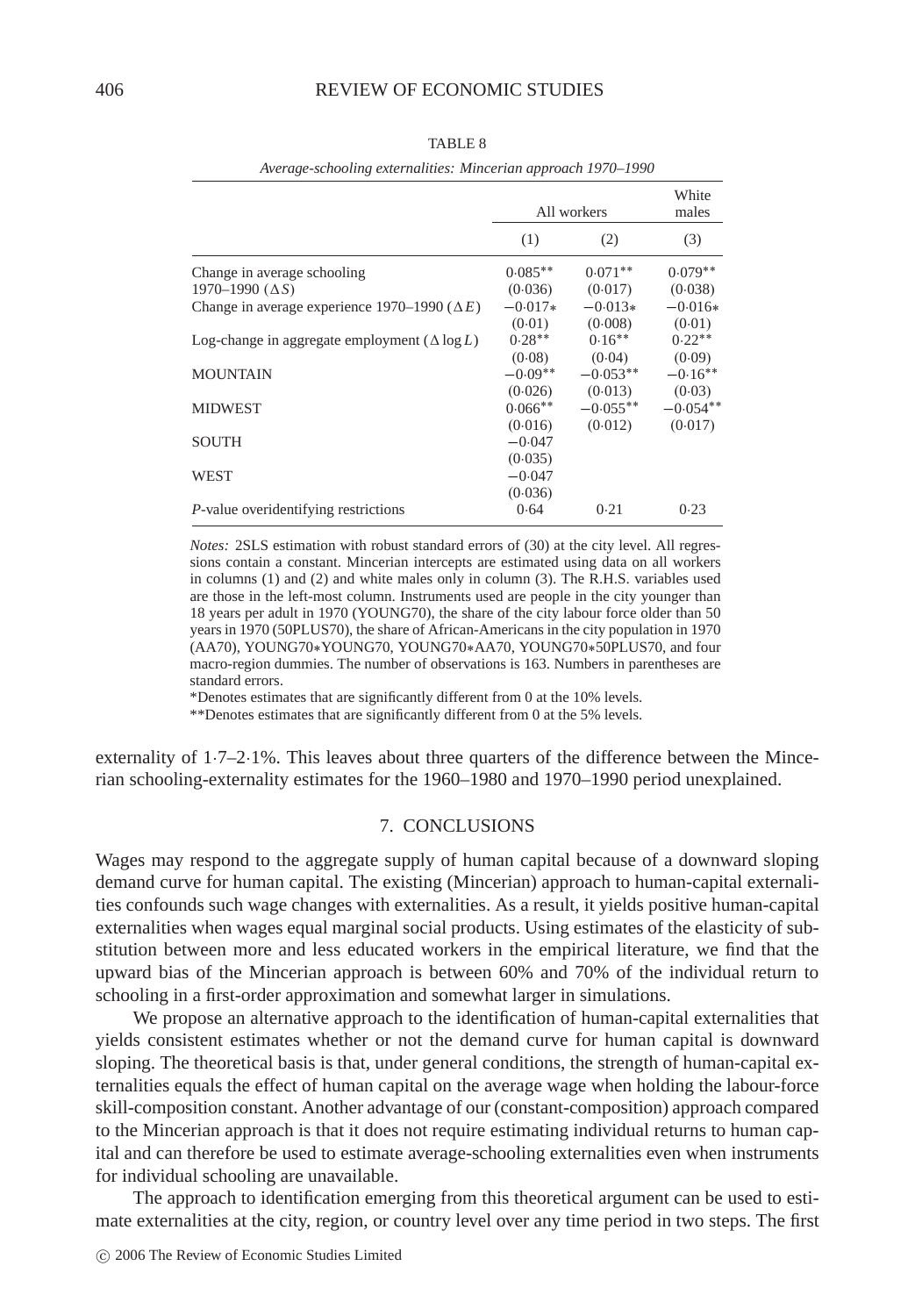step requires obtaining wages  $w_x$  and labour-force shares  $l_x$  by skill type x in each city, region, or country at the beginning and the end of the relevant time period to calculate the log-change in the average wage holding skill-composition constant,  $\ln\left(\sum_{x} l_x \tilde{w}_x\right) - \ln\left(\sum_{x} l_x \bar{w}_x\right)$  where upper bars denote beginning-of-period values and tildes end-of-period values. The second step consists of regressing the log-change in constant-composition average wages on (exogenous) changes in the supply of human capital and other determinants of wages. If the change in the supply of human capital enters positively and significantly, this indicates positive externalities. Higher-order effects of human-capital supply on wages can be dealt with by either including higher-order changes in supply among the regressors or by using an average of the beginning-of-period and end-of-period skill-composition to calculate the constant-composition log-wage change.

As an application of the constant-composition approach we assess the strength of averageschooling externalities in U.S. cities and states between 1970 and 1990 using instrumentalvariable estimation methods to account for endogenous average schooling. Our empirical results yield no evidence of statistically significant average-schooling externalities at the city level or the state level. Point estimates of the external return to a 1-year increase in average schooling are around 0 at the city level and around 2% at the state level.

# APPENDIX

## A.1. *Data and some statistics*

The data used in the empirical analysis comes from the "Census of Population and Housing" PUMS files. For 1970 we have used the 5% sample modifying the extraction code kindly provided by David Card. The geographic identifier used for 1970 is the "County Group Code". For 1980 and 1990 we have used the "Card and Chay" extracts of the 5% PUMS (available at ftp://elsa.berkeley.edu/pub/census/), which include the SMSA code as a geographic identifier.

#### *Construction of cities*

The definition of cities that we use corresponds, with some exceptions, to the U.S. Bureau of Census definition of SMSAs in 1990. The PUMS of the 1980 and 1990 U.S. census have (Federal Information Processing Standards) codes identifying the SMSA where individuals live. With this information we can assign individuals in 1980 and 1990 to one of 236 cities. The 1970 U.S. census does not identify the SMSAs where individuals live, only whether they live in a SMSA or not. Individuals are instead assigned to the so-called county groups. County groups can be related to SMSAs by using the so-called county group map (attached to the PUMS in 1970). We match individuals to SMSAs in the following way. When one or more county groups are contained in one SMSA, we assign individuals located in one of the county groups to the SMSA that contains them. When a county group contained more than one SMSA, we merged the different SMSAs into one (13 of our 163 cities are obtained this way) applying the same criterion to SMSAs in 1980 and 1990 (to ensure that cities are defined in the same way in 1970, 1980, and 1990). Finally, when a county group was contained partly in a SMSA and partly in a non-SMSA area, we assigned all individuals located in the county group who lived in a SMSA to the SMSA that contained part of the county group. This procedure resulted in 163 cities for 1970, 1980, and 1990. The code to perform the identification and merge of cities is available from us upon request.

## *Definition of individual wages and schooling*

Hourly wages in a given year have been calculated as yearly salary and wage divided by weeks worked times average hours per week worked in the year. All regressions are run using only individuals with positive hours worked and non-negative potential experience. All variables refer to the year previous to the census. Top-codes differ across years. Individual years of schooling have been obtained in the following way. For 1970 and 1980, we use the variables "Highest Grade Attended" and "Grade" which yields 19 levels of schooling. For 1990, we use the variable "Yearsch" that yields 11 levels of schooling. When we only observe an interval for years of schooling, we use the mid-point of the interval as years of schooling in the Mincerian wage regressions in (29). The variable "years of experience" used in (29) is potential experience, that is, age minus years of schooling minus six. For the constant-composition approach in (26) we partition years of schooling in six intervals [0–9), [9–12), [12–14), [14–16), [16–17), and [17 and more) and years of experience in five intervals [0–10), [10–20), [20–30), [30–40), and [40 and more).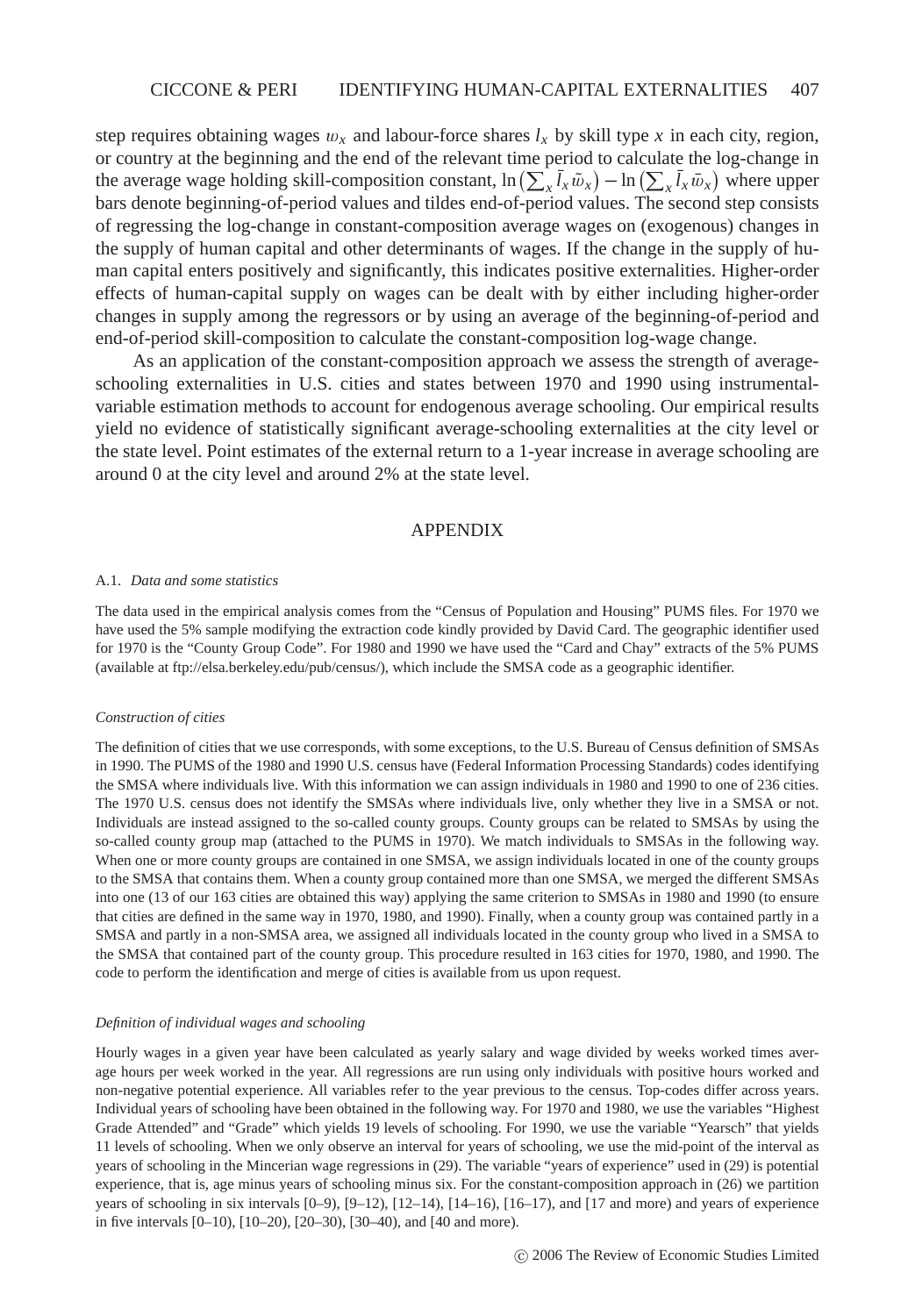# 408 REVIEW OF ECONOMIC STUDIES

#### A.2. *The constant-composition approach to human-capital externalities at the country level*

The constant-composition approach as developed so far cannot be applied to the identification of human-capital externalities at the country level because it would be unreasonable to assume that all countries have access to a perfectly competitive international market for physical capital. This raises the question of how the strength of average humancapital externalities can be estimated at the country level. To answer this question suppose that the production function at the country level is

$$
Y = AF(L, H, K) \tag{A.1}
$$

where *K* is the physical-capital stock used in production and the level of TFP is  $A = Bh^{\theta}$  where *B* captures exogenous differences in TFP and θ the strength of average human-capital externalities at the country level; *L*,*H* are defined as usual. Assume that the aggregate production function is twice continuously differentiable and subject to constant returns to scale to *L*,*H*,*K* as well as constant or decreasing returns to human capital and to physical capital. Suppose also that labour markets and the market for physical capital at the country level are perfectly competitive and that firms maximize profits taking the level of TFP as given. Denote the rental price of physical capital at the country level by *r* and define "factor income per worker" by  $\sum w(x, h)l(x) + rk$ , where *k* is the physical-capital intensity. Then the following proposition holds.

**Proposition A1.** *The elasticity of factor income per worker with respect to the average level of human capital yields the strength of average human-capital externalities when labour-force skill-composition weights l*(*x*) *and the physical-capital intensity k are held constant*

$$
\frac{\partial (\sum w(x, h)l(x) + rk)}{\partial h} \frac{h}{\sum w(x, h)l(x) + rk} \bigg|_{l(x) \forall x \text{ and } k \text{ constant}} = \theta.
$$
 (A.2)

*Proof.* The argument is very similar to the proof of Proposition 2, which is why we will only sketch the main elements. Competitive factor markets at the country level, profit-maximization, and the aggregate production function imply that factor income per worker can be written as  $\sum w(x, h)l(x) + rk = AF_1 + AF_2h + AF_3k$ , where  $F_i$  denotes the partial derivative of  $F(L, H, K)$  with respect to the *i*-th argument. Hence, (A2) follows if  $\partial (F_1 + F_2 h + F_3 k)/\partial h =$  $F_{12} + F_{22}h + F_{32}k = 0$ . To demonstrate this last equality, notice that constant returns to scale to *L*,*H*,*K* and twice continuous differentiability of the production function imply  $F_{21}(1,h,k) + F_{22}(1,h,k)h + F_{23}(1,h,k)k = F_{12}(1,h,k) + F_{23}(1,h,k)h$  $F_{22}(1, h, k)h + F_{32}(1, h, k)k = 0.$ 

#### A.3. *Effects of labour supply on relative wages*

Notice that equation (18) can be written as  $w(x) = AF(1, h) + AF_2(1, h)(x - h)$  using constant returns to scale given TFP of (16). Hence,

$$
\frac{\partial \frac{w(x^l)}{w(x^h)}}{\partial h} = -\frac{F(1,h)F_{22}(1,h)(x^h - x^l)}{(F(1,h) + F_2(1,h)(x^h - h))^2}
$$
(A.3)

or, denoting the amount of labour with human capital *x* used in production by  $L(x)$ ,

$$
\frac{\partial \frac{w(x^l)}{w(x^h)}}{\partial L(x^l)}\Bigg|_{L(x^h) + L(x^l) = \text{constant}} = -\frac{F(1,h)}{(F(1,h) + F_2(1,h)(x^h - h))^2 L} F_{22}(1,h)(x^h - x^l)^2,
$$
\n(A.4)

using  $L = L(x^l) + L(x^h)$  and  $h = (L(x^l)x^l + L(x^h)x^h)/L$ . The increase in the relative wage of low human-capital workers is, therefore, proportional to  $-F_{22}(1,h)(x^h - x^l)^2$  when the supply of low human-capital workers decreases and the supply of high human-capital workers increases by the same amount.

### A.4. *Second-order effects of the constant-composition approach*

**Proposition A2.** *Suppose that the aggregate production function in (16) is three times continuously differentiable. Then the second-order effect of the log of average human capital on the log of average wages when holding labourforce skill-composition weights constant is*  $\eta = -F_{22}(1, h)h^2/F(1, h)$   $\bigg|_{h=h_0} \geq 0$ , where  $h_0 = \sum l(x)x$ . The quadratic *approximation of the relationship between the log-change of average wages holding labour-force skill-composition weights constant and the log-change of average human capital is therefore*  $\Delta \log w(h, l(x) : x \ge 0)$   $\big|_{l(x)}$  *constant*  $\forall x$  $\theta$ ( $\Delta$ log*h*) +  $\eta$ ( $\Delta$ log*h*)<sup>2</sup>.

c 2006 The Review of Economic Studies Limited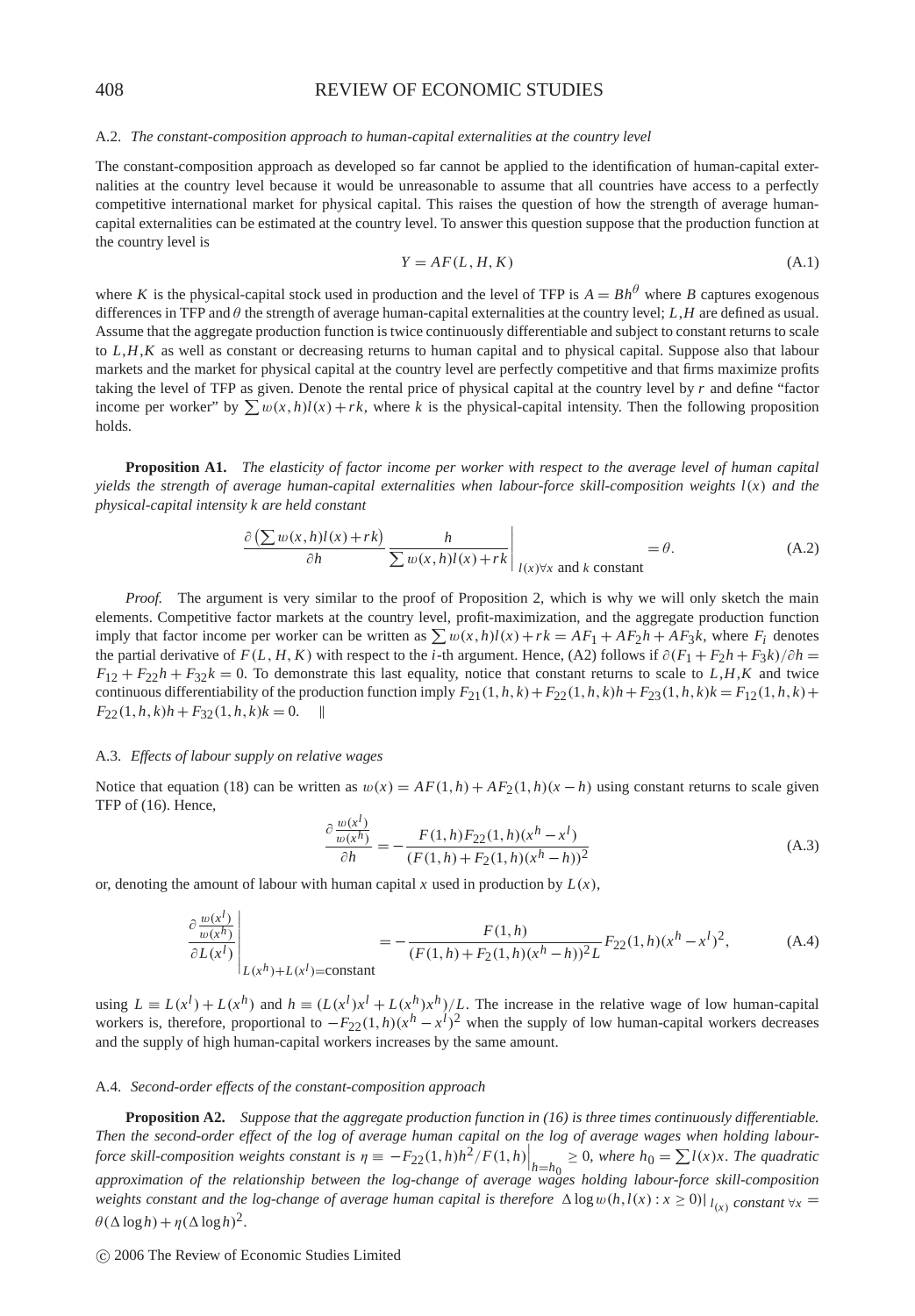*Proof.* The first-order effect is  $\theta + \partial \log(F_1(1,h) + F_2(1,h)h_0)/\partial \log h = \theta + (F_1(1,h) + F_2(1,h)h_0)h_0$  $(F_1(1,h) + F_2(1,h)h_0)$  evaluated at  $h = h_0$ . The second-order effect can be obtained by differentiating the expression above with respect to log *h* and evaluating it at  $h = h_0$ . Differentiation yields  $h(F_1(1,h) + F_2(1,h)h_0)\partial(h/(F_1(1,h) + F_2(h)))$  $F_2(1,h)h_0$ )/ $\partial h + (F_{122}(1,h) + F_{222}(1,h)h_0)(h^2/(F_1(1,h) + F_2(1,h)h_0))$ . The first term evaluated at  $h = h_0$  is 0 because constant returns to scale of the production function given TFP implies that  $F_2(L, H)$  is homogenous of degree 0, which combined with twice continuous differentiability of the production function yields  $F_{12}(1,h) + F_{22}(1,h)h_0 =$  $F_{21}(1,h) + F_{22}(1,h)h_0 = 0$  for  $h = h_0$ . To simplify the second term, notice that constant returns to scale given TFP also imply that  $F_1(1,h_0) + F_2(1,h_0)h_0 = F(1,h_0)$  and that  $F_{22}(L, H)$  is homogenous of degree minus one. The latter combined with three times continuous differentiability of the production function yields  $-F_{22}(1, h_0) = F_{221}(1, h_0) +$  $F_{222}(1, h_0)h_0 = F_{122}(1, h_0) + F_{222}(1, h_0)h_0$ . Hence, the second term evaluated at  $h = h_0$  becomes  $-F_{22}(1, h_0)(h_0)^2$  $/F(1, h_0)$ .

### A.5. *Identifying human-capital externalities in the Katz and Murphy (1992) framework*

It is straightforward to show that the constant-composition approach to the identification of human-capital externalities carries over to the Katz and Murphy (1992) framework. To see this suppose following Katz and Murphy that total output *Y<sub>ct</sub>* in city *c* at time *t* is produced according to a constant returns to scale production function  $Y_{ct} = h_{ct}^{\theta} F(L_{ct}, H_{ct})$ , where  $h = H/L$  and *H* and *L* are related to the hours supplied by high-school dropouts  $N_1$ , high-school graduates  $N_2$ , college dropouts *N*<sub>3</sub>, and college graduates *N*<sub>4</sub> through  $H = \beta N_1 + bN_3 + N_4$  and  $L = \alpha N_1 + N_2 + aN_3$ .<sup>14</sup> Assume also that all markets are competitive and do not internalize the effect of human capital on output captured by  $\theta$  ( $\theta$  measures the strength of human-capital externalities).

It is straightforward to show that the supply of workers of different types affects the wage of type-*i* workers only through the average level of human capital *h*. Hence, the average wage in a city can be written as

$$
w(h, n_i : i = 1, 2, 3, 4) \equiv \sum_i w_i(h) n_i
$$
\n(A.5)

where  $w_i(h)$  is the wage of type-*i* workers as a function of average human capital and  $n_i = N_i/(\sum_i N_i)$  their share in the labour force. The definition in (A.5) allows us to state the main proposition.

**Proposition A3.** *The elasticity of the average wage with respect to the average level of human capital yields the strength of average human-capital externalities when labour-force skill-composition weights ni are held constant,* ∂ lnw(*h*,*ni* : *i* = 1,2,3,4)/∂ ln*h* = θ*.*

*Proof.* Notice that

$$
\frac{\partial \ln w(h, n_i : i = 1, 2, 3, 4)}{\partial \ln h} = \sum_i \left( \frac{n_i w_i}{w} \right) \left( \frac{\partial w_i}{\partial h} \frac{h}{w_i} \right) = \sum_i \left( \frac{n_i w_i}{w} \right) \theta + \left[ \sum_i \left( \frac{n_i w_i}{w} \right) \frac{\partial \left( \frac{w_i}{h} \right)}{\partial h} \frac{h}{w_i} \right].
$$

Hence, the result follows if the term in square brackets is equal to 0, that is, if the first-order effect of the average level of human capital on the average wage holding labour-force skill-composition weights *ni* are held constant is equal to 0 when human-capital externalities are absent. In competitive equilibrium, the wage of type-*i* workers is linked to the production function by  $w_1(h) = \alpha h^{\theta} F_1(1, h) + \beta h^{\theta} F_2(1, h)$ ,  $w_2(h) = h^{\theta} F_1(1, h)$ ,  $w_3(h) = \alpha h^{\theta} F_1(1, h) + \beta h^{\theta} F_2(1, h)$ , and  $w_4(h) = h^{\theta} F_2(1, h)$ . Making use of the relationship between wages and the production function and continuous differentiability of  $F(L, H)$ , it can be shown that the term in square brackets is equal to  $(LF_{21}(1, h) + HF_{22}(1, h))/\sum_i N_i$ . Constant returns to scale of  $F(L, H)$  imply  $LF_{21}(1, h) + HF_{22}(1, h) = 0.$ 

## A.6. *Identifying human capital externalities when the whole distribution of human capital matters for productivity and wages*

We now consider the case where the whole distribution of human capital matters for productivity and wages. This amounts to relaxing the (implicit) assumptions regarding the pattern of substitutability among different levels of human capital in the human-capital framework and allowing externalities to be driven by the whole distribution of human capital.

14. Katz and Murphy (pp. 67–69) consider a framework with two labour inputs, high-school equivalents and college equivalents. High-school graduates are treated as pure high-school equivalents and college graduates as pure college equivalents. High-school and college dropouts are seen as combinations of high-school graduates and college graduates. The weights are determined by regressing wages of high-school (college) dropouts on the wages of high-school graduates and college graduates. Our assumptions on production are necessary and sufficient to obtain the Katz and Murphy framework.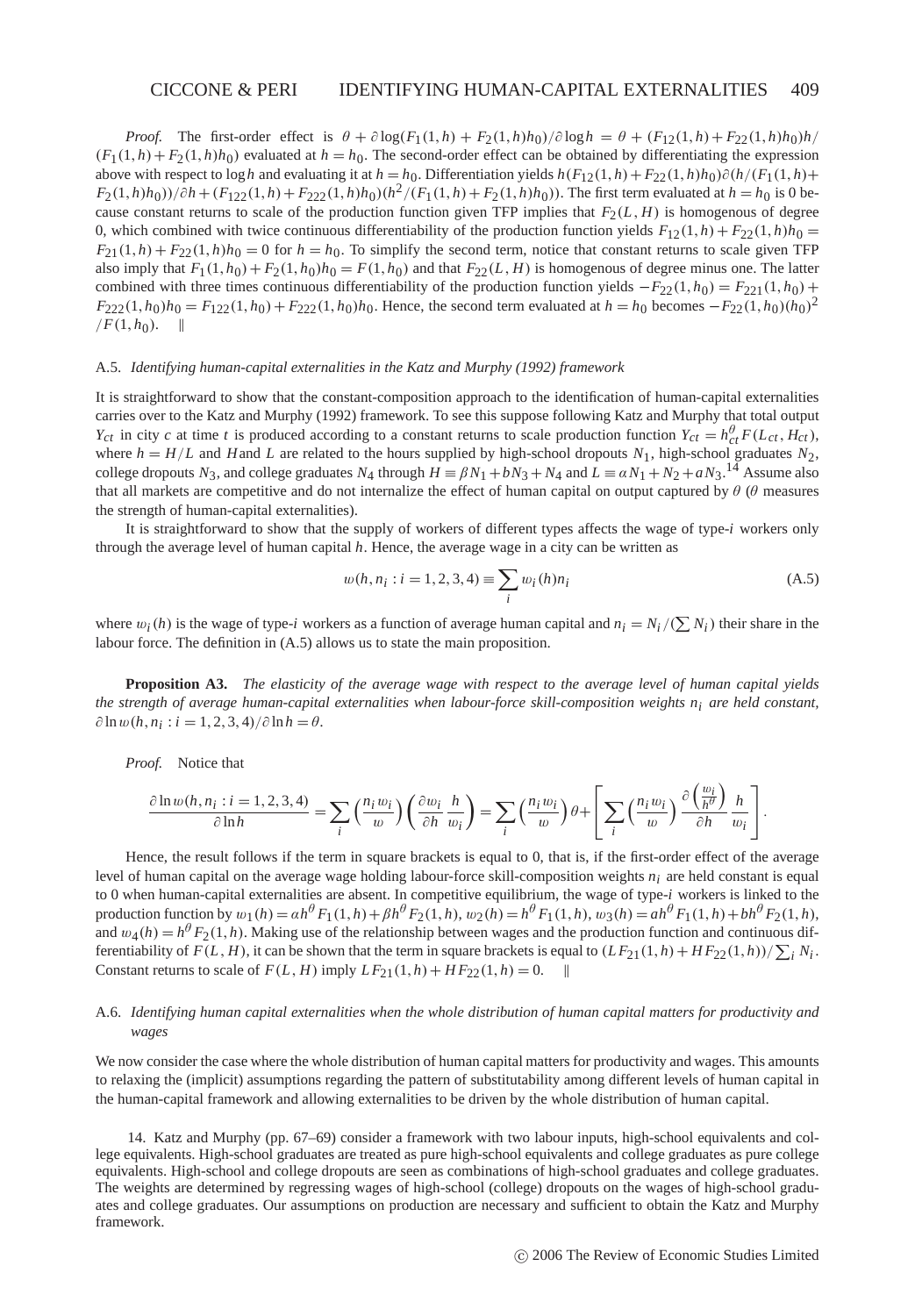# 410 REVIEW OF ECONOMIC STUDIES

Assume that there are  $X = \{1, \ldots, Q\}$  types of workers and that output *Y* is determined by the production function  $Y = AF(N(z) : z \in X)$ , where *A* denotes TFP,  $N(z)$  denotes employment of workers with human capital *z*. The only assumptions imposed on the production function are weak concavity, twice continuously differentiability, and constant returns to scale. Suppose that externalities may be driven by the whole distribution of human capital  $A = g(n(z) : z \in$  $X\setminus q$ , where  $n(z) \equiv N(z)/\sum_{z} N(z)$  denotes the share of workers with human capital *z* and *q* is the reference level of human capital. This specification captures the external effect of workers with human capital *x* through ∂ ln *g*( $n(x)$  :  $x \in$  $X\$ <sup> $\alpha$ </sup>)/∂*n*(*x*), the percentage increase in TFP caused by a one percentage point increase in *n*(*x*) accompanied by a one percentage point decrease in  $n(q)$ , the share of workers with the reference level of human capital  $q$ . The average wage can now be written as

$$
w = g(n(z) : z \in X \setminus q) \left( \sum_{x \in X} \omega(x, n(z) : z \in X \setminus q) l(x) \right) \Bigg|_{l(x) = n(x) \forall x \in X},
$$
\n(A.6)

where the wage of workers with human capital *x* in the absence of externalities,  $\omega(x, n(z) : z \in X \setminus a)$ , is equal to

$$
\omega(x, n(z) : z \in X \setminus q) \equiv F_{N(x)} \left( n(1), \dots, n(q-1), 1 - \sum_{z \in X \setminus q} n(z), n(q+1), \dots, n(Q) \right) \tag{A.7}
$$

under perfect competition ( $F_{N(x)}$  denotes the partial derivative of  $F(N(x): x \in X)$  with respect to  $N(x)$ ).

**Proposition A4.** *The elasticity of the average wage with respect to n*(*x*) *holding labour-force skill-composition l*(*x*) *constant is equal to the external effect of workers with human capital x,*

$$
\frac{\partial \ln \left( g(n(z) : z \in X \setminus q) \left( \sum_{x \in X} \omega(x, n(z) : z \in X \setminus q) l(x) \right) \right)}{\partial n(x)} = \frac{\partial \ln g(n(z) : z \in X \setminus q)}{\partial n(x)}.
$$
 (A.8)

*Proof.* The L.H.S. of (A.8) can be written as

$$
\frac{\partial \ln g(n(z) : z \in X \setminus q)}{\partial x(x)} + \frac{\partial \ln \left( \sum_{x \in X} \omega(x, n(z) : z \in X \setminus q) l(x) \right)}{\partial n(x)} \Bigg|_{n(x) = l(x) \forall x \in X}
$$
(A.9)

Making use of (A.7) the second term is equal to

$$
\sum_{x \in X} (F_{n(x)n(i)}(n(z) : z \in X) - F_{n(x)n(q)}(n(z) : z \in X))l(x) = \sum_{x \in X} F_{N(i)N(x)}(n(z) : z \in X)l(x) - \sum_{x \in X} F_{N(q)N(x)}(n(z) : z \in X)l(x)
$$

where the equality uses that  $F(N(z): z \in X)$  is twice continuously differentiable  $(F_{N(x)N(x)})$  denotes the partial derivative of  $F_{N(x)}(N(z): z \in X)$  with respect to  $N(x)$ ). Constant returns to scale implies that  $\sum_{x \in X} F_{N(j)N(x)}$  $(n(z): z \in X)n(x) = 0$  for all  $j \in X$ , which yields that the second term in (A.9) is 0.

*Acknowledgements.* This paper has benefited greatly from the comments of Joshua Angrist, Federico Cingano, three anonymous referees, and an editor. We also thank Douglas Almond for excellent research assistance on an earlier version of this paper, David Card for help with the data, and seminar participants at University of California, Berkeley, University of California, Los Angeles, and Universitat Pompeu Fabra for very useful comments. Daron Acemoglu and Joshua Angrist kindly made their data and programmes available to us. Financial support from the Centre de Recerca en Economia Internacional and Centre de Referencia d'Economia Analitica research institutes, the European Fund for Regional Development and the Fundación Caixa Galicia, and the Spanish Ministry of Science and Technology (SEC2001- 0792/2002-01601) is gratefully acknowledged.

c 2006 The Review of Economic Studies Limited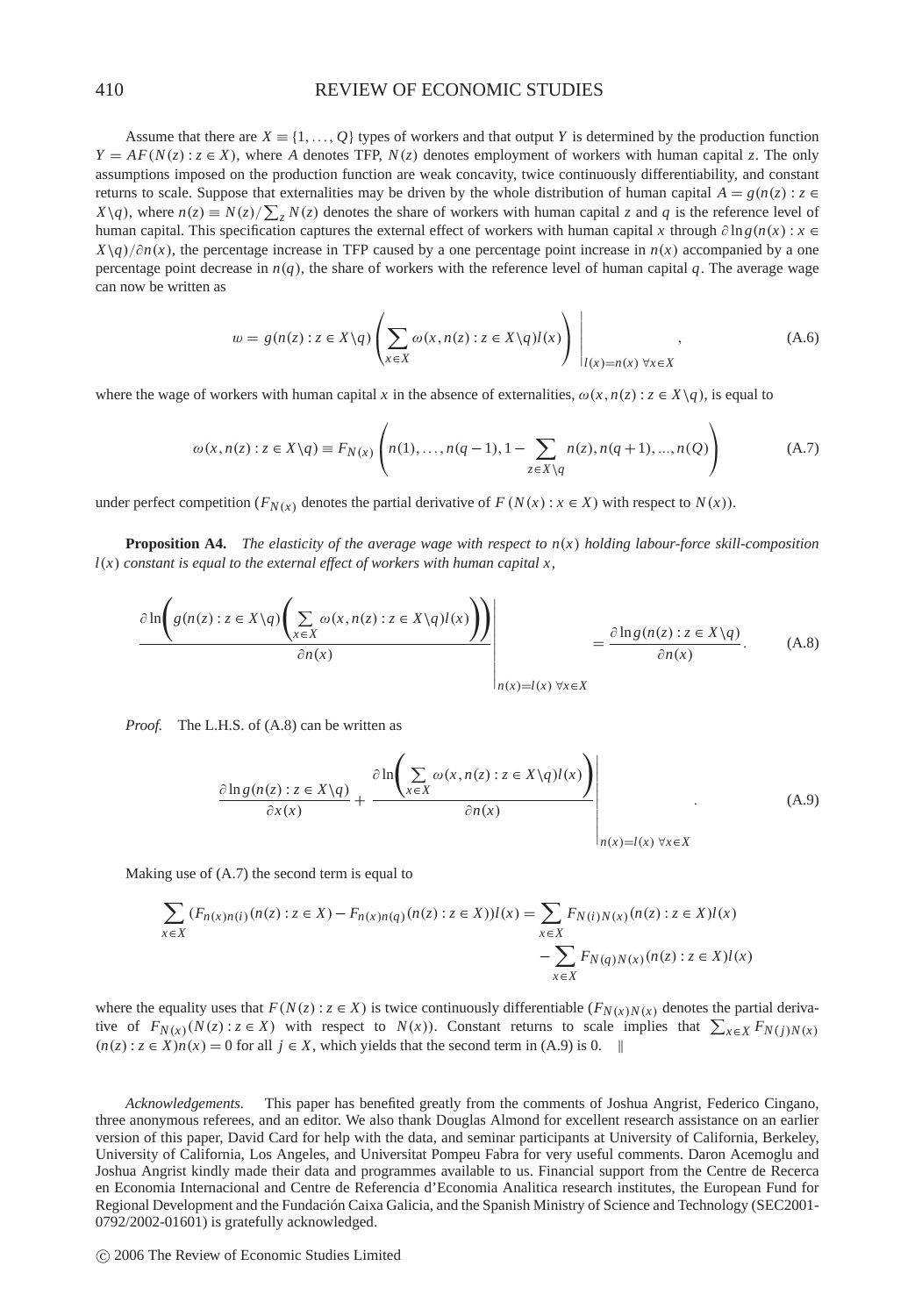**REFERENCES** 

- ACEMOGLU, D. (1996), "A Microfoundation for Social Increasing Returns in Human Capital Accumulation", *Quarterly Journal of Economics*, **111** (1), 779–804.
- ACEMOGLU, D. and ANGRIST, J. (1999), "How Large are the Social Returns to Education: Evidence from Compulsory Schooling Laws" (NBER Working Paper No. W7444, National Bureau of Economic Research).
- ACEMOGLU, D. and ANGRIST, J. (2001), "How Large are the Social Returns to Education: Evidence from Compulsory Schooling Laws", in B. Bernanke and K. Rogoff (eds.) *NBER Macroeconomic Annual 2000* (Cambridge, MA: The MIT Press) 9–59.
- ANGRIST, J. (1995), "The Economic Returns to Schooling in the West Bank and Gaza Strip", *American Economic Review*, **85**, 1065–1087.
- AUTOR, D., KATZ, L. and KRUEGER, A. (1998), "Computing Inequality: Have Computers Changed the Labor Market?", *Quarterly Journal of Economics*, **113** (4), 1169–1213.
- AZARIADIS, C. and DRAZEN, A. (1990), "Threshold Externalities in Economic Development", *Quarterly Journal of Economics*, **105**, 501–526.
- BENABOU, R. (1996), "Equity and Efficiency in Human Capital Investment: The Local Connection", *Review of Economic Studies*, **63**, 237–264.
- BENHABIB, J. and SPIEGEL, M. (1994), "The Role of Human Capital in Economic Development, Evidence from Aggregate Cross-Country Data", *Journal of Monetary Economics*, **34** (2), 143–173.
- BILS, M. and KLENOW, P. (2000), "Does Schooling Cause Growth?", *American Economic Review*, **90**, 1160– 1193.
- BLACK, D. and HENDERSON, V. (1999), "A Theory of Urban Growth", *Journal of Political Economy*, **107** (2), 252– 284.
- BORJAS, G. (2003), "The Labor Demand Curve is Downward Sloping: Reexamining the Impact of Immigration on the Labor Market", *Quarterly Journal of Economics*, **118** (4), 1335–1374.
- CARD, D. (1999), "The Causal Effect of Education on Earnings", in O. Ashenfelter and D. Card (eds.) *Handbook of Labor Economics* (Amsterdam: Elsevier) 1801–1863.
- CARD, D. and LEMIEUX, T. (2001), "Can Falling Supply Explain the Rising Return to College for Younger Men? A Cohort Based Analysis", *Quarterly Journal of Economics*, **116** (2), 705–746.
- CICCONE, A. and HALL, R. (1996), "Productivity and the Density of Economic Activity", *American Economic Review*, **86** (1), 54–70.
- CICCONE, A. and PERI, G. (2002), "Identifying Human Capital Externalities: Theory with an Application to U.S. Cities" (IZA Discussion Paper No. 488, Institute for the Study of Labor).
- CICCONE, A. and PERI, G. (2005), "Long Run Substitutability between More and Less Educated Workers: Evidence from U.S. States 1950–1990", *Review of Economics and Statistics*, **87** (4), 652–663.
- CONLEY, T., FLYER, F. and TSIANG, G. (2003), "Spillovers from Local Market Human Capital and the Spatial Distribution of Productivity in Malaysia", *Advances in Economic Analysis & Policy*, **3** (1), Article 5; http://www.bepress.com/bejeap/advances/vol3/iss1/art5
- FALLON, P. R. and LAYARD, P. R. G. (1975), "Capital-Skill Complementarity, Income Distribution and Output Accounting", *Journal of Political Economy*, **83** (2), 279–302.
- GEMMELL, N. (1997), "Externalities to Higher Education", Report to the National Committee of Inquiry into Higher Education (St Clements House, Norwich: HMSO Copyright Unit).
- HECKMAN, J. (2000), "Policies to Foster Human Capital", *Research in Economics*, **51** (1), 3–56.
- HECKMAN, J. and KLENOW, P. (1998), "Human Capital Policy", in M. Boskin (ed.) *Policies to Promote Capital Formation* (Stanford, CA: Hoover Institution).
- HENDERSON, V. (1986), "Efficiency of Resource Usage and City Size", *Journal of Urban Economics*, **18**, 23–56.
- JOHNSON, G. (1997), "Changes in Earnings Inequality: The Role of Demand Shifts", *Journal of Economic Perspectives*, **11** (2), 41–54.
- KATZ, L. and MURPHY, K. (1992), "Changes in Relative Wages 1963–1987—Supply and Demand Factors", *Quarterly Journal of Economics*, **107** (1), 35–78.
- KLENOW, P. and RODRIGUEZ-CLARE, A. (1997), "The Neoclassical Revival in Growth Economics: Has it Gone too Far?", in B. Bernanke and J. Rotemberg (eds.) *NBER Macroeconomic Annual 1997* (Cambridge, MA: The MIT Press) 73–103.
- KRUEGER, A. and LINDAHL, M. (2001), "Education for Growth: Why and for Whom?", *Journal of Economic Literature*, **39** (4), 1101–1136.
- LUCAS, R. E. (1988), "On the Mechanics of Economic Development", *Journal of Monetary Economics*, **22**, 3–41.
- LUCAS, R. E. (1990), "Why Doesn't Capital Flow from Rich to Poor Countries?", *American Economic Review Papers and Proceeding*, **80** (3), 92–96.
- MANKIW, G., ROMER, D. and WEIL, D. (1992), "A Contribution to the Empirics of Economic Growth", *Quarterly Journal of Economics*, **107** (2), 407–438.
- MOOMAW, R. (1981), "Productivity and City Size: A Critique of the Evidence", *Quarterly Journal of Economics*, **95**, 194–223.
- MORETTI, E. (2004*a*), "Estimating the Social Return to Higher Education: Evidence from Longitudinal and Repeated Cross-Sectional Data", *Journal of Econometrics*, **121** (1), 175–212.
- MORETTI, E. (2004*b*), "Workers' Education, Spillovers and Productivity: Evidence from Plant-Level Production Functions", *American Economic Review*, **94** (3), 656–690.